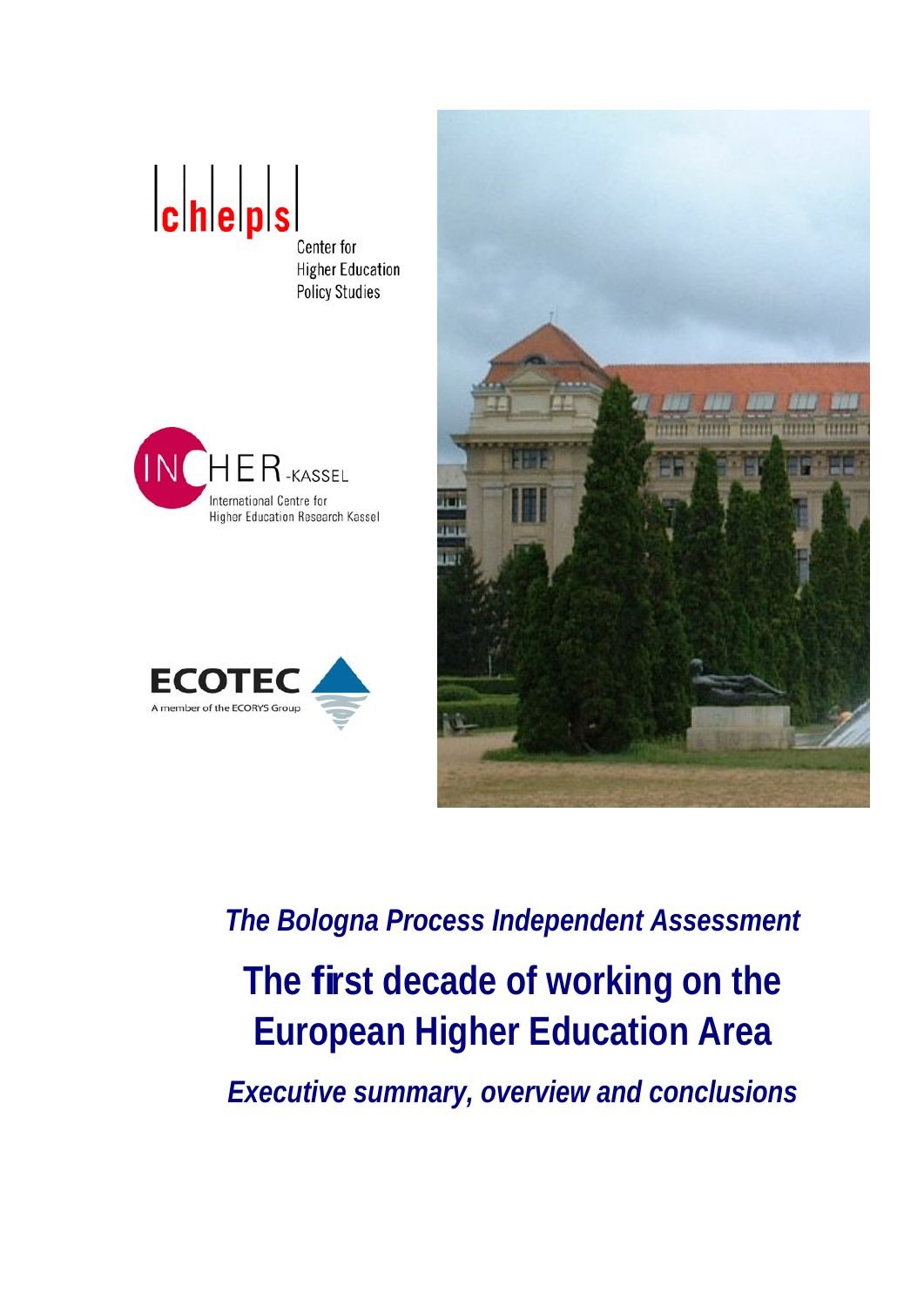## **The Bologna Process Independent Assessment reports**

The consortium of CHEPS, INCHER-Kassel and ECOTEC have made an assessment of major elements of first decade of the Bologna Process in order to obtain an independent view on the progress of the Bologna Process.

The **current volume** contains the **Executive summary and major conclusions from the assessment**.

The study is published in two volumes online, the detailed assessment report (volume 1) and the case studies and appendices (volume 2). They are available on [http://ec.europa.eu/education/higher-education/doc1290\\_en.htm](http://ec.europa.eu/education/higher-education/doc1290_en.htm)  and through the CHEPS website: www.utwente.nl/cheps/publications.



## CONTRACT - 2008 -3112 /001 -001 ERA-ERPROG

This report was contracted out by the Directorate General for Education and Culture of the European Commission and its ownership resides with the European Union. This report reflects the views only of the authors. The Commission cannot be held responsible for any use which may be made of the information contained herein.

Printed by

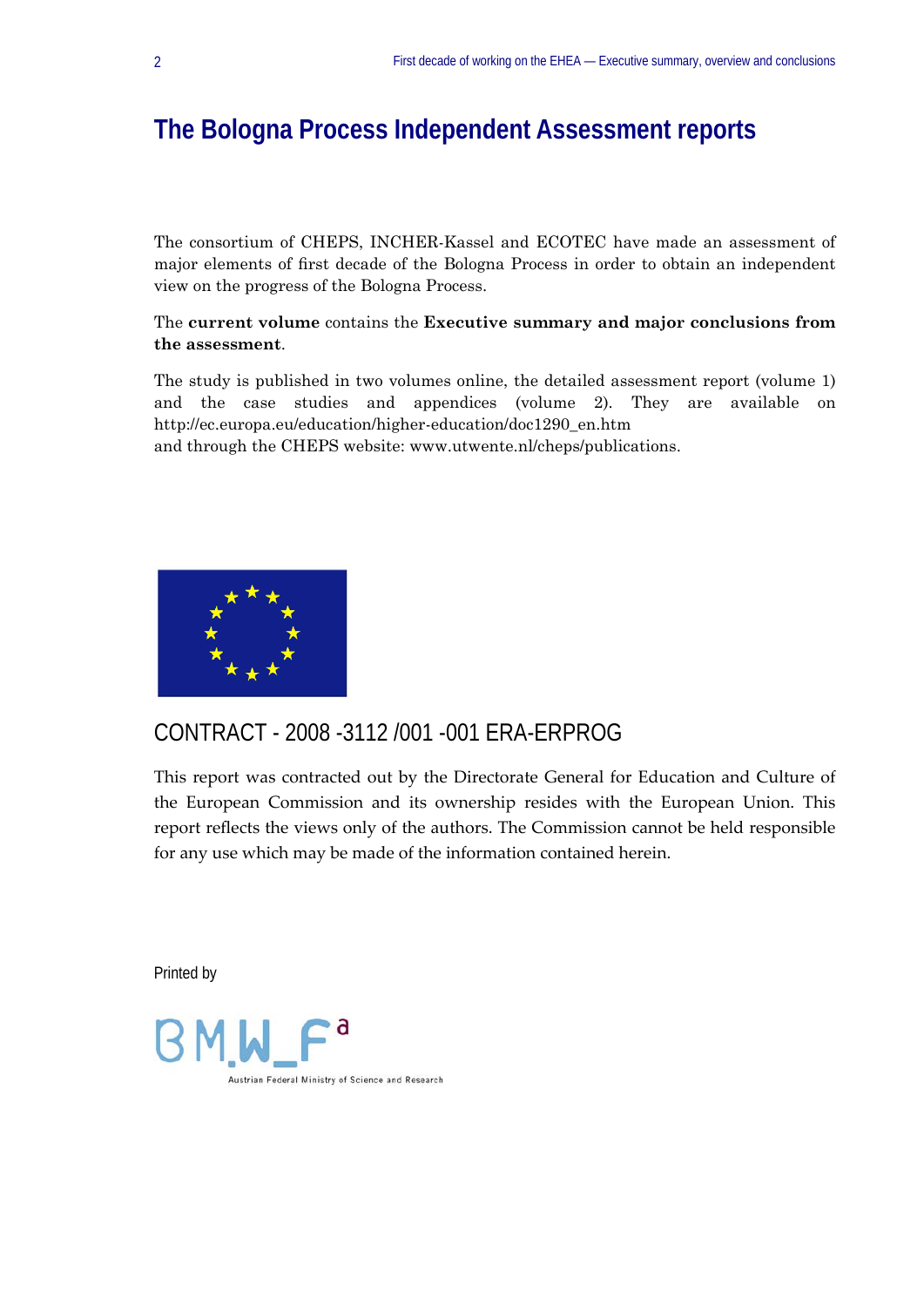### **The first decade of working on the European Higher Education Area**

*The Bologna Process independent assessment Executive summary, overview and conclusions* 

#### *Authors*

Don F. WESTERHEIJDEN corresponding author: d.f.westerheijden@utwente.nl **CHEPS Eric BEERKENS** Nuffic Leon CREMONINI CHEPS Jeroen HUISMAN University of Bath Barbara KEHM **INCHER-Kassel** Aleksandra KOVAČ CHEPS Predrag LAZETIC INCHER-Kassel Andrew MCCOSHAN ECOTEC Neringa MOZURAITYTĖ ECOTEC Manuel SOUTO OTERO University of Bath Egbert DE WEERT CHEPS Johanna WITTE IHF, München Yasemin YAGCI INCHER-Kassel *Project supervision* 

| Jürgen ENDERS | <b>CHEPS</b> |
|---------------|--------------|
| Jon FILE      | <b>CHEPS</b> |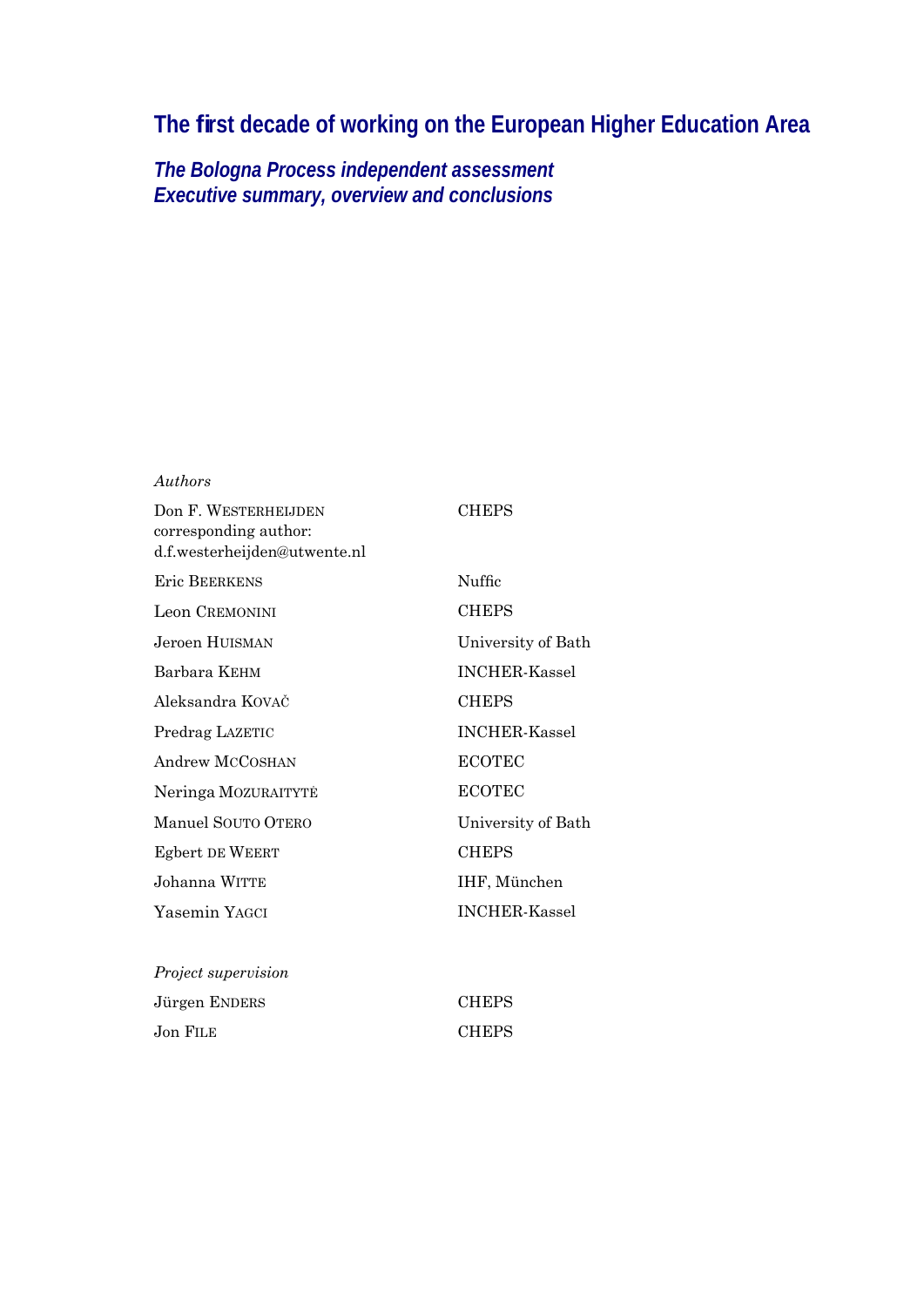First Decade of Working on the EHEA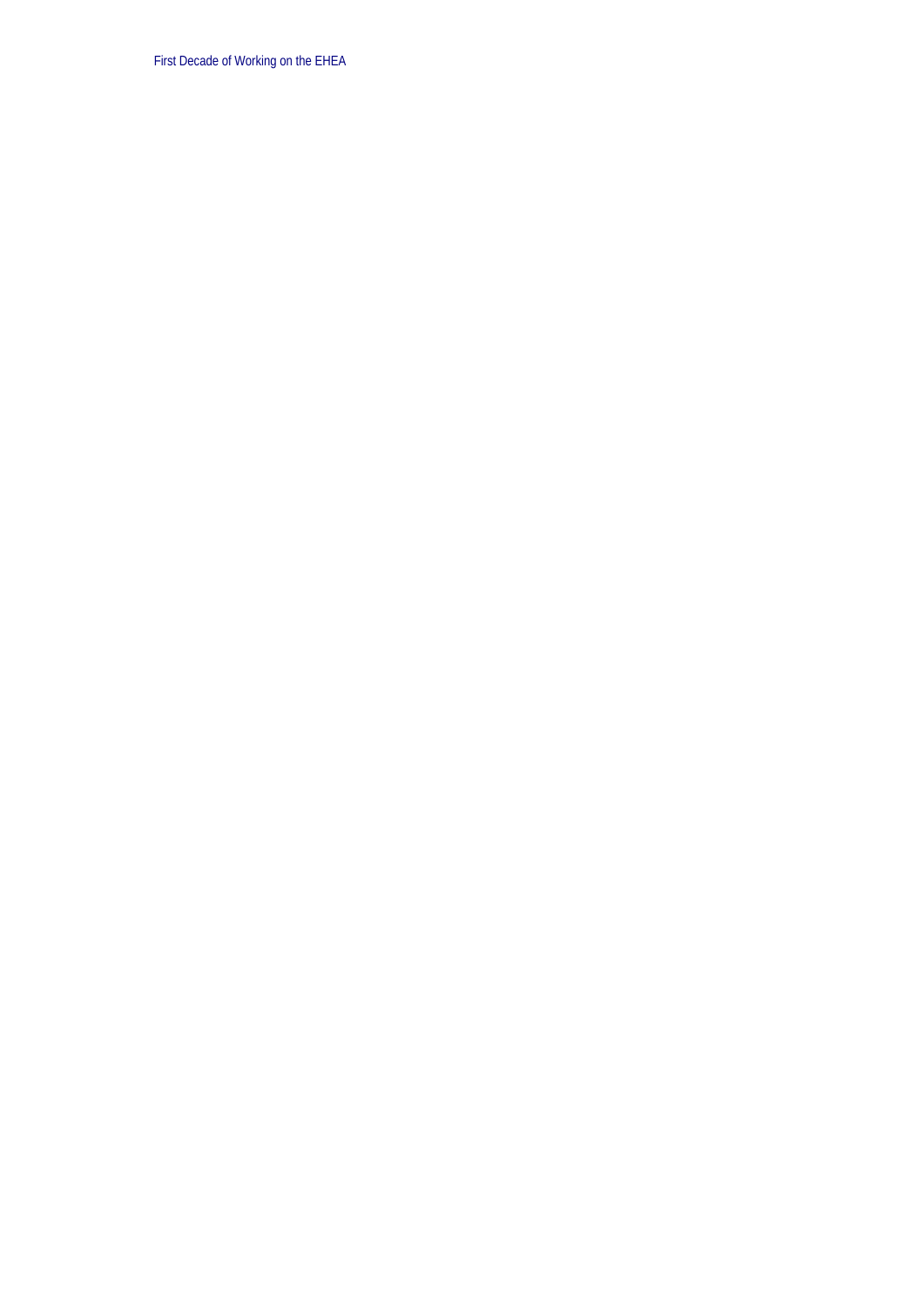## **Contents**

|                | <b>Executive Summary</b>                                             | 5  |
|----------------|----------------------------------------------------------------------|----|
|                | Goals and methodology                                                | 10 |
| 1.1            | Aim of the study                                                     | 10 |
| 1.2            | Methodological approaches and constraints                            | 10 |
| $\mathfrak{p}$ | Assessments and conclusions                                          | 13 |
| 2.1            | The assessment of degree and curriculum reform                       | 13 |
| 2.2            | The assessment of cooperation in quality assurance                   | 17 |
| 2.3            | The assessment with regard to qualifications frameworks              | 19 |
| 2.4            | The assessment of recognition policies                               | 21 |
| 2.5            | The assessment of policies for flexibility and widened participation | 23 |
| 2.6            | The assessment of mobility                                           | 27 |
| 2.7            | Conclusions and assessment of the global dimension                   | 30 |
| 2.8            | The assessment of 'across-the-board high performance' cases          | 31 |
| 2.9            | Assessment of the management of the Bologna Process                  | 34 |
| 3              | <b>Overall conclusions</b>                                           | 38 |
| 3.1            | General observations                                                 | 38 |
| 3.2            | Summary assessment                                                   | 39 |
| 3.3            | Key challenges for the next years                                    | 40 |
|                |                                                                      |    |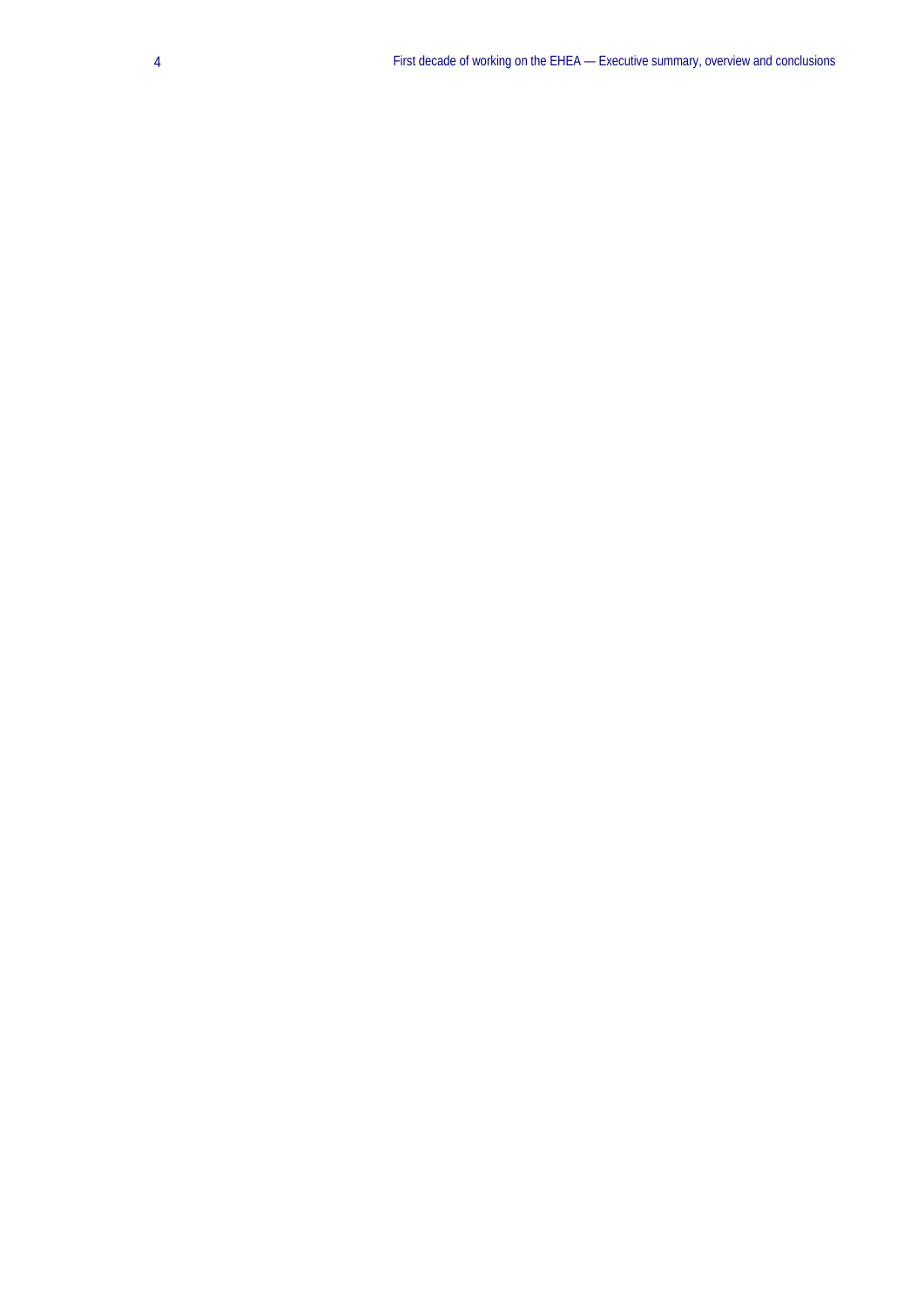## <span id="page-6-0"></span>**Executive Summary**

#### *Aims of the assessment study*

This assessment study was contracted out by the European Commission and the Bologna Follow-Up Group (BFUG), to assess the extent to which the *operational objectives* of the Bologna Declaration of 1999 and subsequent communiqués have been achieved in the areas of curriculum reform, quality assurance, qualifications frameworks, recognition, mobility and social equity. It also evaluated the extent to which the operational objectives have led to the achievement of the *strategic objectives* of the Bologna Declaration, i.e. 'to establish the European area of higher education and to promote the European system of higher education world-wide'. The management of the Bologna Process was also included in the study. An international consortium of researchers undertook the project from 2008- 2009. The study is *not* an evaluation of the *entire* Bologna Process as not all aspects of the process were identified as focal areas for the study.

Assessments were made against official statements of goals in the selected action areas taken from the Bologna Declaration and subsequent communiqués; the study was therefore limited to the collective level of the European Higher Education Area (EHEA) and to national implementation. Experiences of higher education institutions or of students could only be glimpsed intermittently.

#### *Overall assessment*

Overall, higher education across the 46 EHEA countries looks substantially different from 10 years ago—perhaps with the exception of the social dimension. Most 'architectural' elements of the EHEA, i.e. those involving legislation and national regulation, have been implemented in most countries. The impact of the established architecture on substantive goal achievement at the level of higher education institutions and study programmes is still wanting; however, institution-level impacts are not easily shown in our assessment of goal achievement at the level of the EHEA and countries.

The extent to which the key objectives of compatibility, comparability and attractiveness will be achieved is still partly an open question. First, it is too early to answer the question because achieving some of the desired outcomes will require many years of postimplementation experience (especially labour market effects and effects involving all three cycles). Second, even among highly performing countries, compatibility and comparability have not yet been fully achieved. Third, the operation of the intergovernmental process has emphasised policy initiatives and plans: the crucial question about outcomes of the process in terms of its key objectives (compatibility, comparability, attractiveness) has not been addressed to the same extent.

Most of the 46 countries have adopted new higher education legislation to introduce and regulate elements of the Bologna Process. Many countries have allocated additional funds for the implementation of new Bologna policies. The European Commission has also supported projects for the introduction of reforms.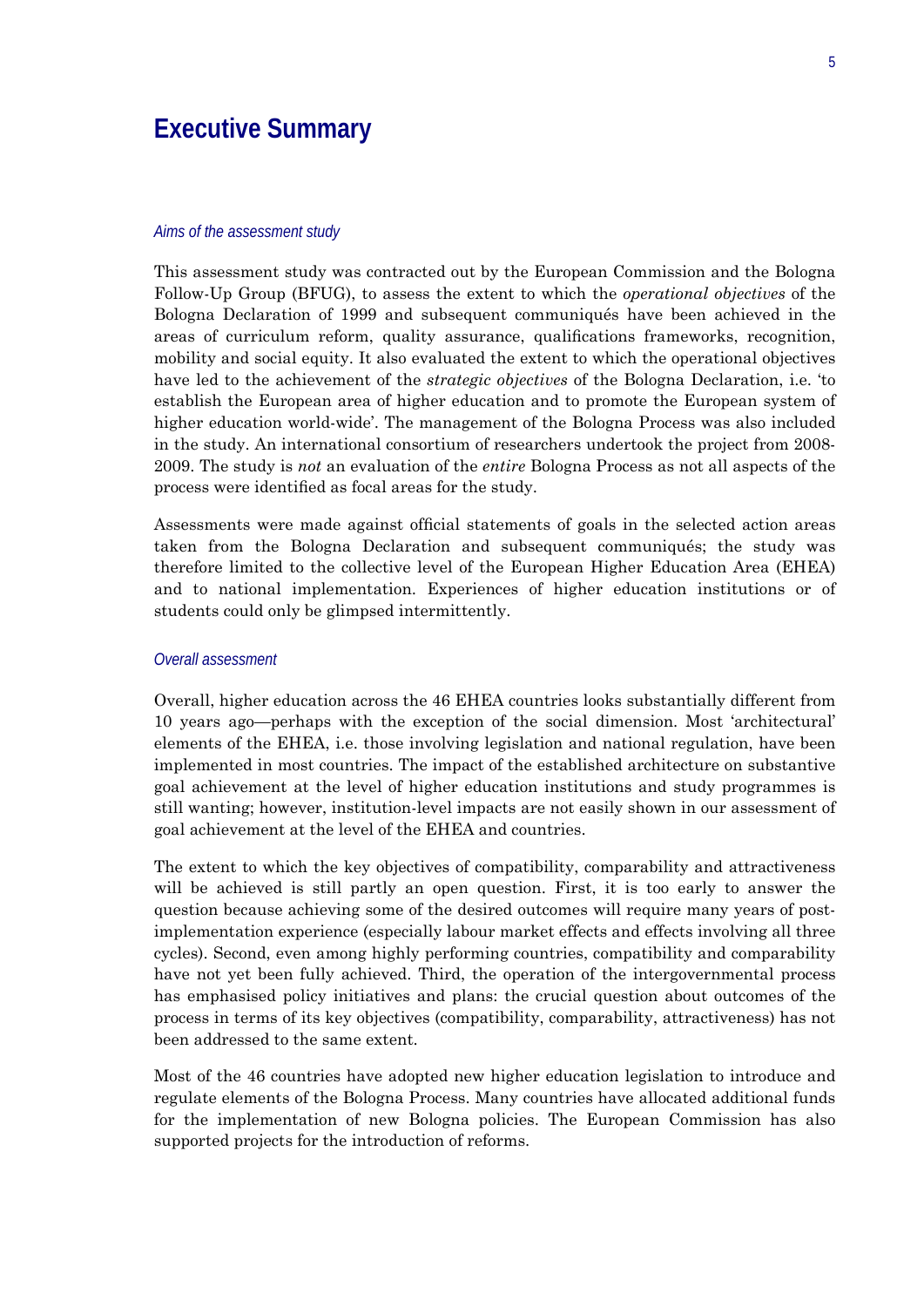There is a large difference in the speed of implementation between individual countries. While some countries have shown considerable progress in implementing almost all action areas, other countries have still to start on some. This creates a European Higher Education Area of different speeds of implementation and varying levels of commitment. Even the most 'advanced' countries have struggled with the implementation of at least one of the Bologna elements: there is no case of high performance across *all* elements. Newcomer countries (17 countries joined in 2001–2005, mostly in the East and South-East of the region) had to struggle to catch up with many—though not all—of the early starters.

The countries participating in the Bologna Process faced different challenges in their higher education systems, ranging from inefficiencies (e.g. high drop-out rates, low participation rates across a variety of dimensions) to limited systemic flexibility, and upgrading quality during rapid expansion. These different starting points, coupled to different management and governance arrangements, meant that the implementation of national reforms deviated from Bologna intentions. Divergence has been strengthened by the fact that key actors in different countries interpreted elements of the Bologna reform agenda differently.

In national implementation policies, the involvement of stakeholders in various stages of the policy process has had a positive impact, as have strong links between national and European-level actors. Where higher education systems were already in line with some elements of the Bologna 'model' (e.g. degree structure, qualifications frameworks), countries were able to focus more swiftly on in-depth implementation issues. A balanced mixture of supporting policy mechanisms (funding, regulation, policies in other areas, communication and information exchange) appeared to be crucial to the successful implementation of Bologna reforms.

Especially amongst countries that were relatively new to the Bologna process, a lack of resources and expertise to guide and influence the domestic policy process and subsequent implementation were significant handicaps.

#### *Achieving the European Area of Higher Education*

In all EHEA countries, many learners now have the option to continue second or third cycle studies in other institutions in the same country or in other EHEA countries. Yet establishing a fully transparent higher education area requires further efforts in the areas of recognition and student support.

Student mobility within the EHEA did not increase substantially in the period up to 2007 (the latest year for which comparable statistics were available). The main change between 1999 and 2007 was from short-term credit mobility (by 'free movers' and learners moving within the framework of European, national or regional programmes) to degree mobility. There was an absolute rise of 39%, equalling a relative increase of 4% (relative increase takes the growth of the student population into account) to the point where 2.0% of EHEA learners were pursuing a degree in another EHEA country. There is an east-to-west imbalance of student mobility within Europe. The imbalance may call the sustainability of student mobility into question.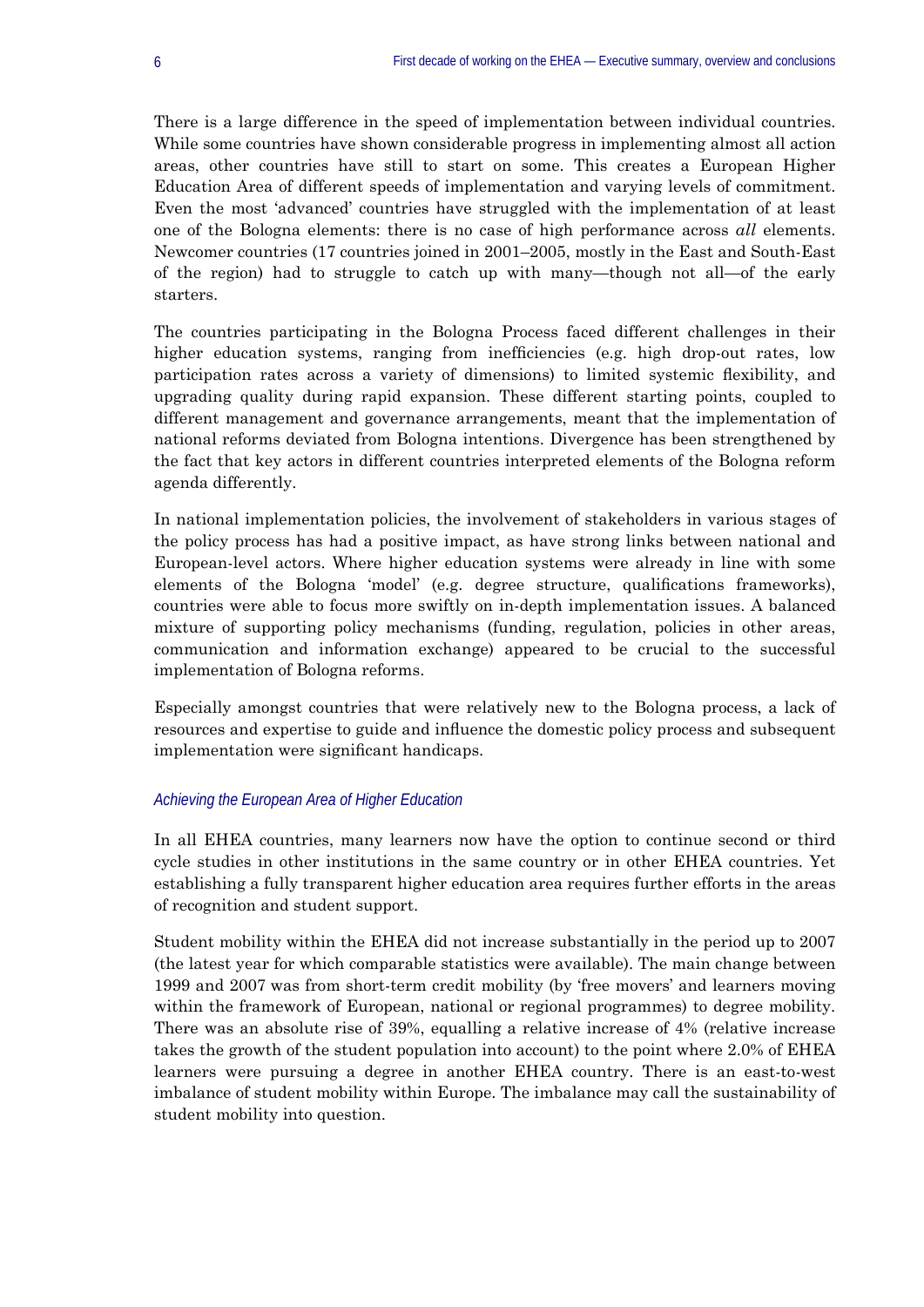#### *Promoting the European system of higher education world-wide*

Mobility from other parts of the world towards the EHEA has increased substantially and faster than international mobility has grown worldwide. Together, the EHEA countries attracted 30% of the world's foreign learners in 2007. Yet for internationally mobile learners the EHEA has little reality; they choose to study in countries and institutions without considering if they are part of the EHEA. Equally the EHEA is not seen as an area providing a uniform level of higher education degrees and the USA remains the most prestigious destination, attracting the top tier of learners (e.g. from China).

Cooperation of different types between higher education institutions from EHEA countries and counterparts abroad (e.g. Africa, Latin America) has increased.

The Bologna Process has become a major focus of attention for regional and sometimes also national higher education policy-making around the world (e.g. in China and in the USA).

#### *Assessments of action areas*

#### *Degree and curriculum reform*

All countries have adopted two-/three-cycle degree systems, with a range of 180–240 credits (in ECTS) for the first and 60–120 credits for the second degree. This goal has thus been fully achieved. The combination '180+120' credits (or in years of full-time study: '3+2') emerged as the prominent model in Europe, while there is flexibility to accommodate variations of the model. However, the percentage of learners studying in two-cycle programmes was below 50% in seven systems, including two large countries (Germany, Russia). Partly this reflects ongoing transition, especially in the four countries that joined the Bologna Process recently, but may indicate problems with the degree reforms if these percentages do not rise quickly.

Doctoral degrees have become more structured than before the Bologna Declaration in many countries; a diversity of models continues to exist as intended, and a nominal length of 3-4 years is the most common duration.

Short-cycle degrees of different nature, (mostly) connected to different cycles, were maintained or introduced in 26 countries' higher education systems.

All higher education systems use the European Credit Transfer and Accumulation System (ECTS), are in transition towards it, or use ECTS-compatible systems. This goal has been substantially achieved at the level of regulation, but the degree of use of ECTS in institutions and programmes needs attention, as well as linking allocation of credits to student workload and learning outcomes, which has been attained in only 12 higher education systems. In 13 systems 90% or more of study programmes have been modularised and there is no common understanding of the concept of 'modularisation' as a tool to foster mobility, flexibility and transferability. Curriculum reform has only been partly achieved and needs attention.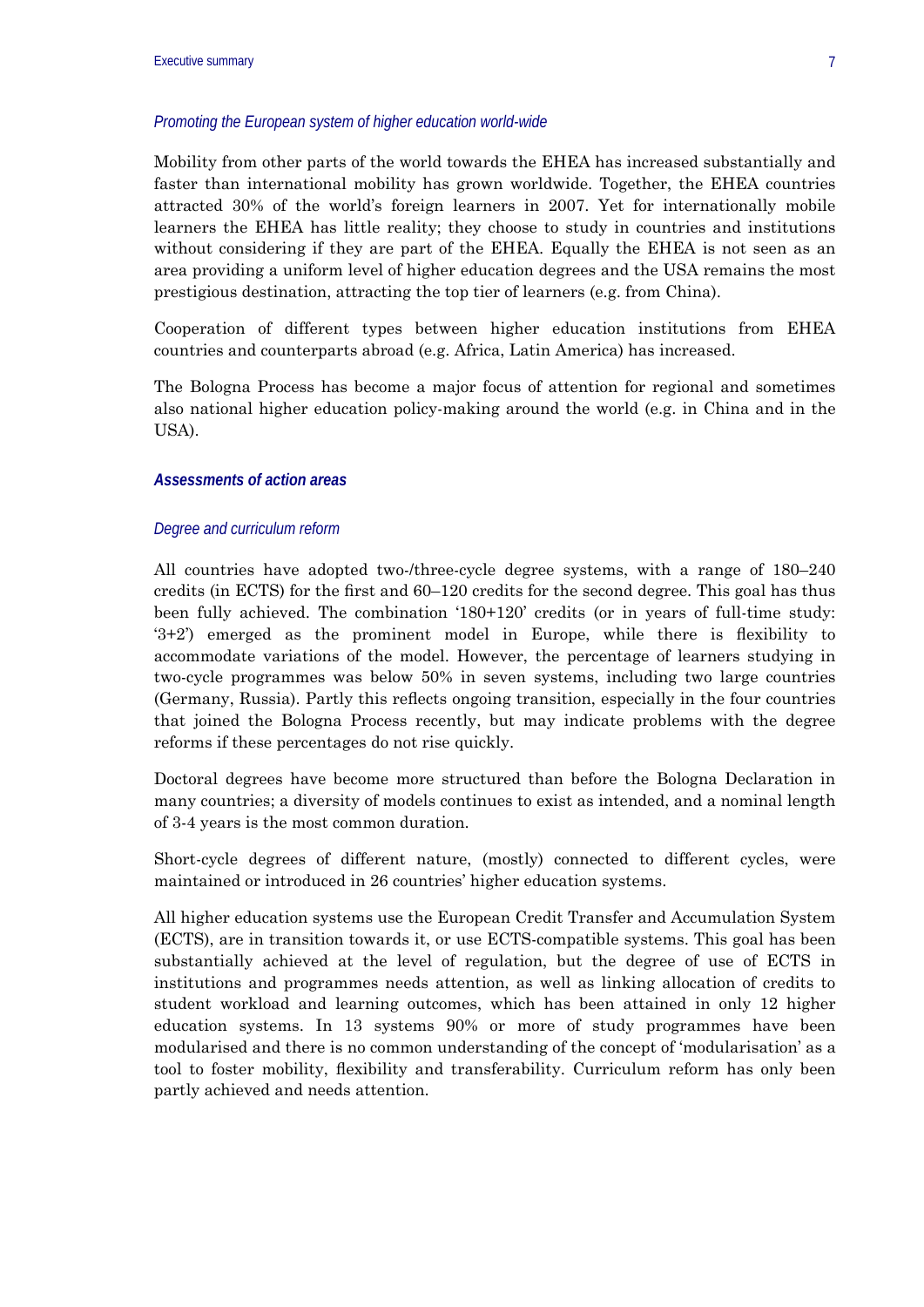#### *Quality assurance*

The European Standards and Guidelines (ESG) for quality assurance have been adopted (2005). The Register of quality assessment agencies (EQAR) is established and operative (2008). All countries except one apply internal and external quality assurance on a system-wide scale; the extent to which these quality assurance systems (also in the higher education institutions) substantially comply with the ESG must be evaluated in the coming years. Applying compatible quality assurance systems does not guarantee the delivery of compatible quality of education. The latter must result from combining meaningful learning outcomes (ECTS) and qualifications frameworks (QF-EHEA and NQF).

The perceived diversity between countries in the quality of education being delivered needs to be reduced to achieve a coherent higher education system in the EHEA.

#### *Qualifications frameworks*

An overarching framework of qualifications for the European Higher Education Area (QF-EHEA) has been adopted (2005). Eight higher education systems have self-certified national qualification frameworks; the others should be finished by 2012. The extension of the deadline (originally it was 2010) shows that more effort is needed.

Actual impact of the qualifications frameworks (QF-EHEA and national qualifications frameworks) and the recent developments in quality assurance (the ESG) on the quality of higher education will depend on curriculum reform by higher education institutions.

#### *Recognition policies*

All Bologna countries except two have signed or ratified the Lisbon Recognition Convention (LRC); five have signed and ratified the LRC but their legislation is not in compliance with the LRC and 39 countries have signed and ratified the LRC and their legislation complies with the provisions of the LRC. This progress in (almost) achieving the official adoption of the LRC has shifted the discussion to realising the impacts intended by the measures. There are different interpretations of 'substantial differences' and other terms and practices around recognition, in particular the use of learning outcomes as a determinant for recognition. While room for interpretation is necessary, this creates uncertainty and requires more attention.

The Diploma Supplement is issued automatically and free of charge in most higher education institutions in 30 out of 46 countries. This needs further attention in the other 16 countries and in the remaining higher education institutions in the 30 countries. Awareness of the existence and meaning of the Diploma Supplement among learners and employers needs to be improved.

#### *Policies for flexibility and widened participation: the social dimension*

Since targeted social dimension actions started only recently in the Bologna Process, we can only give a short overview of the current situation. 39 higher education systems report underrepresentation of certain groups in their student body. Most commonly underrepresented groups include those from lower socio-economic backgrounds, and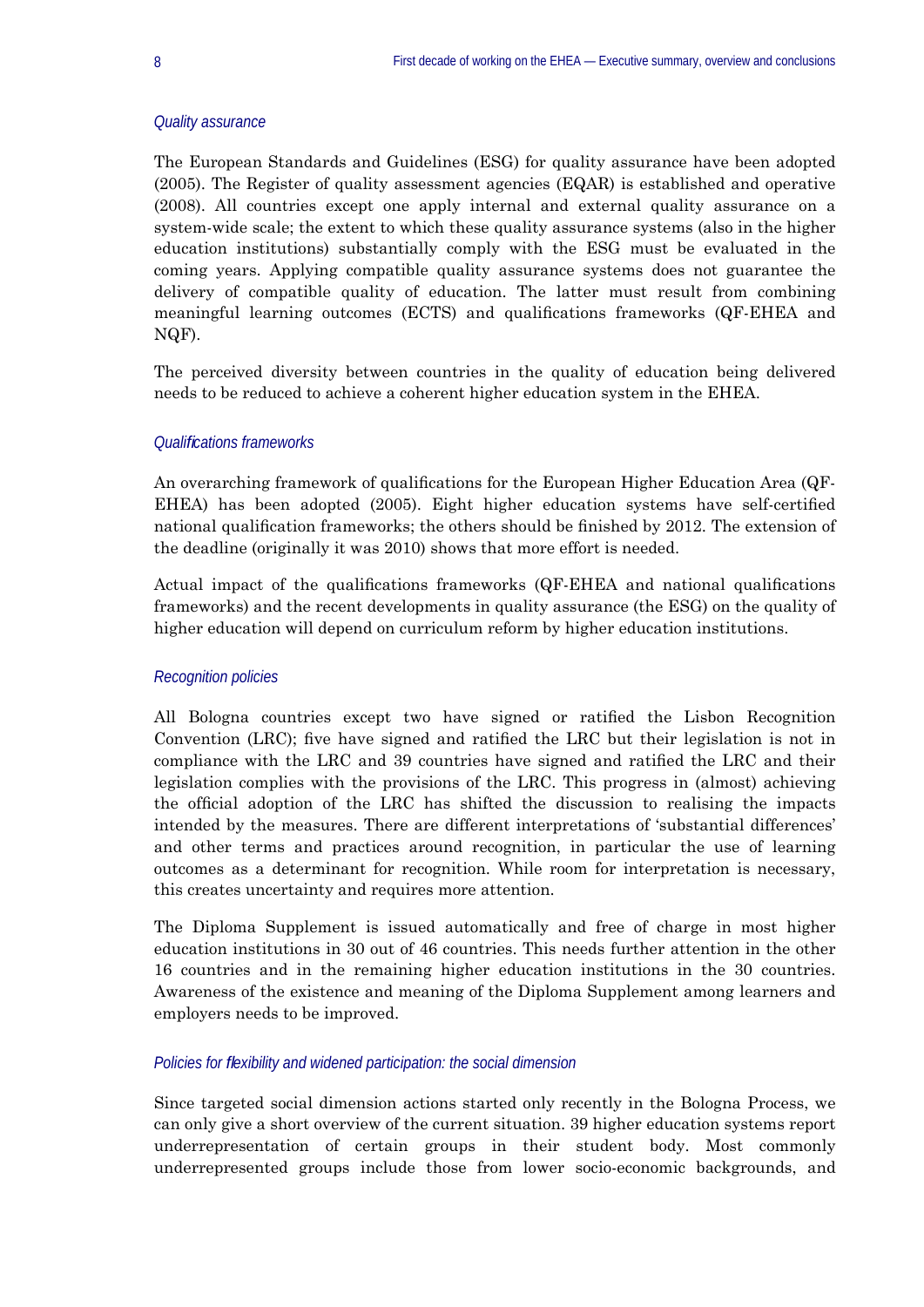people coming to higher education through non-traditional educational routes. Female learners are underrepresented in science and technology programmes in almost all countries, as well as in the second and third cycles of studies.

Policies suitable to widen participation and successful completion of studies such as recognition of prior learning (RPL), flexible study modes, counselling for learners and financial aid are available to varying degrees in varying numbers of countries (around one third would be the typical proportion for each of these policies). From the few available data, we could not conclude that these policies have been introduced with the aim of improving inclusion of underrepresented groups, or have been effective in this regard. There were very few signs of the social dimension being seen as a priority area in most Bologna Process countries, but from countries that have a good representation of all social groups in higher education we learned that successful social dimension policies need long, sustained effort.

#### *Key challenges for the next years*

Attention in the second decade of the Bologna Process needs to turn to the achievement of the substantive, strategic goals more than to further refinement of the architecture. Greater involvement of staff within higher education institutions and other non-state actors may be a key factor for successfully embedding many Bologna action areas in the practice of education. The capstone of the architecture and the bridge to focusing on the compatibility of the outcomes of education are national qualifications frameworks (NQFs). Their implementation in higher education institutions should make the common goals of the EHEA clearer to teachers and learners, showing a positive gain for teaching and learning. The NQFs are now on the critical path of the implementation of the EHEA and their completion by 2012 is necessary to make the EHEA a positive reality by 2020.

We have noticed a tendency to place highly relevant but broad and complex issues on the Bologna Process agenda, in particular the social dimension. Addressing such broad questions requires a patient and realistic approach to implementation, including concrete action lines.

There are different speeds in the implementation of the Bologna Process action areas across the 46 countries. This has to do with varying national agendas, with when different countries joined the Bologna Process, with differences in the distribution of authority nationally, with different experiences and traditions regarding higher education policy making, as well as with differences in resource levels that especially affect newcomer countries that have limited possibilities to obtain EU support.

A challenge for the Bologna Process is to keep up the political momentum and the interest of political leadership in the reform processes. This is needed to minimise the risk of the process becoming administration without much impact on the reality of higher education.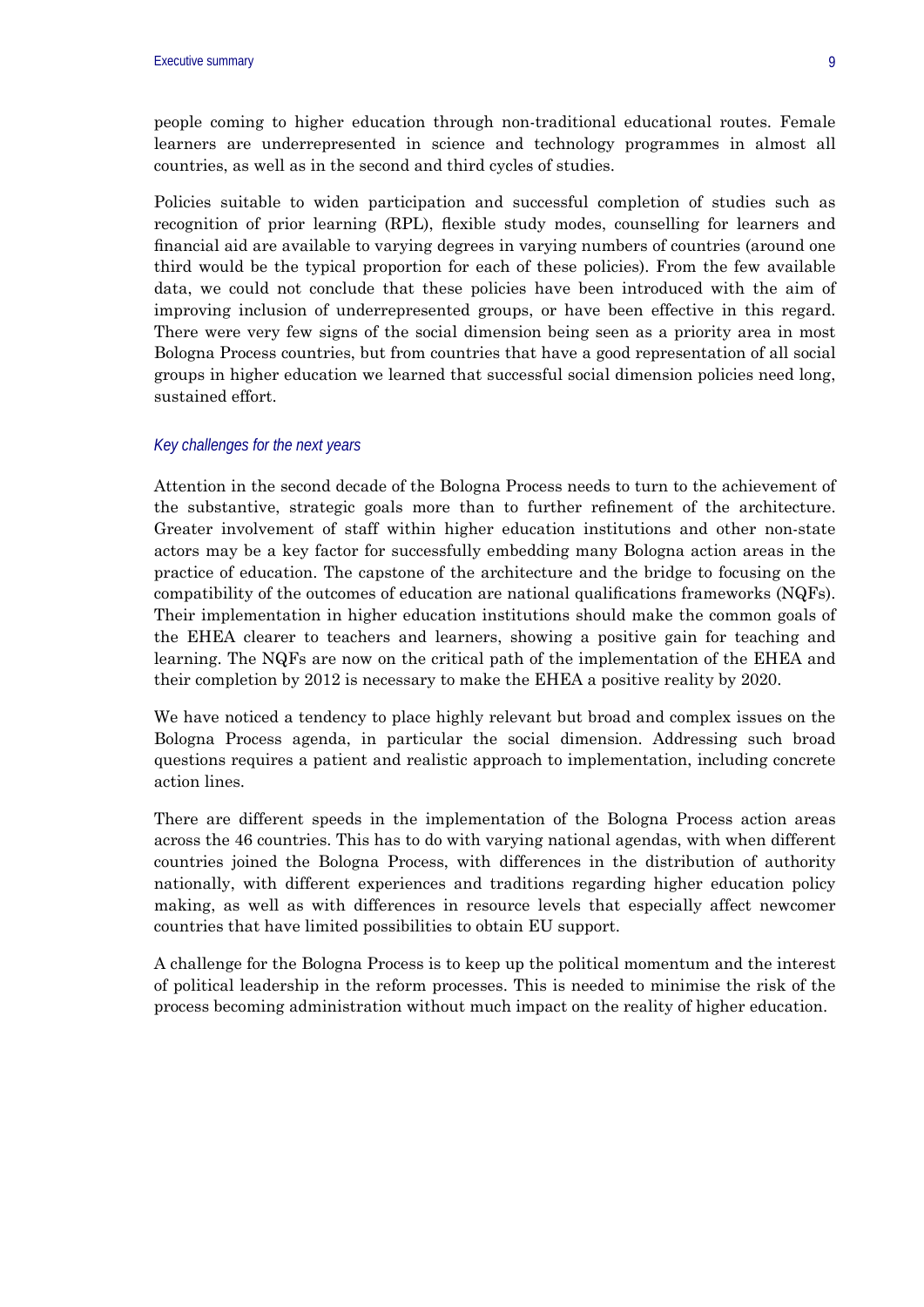## <span id="page-11-0"></span>**1 Goals and methodology**

#### **1.1 Aim of the study**

<span id="page-11-1"></span>The Independent Assessment of the Bologna Process was contracted out by the European Commission in cooperation with the Bologna Follow-Up Group (BFUG) in order to obtain an independent view on the progress of the Bologna Process in terms of:

- appraising the achievement of the *operational objectives* of the Bologna Declaration and subsequent communiqués, in particular in the areas of curriculum reform, recognition, quality assurance and mobility
- evaluating the extent to which the operational objectives have led to the achievement of the *strategic objectives* of the Bologna Declaration, i.e. 'to establish the European area of higher education and to promote the European system of higher education world-wide'.

We studied major aspects of the Bologna Process, focusing on the areas mentioned above as well as, at the request of the study's Advisory Board (representing the Bologna Follow-Up Group), the social dimension, the dynamics and management of the Process and the global dimension (see [Table 1-](#page-11-3)1). The study is *not* an evaluation of the *entire* Bologna Process as not all aspects of the process were identified as focal areas for the study.

| Areas of action                                                                        | <b>Operational and intermediate</b><br>goals | Strategic goals                                                       |
|----------------------------------------------------------------------------------------|----------------------------------------------|-----------------------------------------------------------------------|
| Degree and curriculum reform (incl.<br>ECTS, DS)<br>Cooperation in Quality assurance   |                                              | Compatibility and comparability of<br>higher education systems in the |
| <b>Oualifications frameworks</b>                                                       | Increased mobility                           | EHEA                                                                  |
| Recognition policies                                                                   |                                              |                                                                       |
| Policies for flexibility and widened<br>access<br>Management of the Bologna<br>Process | Equality and equity of participation         | Attractiveness and competitiveness<br>of European higher education    |

#### <span id="page-11-3"></span>Table 1-1 Main elements of the study

#### <span id="page-11-2"></span>**1.2 Methodological approaches and constraints**

The study's methodology consisted of the selection of objective, comparable indicators at the higher education system-level across as many of the EHEA countries as was feasible, beyond the policy-related data of the BFUG's regular *Stocktaking* (Rauhvargers, Deane, & Pauwels, 2009; Stocktaking Working Group 2005-2007, 2007; Working group, 2005), the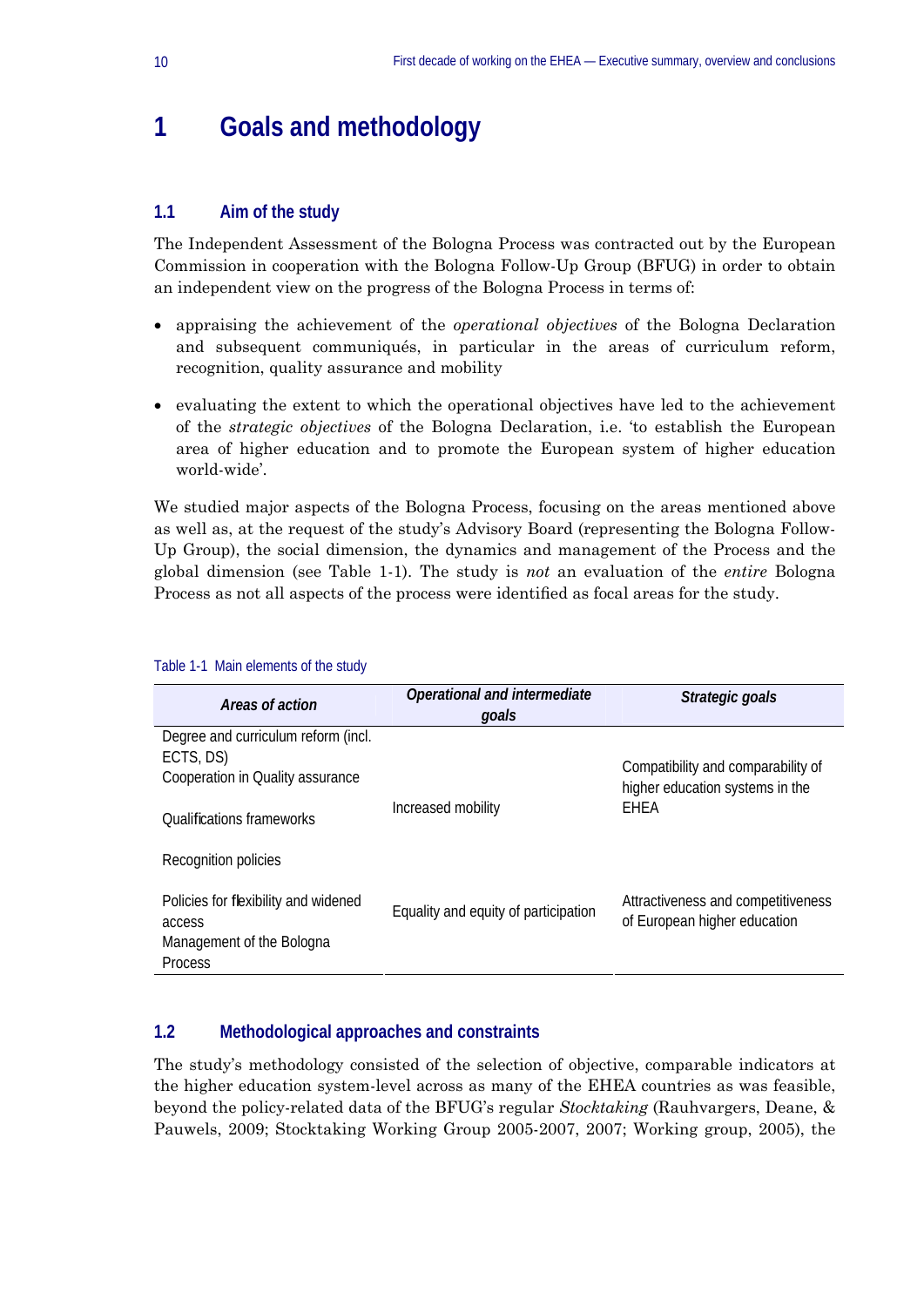$\overline{a}$ 

national reports underlying those studies, etc. in order to get an independent view of the different action areas and what has been achieved within them.<sup>[1](#page-12-0)</sup> The study involved: desk research into existing studies from sources other than data collected by the Bologna Process participants; additional data collection to assemble statistics and qualitative indicators; twelve case studies (six country-wide; six thematic across three countries each); over 165 interviews for the case studies and on the management of the Bologna Process; and finally a nine-person International Expert Panel that contributed an international perspective on the Bologna Process and its achievements. Indicators drawn from *Stocktaking 2009* data and other studies were verified by higher education research experts, who also updated the information to reflect the 2009 situation and supplied much of the missing information on indicators that we had drawn from studies that did not cover all 46 countries. The experts were selected from the higher education research community; the major selection criterion was that they have no leadership role in implementation of the Bologna Process.

The assessment of the management of the Bologna Process at the European level is based mainly on interviews conducted in 2009 with selected national representatives in the Bologna Follow-Up Group and with representatives of consultative members in the followup structures. Interviewees were selected who had long experience in Bologna follow-up structures. The assessment tackles process management and dynamics at the European level (mainly the BFUG) and does not assess the management and dynamics of the implementation of the Bologna Process goals and means in different national contexts.

We studied the *effects* or *impacts* of the Bologna Process (strategic goals), as well as looking at the *implementation* process (operational goals) at the level of the Bologna Process as a whole. This is a task fraught with difficulties. First, the strategic goals of the Bologna Process have not been quantified. Quantified goals are much easier to measure than broad goal formulations. However, not quantifying the strategic goals as well as many intermediate ones was not an omission but a necessity in this intergovernmental process; setting deadlines for implementation of several action lines was already an achievement. The Bologna Process is not a single, fixed policy that can be 'assessed' in an ordinary sense, since its goals were often stated as general principles, subject to countries' interpretations, and goals were added or changed over time as experience and insight increased. Finding, defining and agreeing goals were important parts of the Bologna Process; leaving the interpretation of the goals and the choice of means to the participating countries is an essential characteristic of a voluntary international policy process. Our assessment is based on the current understanding of the main goals of the Bologna Process, taking their dynamism into account as well as the principle that interpretation and implementation is mainly the work of sovereign countries, along with agencies and higher education institutions within those countries. We recognise that the role of European bodies such as the European Commission and of intergovernmental structures such as the Bologna Follow-Up Group is primarily one of coordinating and supporting the activities of sovereign countries.

The second major challenge to address in the assessment is that other reforms and policies besides the Bologna Process also play a role in achievements, results and impacts. Methodologically, this raises the question of how much of the change over the past decade

<span id="page-12-0"></span><sup>&</sup>lt;sup>1</sup> The original 'action lines' have changed over the years, so we mostly refer to 'action areas'.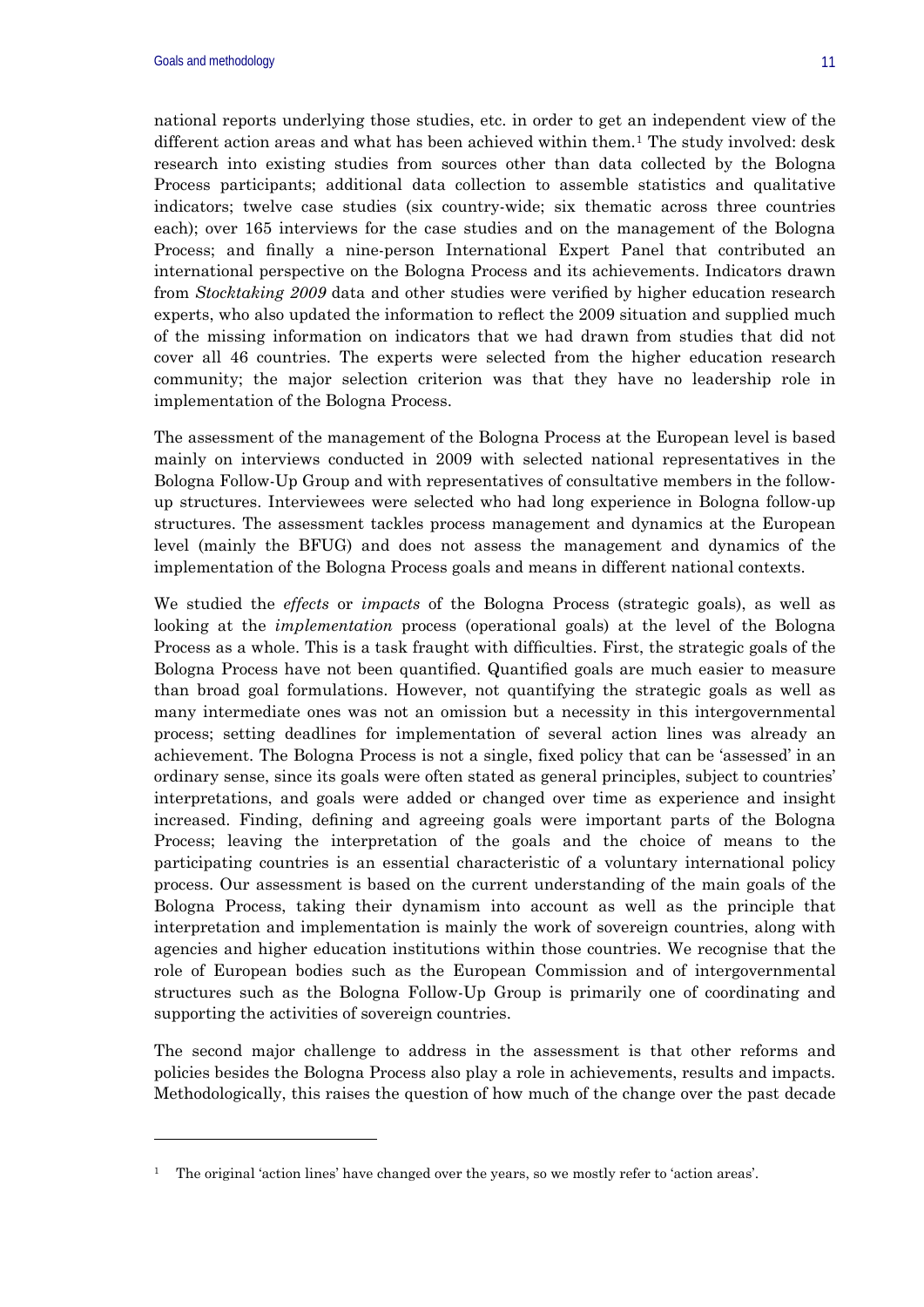in the 48 higher education systems in the 46 EHEA countries  $2$  can be attributed to which policy.

The third issue stems from the fact that although the Bologna Process started over 10 years ago, many countries joined later, some action lines started later, and some countries needed more time to implement policies for internal reasons: implementation can therefore be expected to be still incomplete. Some policies need considerable time before they create an impact: e.g. in many countries in 2009 very few learners have had the experience of completing a new first cycle study programme and entering the labour market or continuing to a second-cycle programme. The extension of the Bologna Process to 2020 was a logical choice to enable the in-depth implementation of its current goals across all of the participating countries.

The final important challenge concerns the availability and comparability of data across all EHEA countries which was poor, especially on the social dimension and on crucial indicators of mobility.

With these caveats in mind, the following sections of this report outline our assessment of the progress made over the past decade across the different aspects of the Bologna Process that we were asked to focus on. To the extent that the focal areas of the different sections permit, we have structured the assessment in each chapter around the following questions:

- Which main goals were formulated in the course of the Bologna Process?
- What was the situation ten years ago, before the Bologna Declaration?
- What progress has been made over the past decade in terms of the objectives of the Bologna Process?
- How do we assess the current situation in terms of goal achievement?
- Which actions, reforms and policies have proved to be successful?
- Which actions, reforms and policies have proved to be less successful?

Two sections fall somewhat outside this structure. One concerns the strategic question of how far all of this has moved the EHEA towards its goal of becoming more attractive, where we also look at the global dimension of the Bologna Process. And we visit six case studies of 'highly achieving' countries to try to identify some conditions for the success in those countries in implementing the action areas we have studied.

 $\overline{a}$ 

<span id="page-13-0"></span><sup>&</sup>lt;sup>2</sup> Belgium (Dutch and French speaking communities) and the UK (England/Wales/Northern Ireland and Scotland) reported as two different higher education systems in a number of respects. Therefore, part of our statements will be about 48 higher education *systems*, others about 46 *countries*.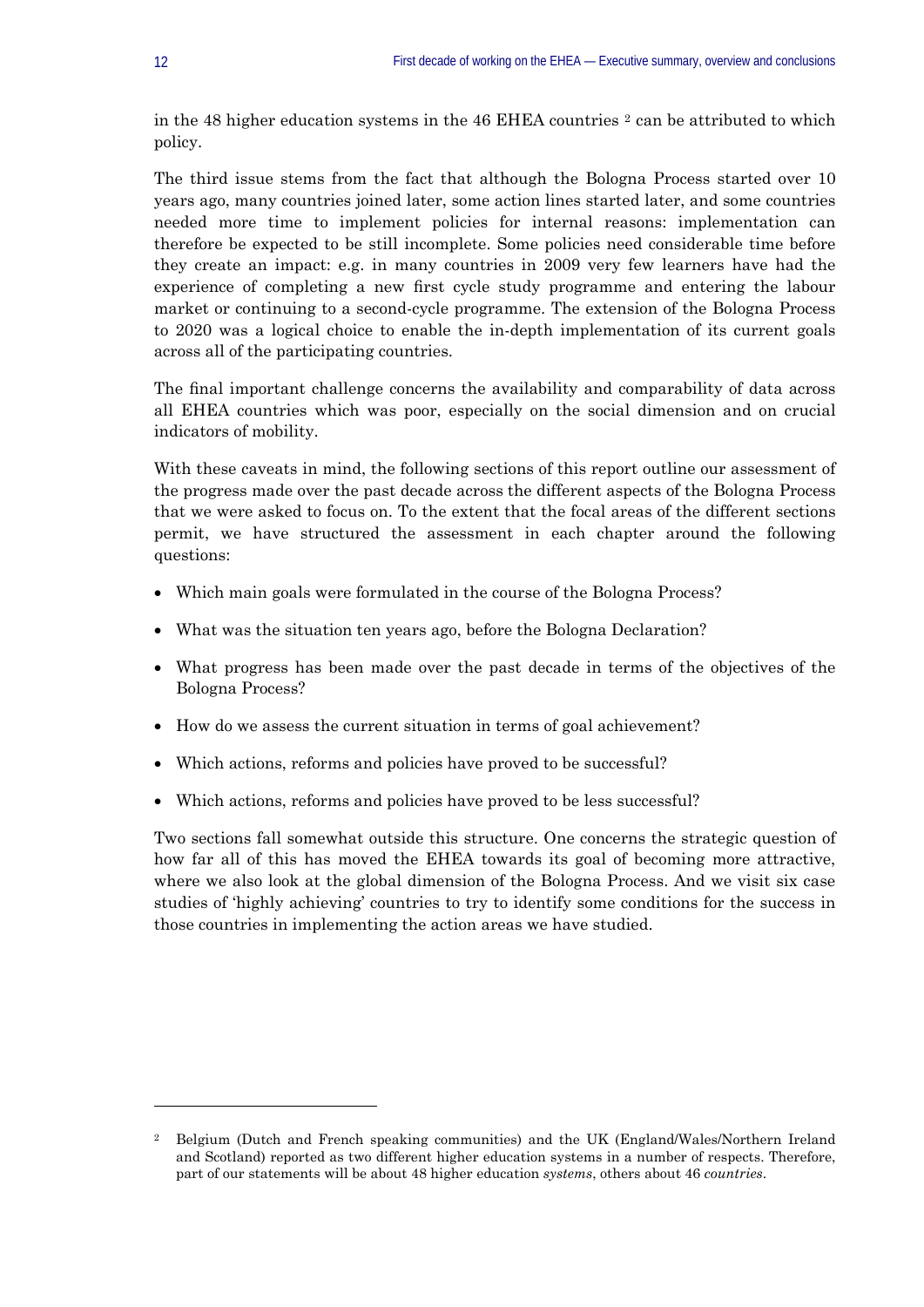## <span id="page-14-0"></span>**2 Assessments and conclusions**

#### <span id="page-14-1"></span>**2.1 The assessment of degree and curriculum reform**

#### *Stated goals*

#### Degree reform

- Adoption of a system based on two main cycles, undergraduate and graduate, with the first cycle lasting a minimum of 3 years (1999); later extended to three cycles (2003);
	- o Credits for the first degree should range between 180 and 240 credits in the European Credit Transfer and Accumulation system (ECTS), for the second degree between 90 and 120 credits, with a minimum of 60 credits (QF-EHEA 2005);
	- o No goal was formulated regarding student enrolment in the two-cycle structures, but by aiming at implementation by 2010 (1999), transition of the large majority of learners to these structures was an implicit aim.
- On short cycle programmes, no goal was stated; the possibility to introduce or maintain them was left to countries (2005).
- Doctoral education: need for structured doctoral programmes, normal workload of 3-4 years, no overregulation of doctoral education (2005); developing and maintaining a wide variety of doctoral education.
- Within each cycle, opportunities for mobility shall be created in the structure of degree programmes (2009).

#### Curriculum reform

- The establishment of a credit system such as the ECTS as a means of promoting student mobility (1999), of greater flexibility and transferability (2001) and of international curriculum development (2003);
	- o Establishment of the ECTS is meant to promote greater flexibility and transferability (2001); this implies tri-/semesterisation, modularisation of study programmes and a fair proportion of elective courses. (This point is further connected to our chapter on widening participation.)
	- o Proper implementation of ECTS based on learning outcomes and student workload (2007); in connection with national qualifications frameworks (2003; QF-EHEA 2005);

#### *What was the situation ten years ago, before the Bologna Process?*

#### Degree reform

 Degree structures were a completely national matter, the spectrum of national models and their internal logics was immense. While more than half of the national systems (30) had a type of two-cycle structure pre-Bologna, these were not necessarily 'Bolognatype' structures.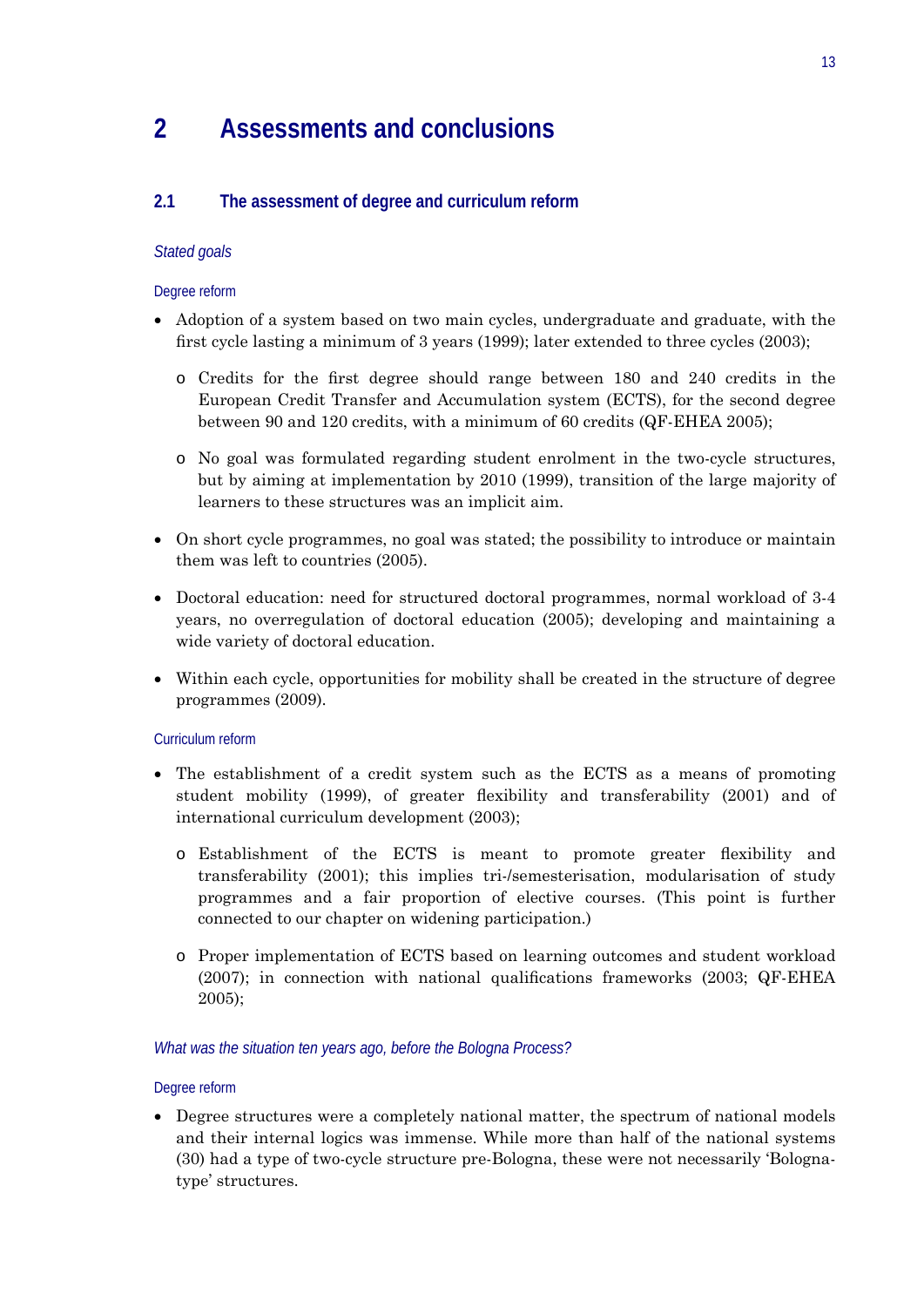- Systems with long first-cycle degrees often had their first degrees located at Master'slevel, while systems with two cycles tended to view even long first degrees from abroad as being at Bachelor's level. This was particularly an issue between European and US higher education.
- For learners from outside Europe, it was difficult to enter into European higher education directly at graduate level in systems without two cycles. This was often only possible on the basis of individual arrangements for credit recognition.

#### Curriculum reform

- ECTS was used as a transfer instrument in the context of international student exchange only to a very limited extent, mainly within the Erasmus programme, and not more broadly as an instrument to make curricula more learner-centred and flexible. The idea that higher education curricula should be modularised was not shared across Europe.
- Discussions on curricular reforms, the general direction such reforms should take, and learner-centredness and flexibility as guiding principles for such reforms had advanced in only a few countries (e.g. in the UK).

#### *What progress has been made over the past decade in terms of the objectives of the Bologna Process?*

#### Degree reform

- All higher education systems in the EHEA today display some form of two-cycle structure. Also many pre-Bologna two-cycle structures have been adapted in the context of the Bologna Process. Twenty systems reported that they allow various combinations. The single model most commonly adopted in practice in 19 higher education systems is a first degree of 180 credits and a second degree of 120 credits (180+120 credits, or 3+2 years of full-time study). However, in these systems several combinations are often legally possible. Only a small minority of countries have opted for other main models: 240+120 credits (5 systems), 240+60 credits (1 system), or 180+90 credits (1 system).
- In 36 European higher education systems, certain fields of study are exempted from the Bologna-type two-cycle structure. The subjects most commonly exempted include medicine (31), dentistry (29), veterinary studies (23) and pharmacy (20 systems).
- In 29 systems, 90-100% of learners study in 'Bologna-type' structures. In seven Bologna member states less than 50% of the learners are studying in reformed degree programmes, among them two large systems—Germany and Russia.
- Doctoral programmes have been subject of attention since 2003. Variety in doctoral studies continues to exist, as intended by ministers.
- Short-cycle degrees are present in 26 higher education systems. The role and (quantitative) importance of this qualification level varies, but is substantial in a good handful of European higher education systems (esp. Cyprus, France, Latvia, Luxembourg, Spain, Turkey and UK-Scotland).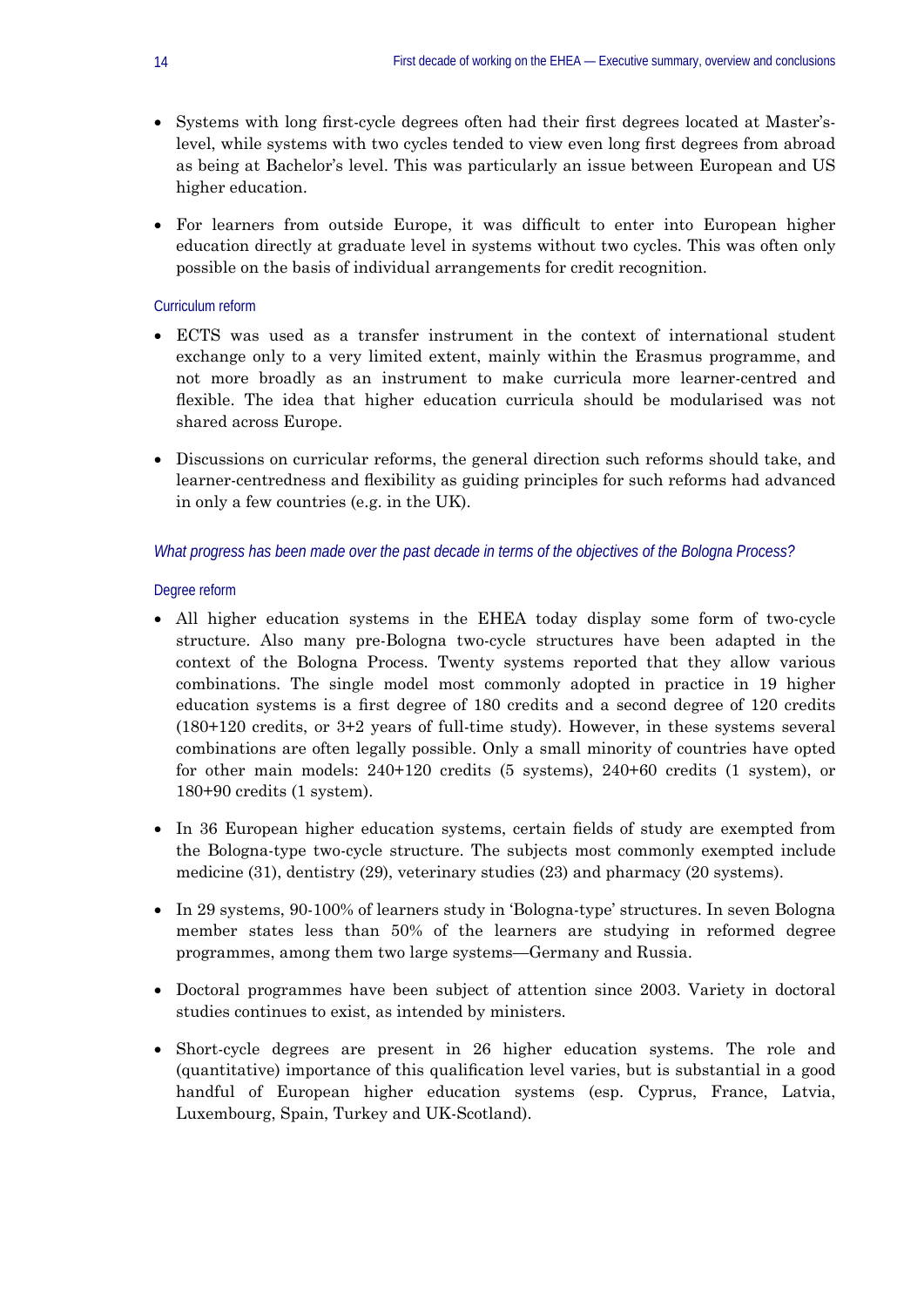#### Curriculum reform

- Nearly all systems (43) use ECTS or are in transition towards it (Spain and Turkey); the few exceptions all use ECTS-compatible systems (Latvia, Lithuania, Sweden, and the UK-E/W/NI and Scotland).
- There is today a common European discourse on curriculum reform, in which concepts such as student workload and learning outcomes (see also the section on the qualifications frameworks, below) play a key role. The aim of moving from a teachercentred to a learner-centred approach to curriculum design is widely shared among the countries.

#### *Overall assessment*

#### Degree reform

- All countries have implemented a two-cycle system with the first cycle lasting a minimum of three years. This goal has been fully achieved.
- All countries adopted a credit range of 180-240 credits for the first and 60-120 credits for the second degree. This goal has been fully achieved.
	- o As no explicit standard was formulated for the cumulative number of credits needed for the award of the second degree, the existing variety (from mostly 240 to 360 credits) does not diminish goal achievement.
- The percentage of learners studying in the first two cycles is below 50% in seven systems. This needs attention. Whether this reflects ongoing transition (especially in the five countries that joined the Bologna Process recently) or deeper problems with the two-cycle structure in these countries should be evaluated.
- Certain knowledge areas (above all in the medical field) are exempted from the reforms in a substantial number of countries but included in others. This may call for a clarification of the possibilities and goals of (two-/three cycle) programmes in these fields.
- Short programmes of different types have been included in 26 higher education systems in different cycles; in eight higher education systems they cater for more than 15% of learners.
- Doctoral degrees have become more structured than before the Bologna Declaration in many countries; a diversity of models continues to exist as agreed, and a nominal length of 3-4 years is the most common duration.

#### Curriculum reform

- All higher education systems use ECTS, are in transition towards it, or use ECTScompatible systems (see above). This goal has been substantially achieved at the level of regulation.
	- o The degree of use of ECTS in institutions and programmes needs attention. The majority of participating systems (28) apply ECTS (or a compatible system) across the board, but six systems use it in less than 75% of non-doctoral programmes.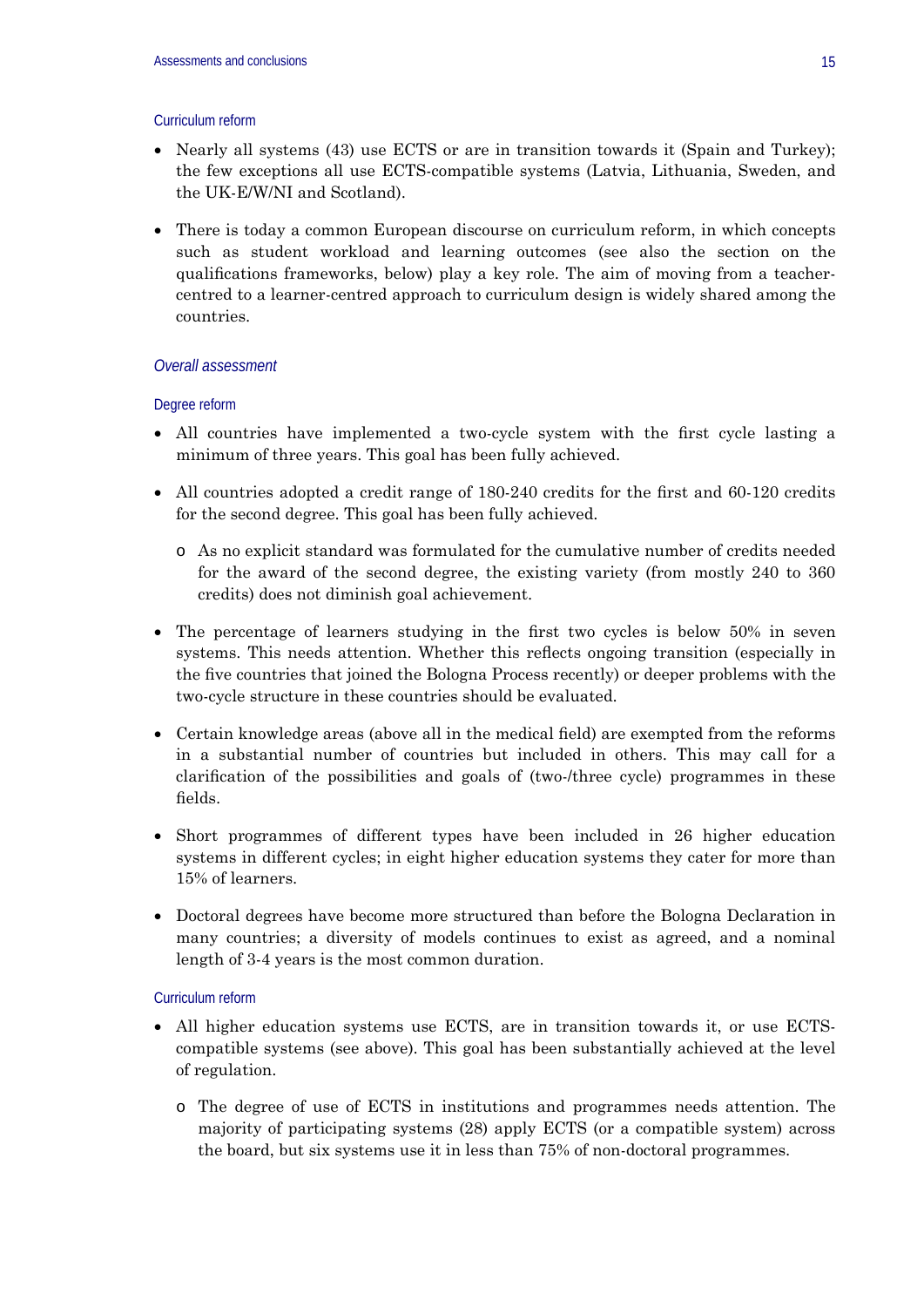- o Only 12 systems use both student workload and learning outcomes as the basis for the allocation of credits. Proper and system-wide use of ECTS needs further attention.
- In only 13 systems 90% or more of study programmes have been modularised and there is no common understanding across all EHEA countries of the concept of 'modularisation' as a tool to foster increased mobility, flexibility and transferability. This goal has only been partly achieved and needs attention.
- While no explicit goal regarding the proportion of elective courses in a typical degree programme was formulated, the fact that 21 systems typically have less than 25% of electives in a degree programme requires attention in light of the aims of greater learner-centeredness and flexible, more individually tailored learning paths.

#### *Which actions, reforms and policies have proved to be successful?*

#### Degree reform

- Many European countries significantly adjusted their degree structures in the context of the Bologna Process. There was a widespread readiness to accept the need for more compatibility in the diversity of European higher education systems at the turn of the century.
- Without any standard-setting in this area, '180+120 credits' (or in years of full-time study: '3+2') emerged as the prominent model in Europe, while allowing for enough flexibility to accommodate other needs through variations of this model.
- The Bologna Process was flexible enough to accommodate the short-cycle degrees that were maintained or introduced in many countries' higher education systems.

#### Curriculum reform

- From the same motivation for compatibility that led countries to accept degree reform, ECTS (or compatible systems) and modularisation were almost universally accepted as the preferred way to organise course units within the curriculum—with sometimes profound changes to curricula that affect all learners. However, beyond approval in principle, their implementation is not yet complete.
- The Bologna Process has made Europe a major area in the world for generating ideas and instruments for curriculum reform to tackle the needs of today's knowledge societies. Other regions are very interested to learn from the EHEA in this respect.

#### *Which actions, reforms and policies have proved to be less successful?*

#### Degree reform

 No standard for the length of first and second degrees has been formulated at a European level: credit ranges were agreed  $(180–240 \text{ credits} + (60)90–120 \text{ credits}$  in general) and connected to learning outcomes (qualifications frameworks). Whether the absence of a uniform credit size per cycle is seen as a deficiency, strength or just a fact depends on one's interpretation of the goals of 'comparability' and 'compatibility'. It also depends on the degree of tolerance for differences before they are called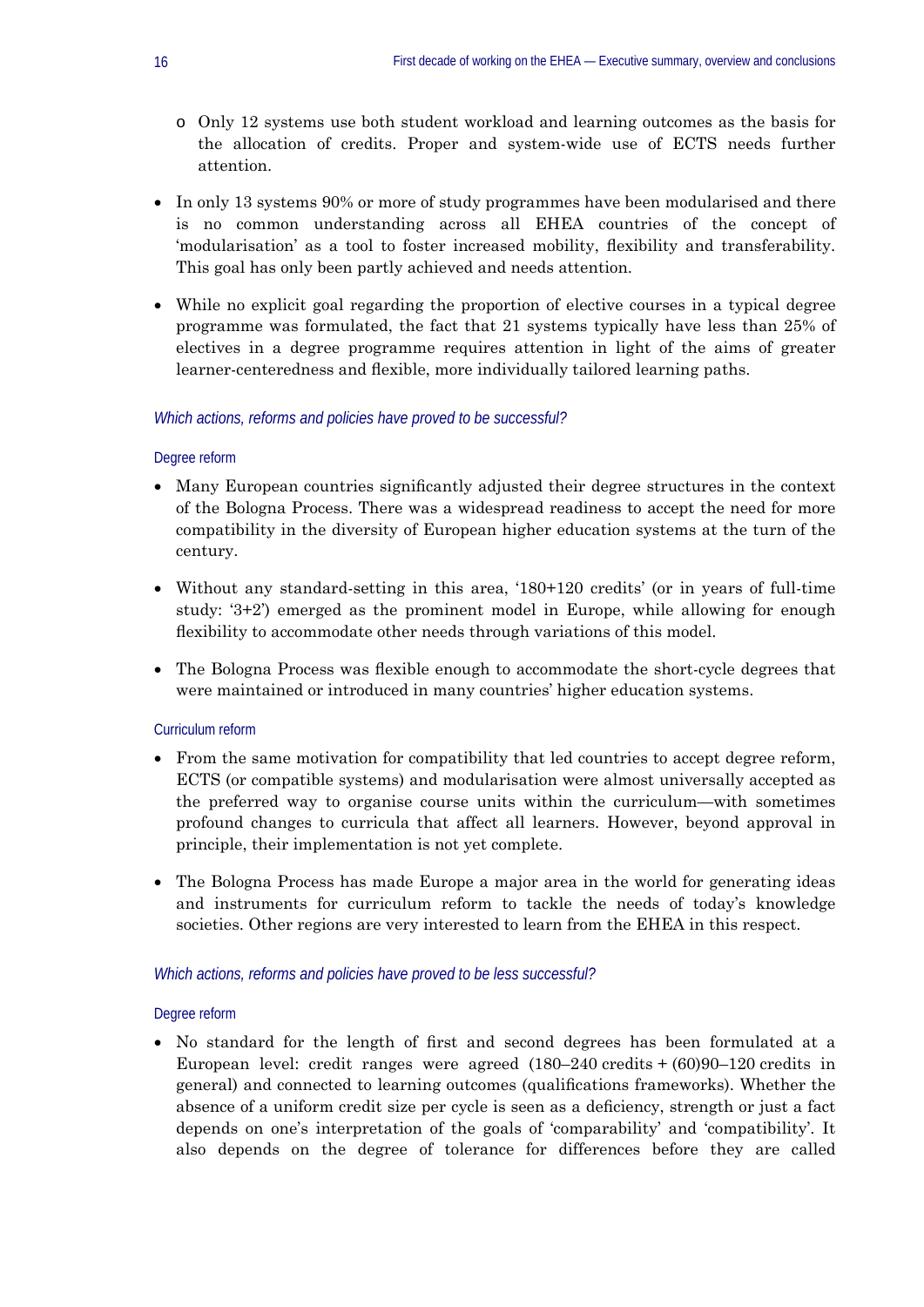'substantial', and on the application of competence-orientation (learning outcomes) in the recognition practices of degrees throughout the EHEA.

 In many countries, Bologna-type two-cycle structures were not seen as suitable for certain subjects, predominantly in the medical field. Some countries have implemented Bologna-type models even in this area (e.g. the Netherlands, Switzerland), while systems with a long tradition of two-cycle structures (e.g. Ireland, the UK) have not included medicine and other subjects among their two-cycle programmes. Further systematic European-wide discourse on this issue might be useful, especially on goals and options for first-cycle graduates.

#### Curriculum reform

- Many systems still struggle with two 'text-book concepts' in the implementation of ECTS: 'student workload' and 'learning outcomes'. Only in 12 systems is ECTS being applied on the basis of both concepts. Using both requires significant paradigm shifts amongst academics and not merely technical adaptations.
- In six systems that have accepted ECTS as the national credit system, it is used in less than 75% of study programmes. In this area implementation is still ongoing.
- Where modularisation and ECTS have been implemented, it is not yet clear whether they have contributed to facilitating student mobility and flexibility in individual study paths. In some countries, such as Austria and Germany, recent student protests have occurred partly because learners hold that the contrary is the case.

#### <span id="page-18-0"></span>**2.2 The assessment of cooperation in quality assurance**

#### *Main goals stated*

- Promotion of European co-operation in quality assurance with a view to developing comparable criteria and methodologies (1999).
- An agreed set of standards, procedures and guidelines on quality assurance, to explore ways of ensuring an adequate peer review system for quality assurance and/or accreditation agencies or bodies (2003).
- A European register of quality assurance agencies (EQAR) based on national review (2005).

#### *What was the situation ten years ago, before the Bologna Process?*

 Most countries had introduced forms of quality assurance in the 1980s-1990s, in response to national concerns. In Central and Eastern Europe, accreditation had been introduced to support the major transformation of higher education to the needs of a post-communist society. In other parts of Europe, massification and budget restrictions had necessitated new steering mechanisms for higher education, often including internal and external quality assurance but mostly without accreditation.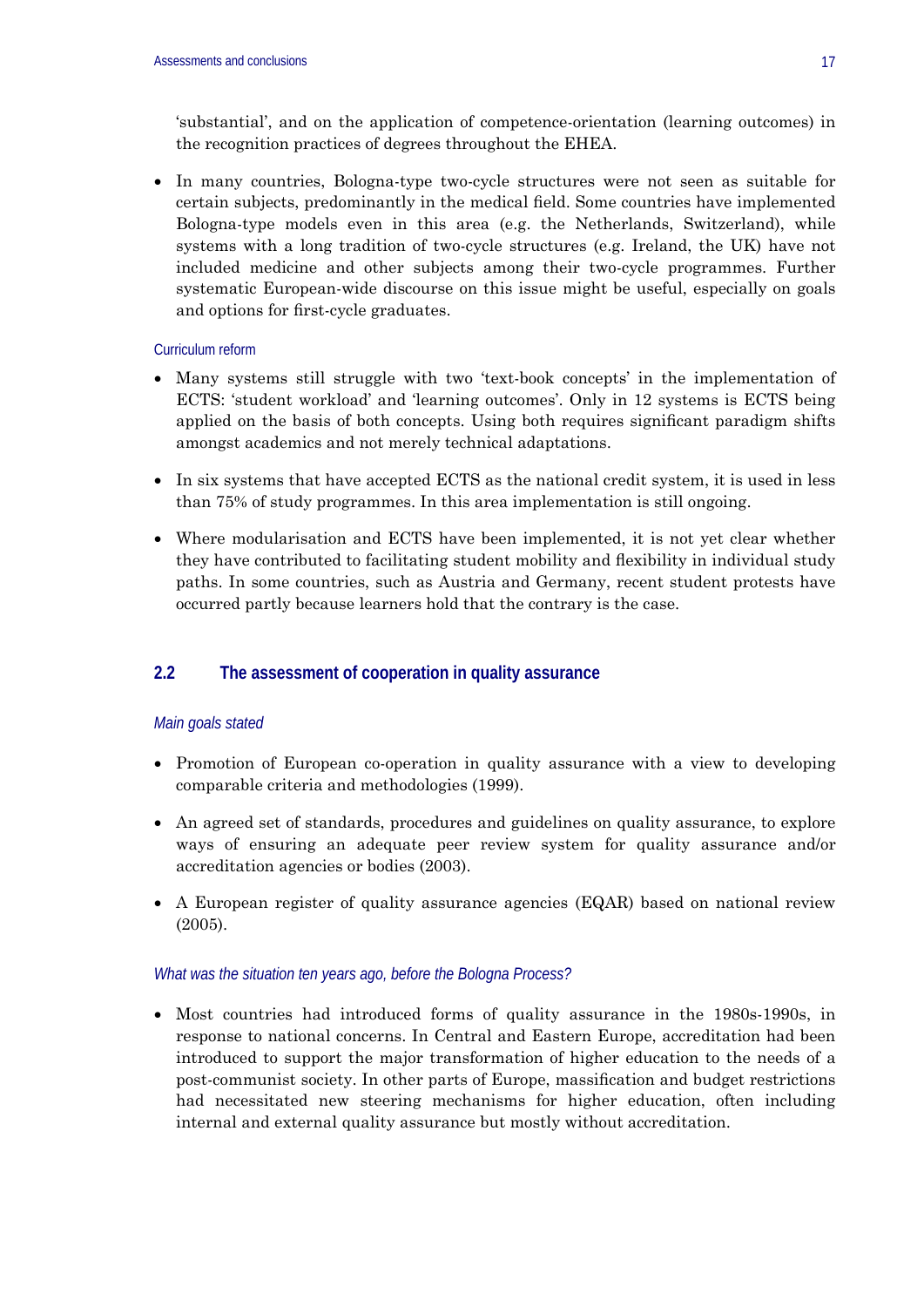- Diversity was the axiom of European higher education policy. International standards of higher education and international compatibility were considerations mainly in small countries and in the countries going through post-communist transition.
- International networks of quality assessment agencies were emerging around the turn of the century (ENQA for the EU, CEEN in Central and Eastern Europe, INQAAHE worldwide), focusing on professionalization of the agencies first of all but with interest in international aspects of their quality judgements as well.

#### *What progress has been made over the past decade in terms of the objectives of the Bologna Process?*

- The most common adaptation until 2005 was the introduction of accreditation (with a clear yes/no outcome) or similar procedures to increase international transparency on the status of qualifications. Participation of learners and international representatives is common now in many quality assurance systems.
- Further adaptations of quality assurance were spurred by the ESG: for external quality assessment agencies the requirement that they themselves be evaluated on a regular basis was new, while for higher education institutions the ESG called for internal quality assurance of areas that had not always been covered before. The most profound impact on quality assurance came, however, from the stipulation in the ECTS that was made even more explicit in the Qualifications Framework for the EHEA (QF-EHEA) that curricula should be designed from a student perspective, with learning outcomes and student workload as main pillars.

#### *Assessment*

- All countries but Bosnia-Herzegovina apply internal and external quality assurance on a system-wide scale.
	- o This does not imply that all higher education institutions in these countries have functioning internal quality management. This is a major issue in Part 1 of the ESG and therefore will be evaluated through ESG-guided external reviews in future.
	- o Applying compatible quality assurance systems does not guarantee the delivery of compatible quality of education. This must result from combined meaningful learning outcomes (ECTS) and qualifications frameworks (QF-EHEA and NQF).
- The European Standards and Guidelines (ESG) have been established (2005).
- The EQAR is established and operative (2008).
- ESG reviews of quality assessment agencies are in progress: ENQA reviewed 44 agencies, all judged positively; EQAR listed 17 agencies (as of late 2009).
- With continued attention to the use of all parts of the ESG in future, the formal elements of cooperation in quality assurance may be said to have been achieved. Attention should turn now to increasing compatibility of practices to ensure higher levels of confidence in the quality of higher education EHEA-wide.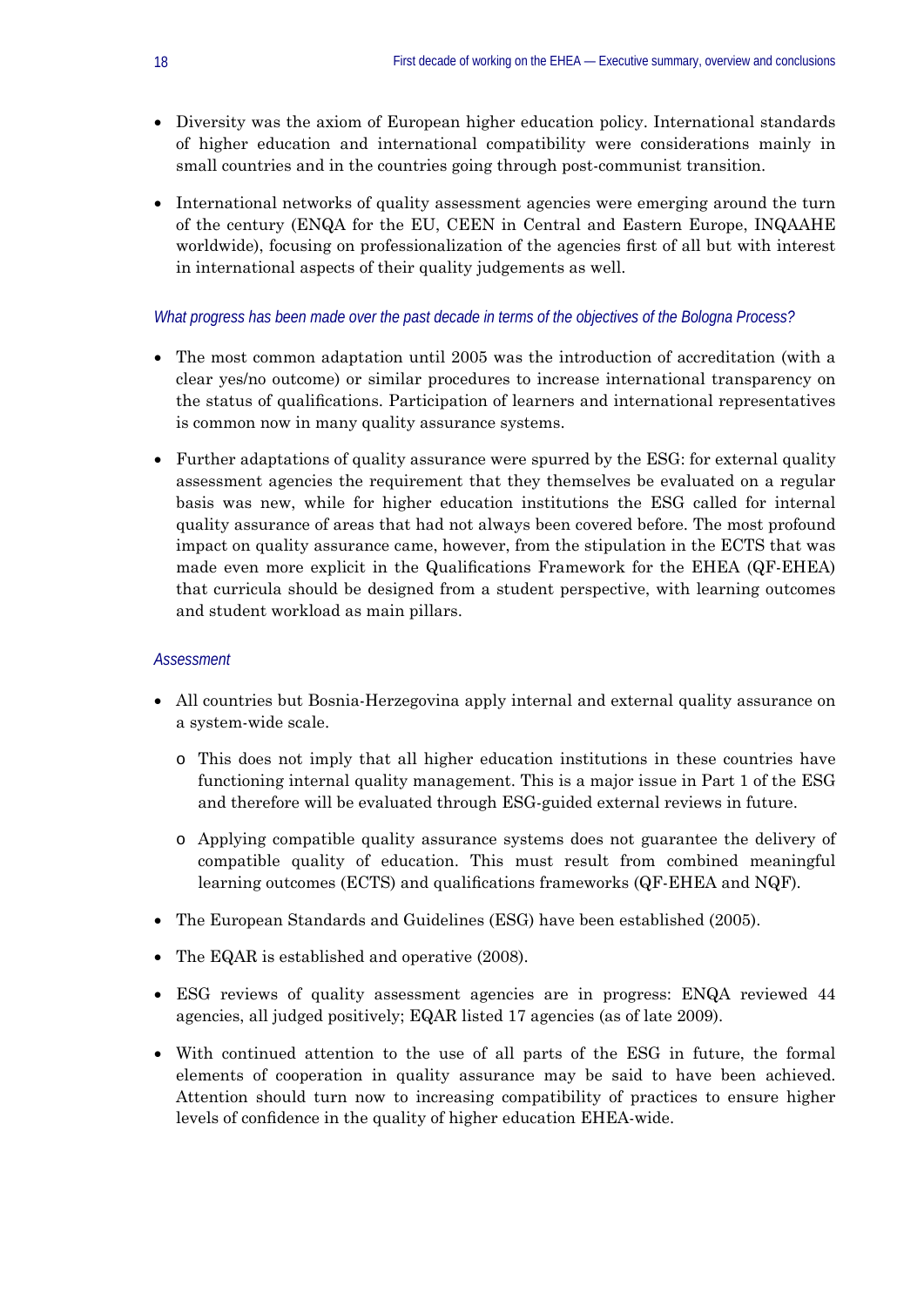#### *Which actions, reforms and policies have proved to be successful?*

- The adoption of the ESG is a significant achievement of international cooperation in the Bologna Process, especially in light of its connection since 2008 with the European Quality Assurance Register for Higher Education (EQAR), which is the first mechanism in Europe intended to identify bona fide quality assurance agencies operating within the EHEA, independent of their status (public or private) or origin (inside or outside the EHEA).
- By the end of 2009, 17 quality assessment agencies had successfully been evaluated for 'substantial compliance' with the ESG and were registered on the EQAR. Forty four quality assessment agencies were accepted as full members of ENQA also on the basis of substantial compliance with the ESG (these include all EQAR-registered agencies).
- Quality assurance systems, partly due to EHEA-level targets, now often include international reviewers in visiting teams and representation of students' views. Other stakeholders (e.g. professional organisations) remain less visible in visiting teams in most quality assurance systems.

#### *Which actions, reforms and policies have proved to be less successful?*

- Our case study of three countries showed that in quality assurance, as in degree reform, national histories and national agendas are strong drivers of the actual changes made. Measures for EHEA-wide compatibility have not yet led to the increase in trust needed to make 'stressless' international recognition of degrees a common practice. At the moment, the ESG reviews of quality assessment agencies vary so much in their actual processes that it would be unreasonable to expect them to result in an increase in international trust in the short-term, although until ESG and QF-EHEA have been implemented in more countries, we cannot make this a firm conclusion.
- Implementation of the new quality demands from the ESG and QF-EHEA at the level of study programmes in higher education institutions has only just started in many countries. Internal and external quality assurance systems designed in line with the ESG are found in 16 higher education systems.
- The quality assurance measures in the Bologna Process focus on the activities of the legislature and of (national, regional or specialised) quality assessment agencies. This tends to be a top-down approach, which within higher education institutions may lead to the reaction that these are externally-imposed requirements rather than instruments owned by academics and learners to develop a quality culture. Disciplinebased initiatives such as the Tuning project are important complementary actions to engender more 'shop-floor' level involvement in the Bologna Process.

#### <span id="page-20-0"></span>**2.3 The assessment with regard to qualifications frameworks**

#### *Main goals stated*

 An overarching framework of qualifications for the European Higher Education Area [QF-EHEA] (2003).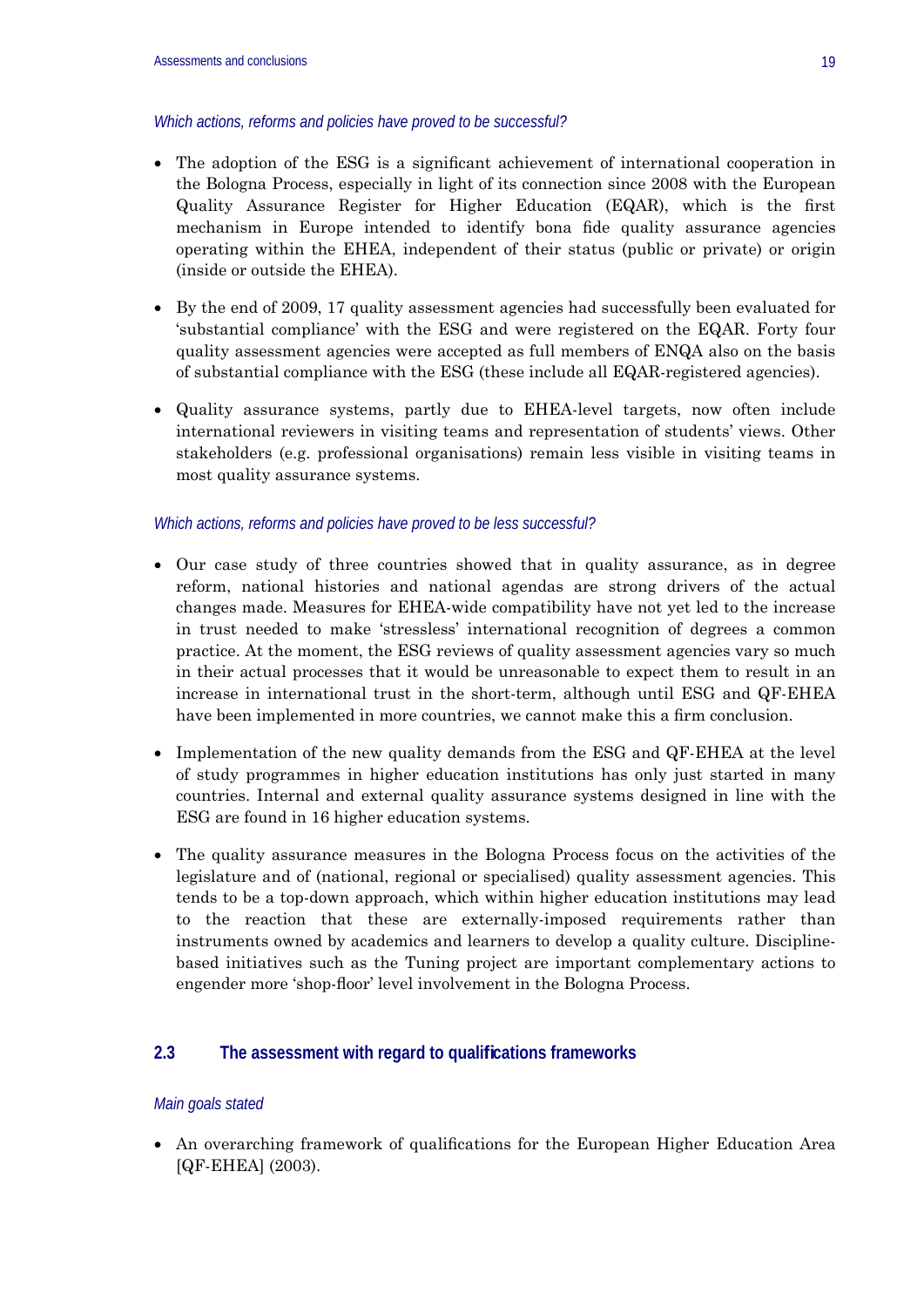Member States should elaborate a framework of comparable and compatible qualifications for their higher education systems (2003), by 2010 (deadline defined in 2005; deadline extended to 2012 in 2009).

#### *What was different ten years ago, before the Bologna Process?*

Qualifications frameworks in terms of learning outcomes and graduates' competences were hardly heard of in higher education. Ireland and UK-Scotland belonged to the forerunner countries in the world where qualification issues were discussed. Qualifications frameworks became an action line in the Bologna Process from 2003 onwards.

#### *What progress has been made over the past decade in terms of the objectives of the Bologna Process?*

- Establishing the QF-EHEA is a major achievement. It carries promises to ease recognition and mobility, both within and across countries. The role of the QF-EHEA in promoting the global dimension was re-emphasised in the London communiqué (2007).
- Qualifications frameworks are at the crossroads between degree structures (including short degrees), quality assurance, recognition and the social dimension (flexible learning paths, recognition of prior learning).
- Parties concerned are satisfied that the QF-EHEA is in the main coordinated with the EQF-LLL of the EU. One country (Malta) self-certified its NQF against both in a single exercise, showing their compatibility in practice.

#### *Assessment*

- An overarching framework of qualifications for the European Higher Education Area [QF-EHEA] has been adopted (2005).
- Eight higher education systems have self-certified national qualification frameworks. The extension of the deadline shows that more effort is needed here.

#### *Which actions, reforms and policies have proved to be successful or less successful?*

- Implementation of national qualifications frameworks remains on the agenda of ministers; they now urge all countries to achieve implementation by 2012.
- How the arrival of the ESG and the QF-EHEA together with national qualifications frameworks will actually have impact on the quality of higher education being delivered to learners will depend on curriculum reform by higher education institutions, taking place within national qualifications frameworks.
	- o Thoroughness of approach is more important than rushing to meet deadlines, yet maintaining speed of process is important because of the crucial place of qualifications frameworks in easing recognition and hence mobility.
	- o Commitment of academics, curriculum and quality officers in higher education institutions is the main critical success factor.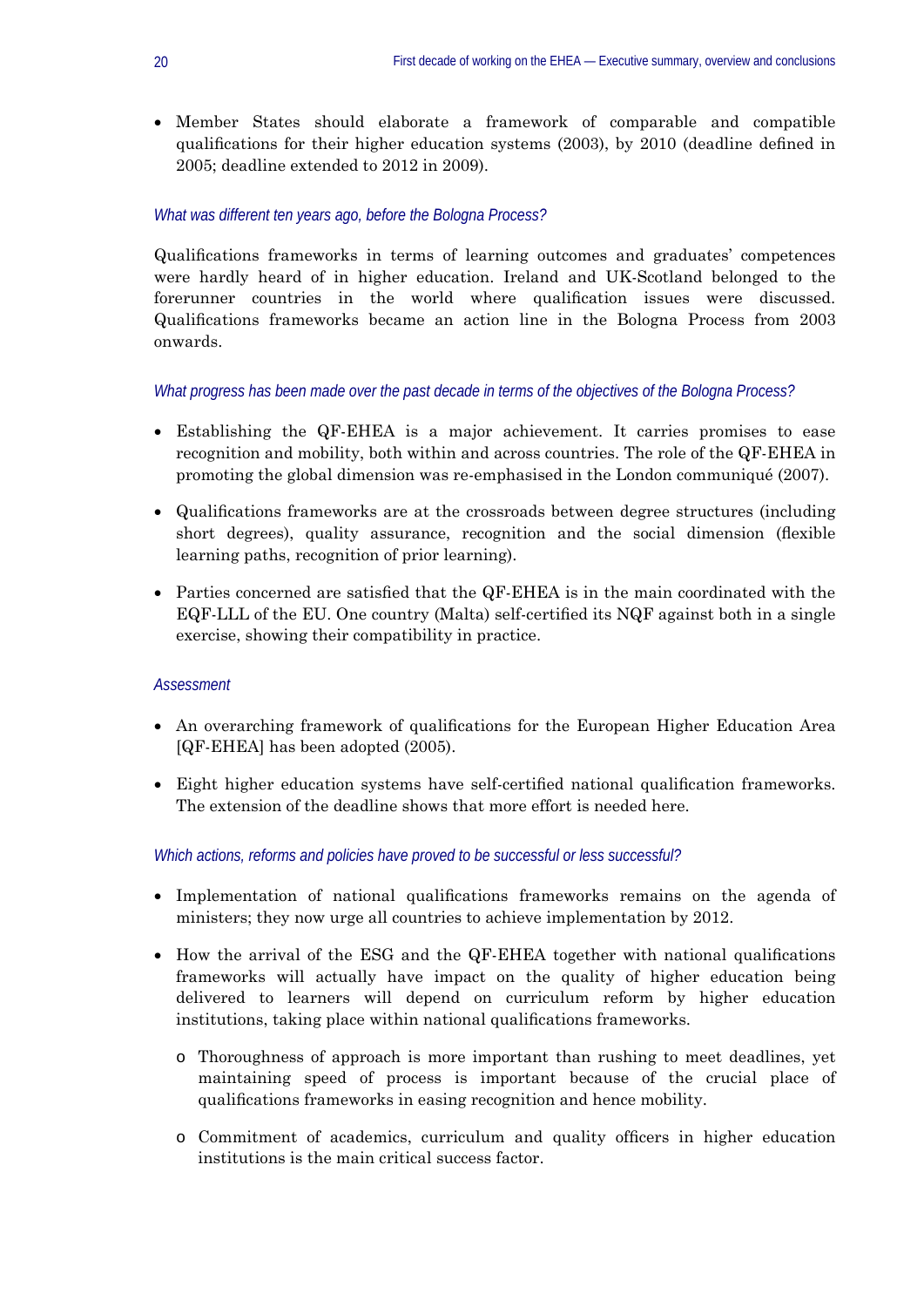- o Support and guidance from national and European levels remain important; the Coordination Group for qualifications frameworks, led by the Council of Europe, is a natural place for these tasks at the EHEA-level.
- Trust at the 'shop-floor' level in higher education institutions and in the rest of society that application of the QF-EHEA in national qualifications frameworks stands for a common European level of higher education is crucial for the smooth recognition of credits and degrees both within and among countries. Regulations can only create conditions for a high-trust situation, they cannot enforce it. Communication policies and subject-level approaches such as the Tuning project may play a role in this respect.

#### <span id="page-22-0"></span>**2.4 The assessment of recognition policies**

#### *Main goals stated*

- Implementation of the Diploma Supplement as a tool to make degrees easily readable and comparable (1999).
- A system of credits should be established—such as in the ECTS—as a means to recognise learning (also lifelong learning) by the universities concerned (1999).
- The Lisbon Recognition Convention should be ratified by all countries participating in the Bologna Process and every learner should receive the Diploma Supplement automatically and free of charge (2005).

#### *What was the situation ten years ago, before the Bologna Process?*

 Many initiatives aimed at creating greater transparency in higher education surfaced in the past decades. Several of them emerged before the Bologna Declaration and were subsequently formally incorporated into the process. This applies inter alia to the LRC, ECTS and the DS. The Lisbon Recognition Convention emerged within the framework of the Council of Europe and UNESCO. The Diploma Supplement was developed jointly by the European Commission, Council of Europe and UNESCO. Other measures on recognition such as ECTS, ENICs and NARICs were developed in the EU, Council of Europe and UNESCO frameworks.

#### *What progress has been made over the past decade in terms of the objectives of the Bologna Process?*

- The main legal framework for academic recognition is the Lisbon Recognition Convention. The LRC has now been ratified by all but two countries in the EHEA (Greece and Italy). In most countries, national legislation now complies with the Convention at least formally. Exceptions are Albania, Azerbaijan, Bosnia & Herzegovina, Moldova and Ukraine.
- The Diploma Supplement is now issued automatically and free of charge by most higher education institutions in 30 of the 46 countries. The formal adoption of the Diploma Supplement has thus progressed in the last ten years.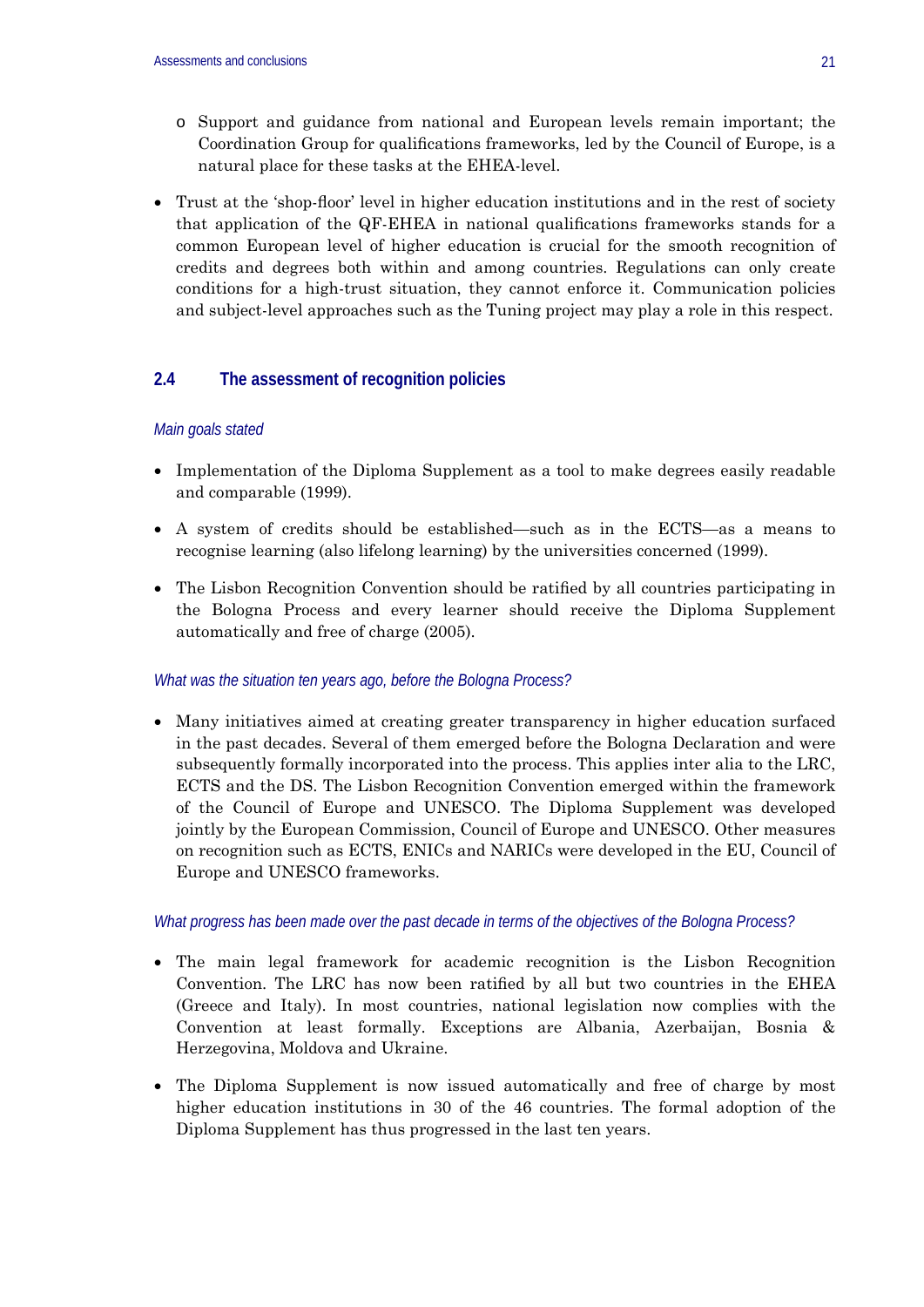The ECTS has now been adopted in 43 EHEA countries. Other EU measures relevant to recognition have not been adopted in the Bologna framework and therefore only have legal effect in the 27 EU countries (and sometimes in the EEA countries). Most important here are the directives related to the recognition of professional qualifications.

#### *Assessment*

- Introduction of ECTS: see section 2.1 on degree and curriculum reform.
- Of all Bologna countries, 2 have not yet signed or ratified the LRC, 5 have signed and ratified the LRC but their legislation is not in compliance with the LRC and 39 countries have signed and ratified the LRC and their legislation complies with the provisions of the LRC. Ratification and adaptation of legislation are to be completed in the remaining countries.
- The Diploma Supplement is issued automatically and free of charge in most higher education institutions in 30 out of 46 countries. This needs further attention in the other 16 countries and in the remaining higher education institutions in the 30 countries.

#### *Which actions, reforms and policies have proved to be successful?*

 The near EHEA-wide implementation of formal Bologna requirements such as the Lisbon Recognition Convention has been a major achievement. (Almost) achieving this has shifted the discussion to a more detailed level of realising the impacts intended by the measures.

#### *Which actions, reforms and policies have proved to be less successful?*

Some major remaining issues are associated with making instruments such as the Lisbon Recognition convention work in practice.

- There are different interpretations of the notion of 'substantial differences' and other terms and practices around recognition. While room for interpretation is necessary, this does create uncertainty and requires more attention.
- The use of learning outcomes as a determinant for recognition has an obvious role to play in making qualifications more transparent for learners, credential evaluators and employers. If qualifications are described in terms of learning outcomes the process of evaluation and recognition will be simplified and better informed thus allowing fairer judgments to be made. Furthermore, learning outcomes will help the systematic recording of information about qualifications in Diploma Supplements.
- The awareness of the existence and meaning of the Diploma Supplement among learners and employers still needs to be improved.
- The Bologna Ministers committed themselves to issuing the Diploma Supplement to all graduates automatically, free of charge and in a widely spoken European language by 2005. This goal has not yet been achieved fully in all Bologna countries.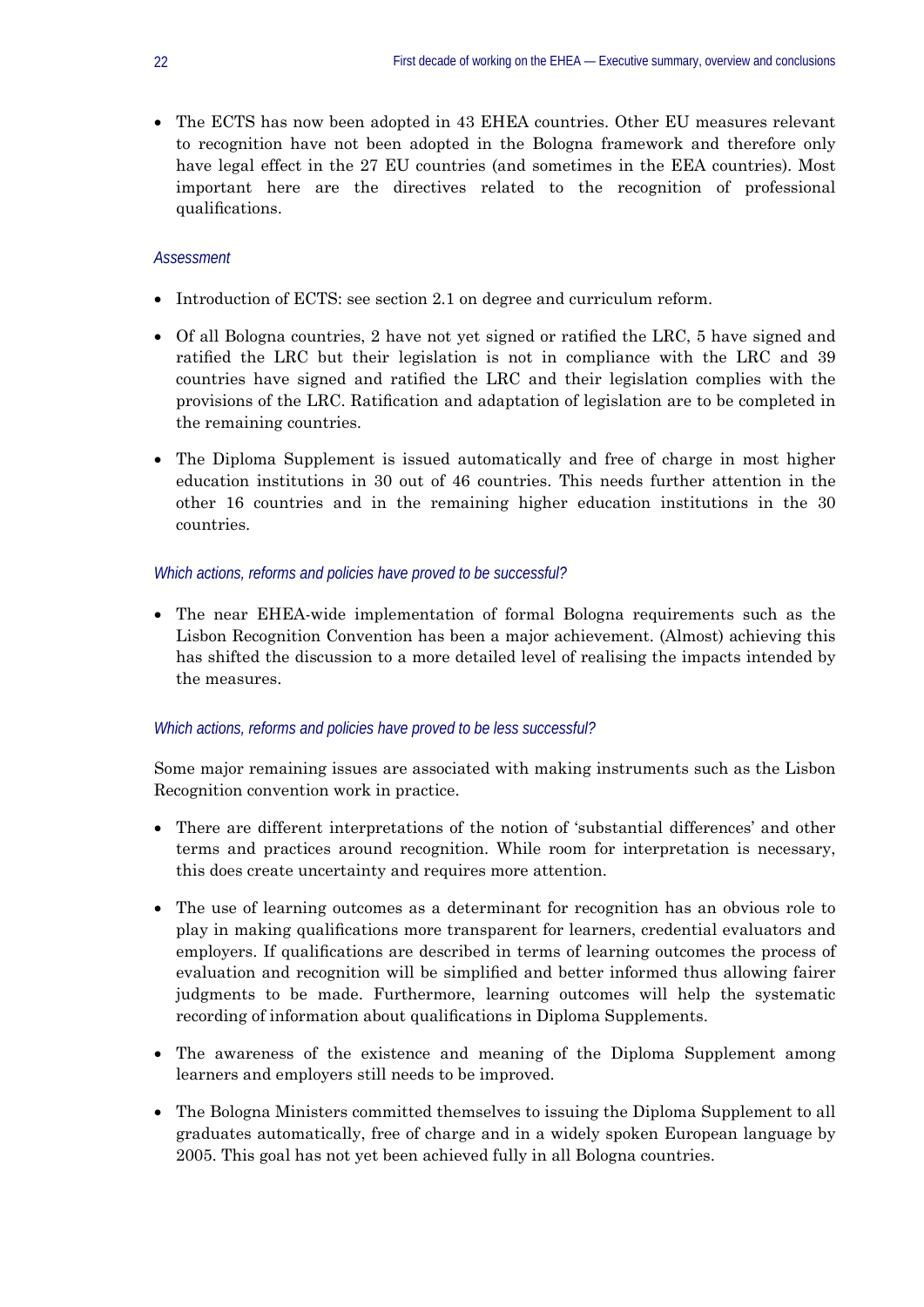#### <span id="page-24-0"></span>**2.5 The assessment of policies for flexibility and widened participation**

#### *Main goals stated*

#### Widening of access

- Creation of more flexible learning pathways into and within higher education (2005), and to widen participation at all levels on the basis of equal opportunity (2007).
- Recognition of prior learning, including the recognition of non-formal and informal learning (2007).
- The student body entering, participating in and completing higher education at all levels should reflect the diversity of populations (2007). Widen participation at all levels (2007).
- Development of measurable targets for this area by each country (2009).

Improved conditions for completing studies

- Providing appropriate studying and living conditions for learners to overcome obstacles related to their social and economic background (2003).
- Helping learners, especially from socially disadvantaged groups, in financial and economic terms and providing them with guidance and counselling services with a view to widening access (2005).
- Flexible curricula (2007).
- Flexible learning, in the context of lifelong learning (2007).

#### **Other**

Encourage equal participation in mobility programmes (2001, 2005).

#### *What was the situation ten years ago, before the Bologna Process?*

- Public good and social cohesion arguments had a place in higher education debates in different countries traditionally, with needs-based grant systems, available in a number of countries, as a clear example of policies in this direction. Although it had been mentioned before (Prague communiqué, 2001), the social dimension only became an explicit action area in the Bologna Process in 2005.
- The national level had—and still has—responsibility for developing and implementing policies to achieve participation goals, as well for assuring links with other action areas, for example, supporting the mobility of less-wealthy learners (e.g. through the portability of student support).

#### What progress has been made over the past decade in terms of the objectives of the Bologna Process?

Since targeted social dimension actions started only recently in the Bologna Process, we cannot draw conclusions on the contribution of actions *within* the Bologna Process as yet. We can only give a short overview of the current situation.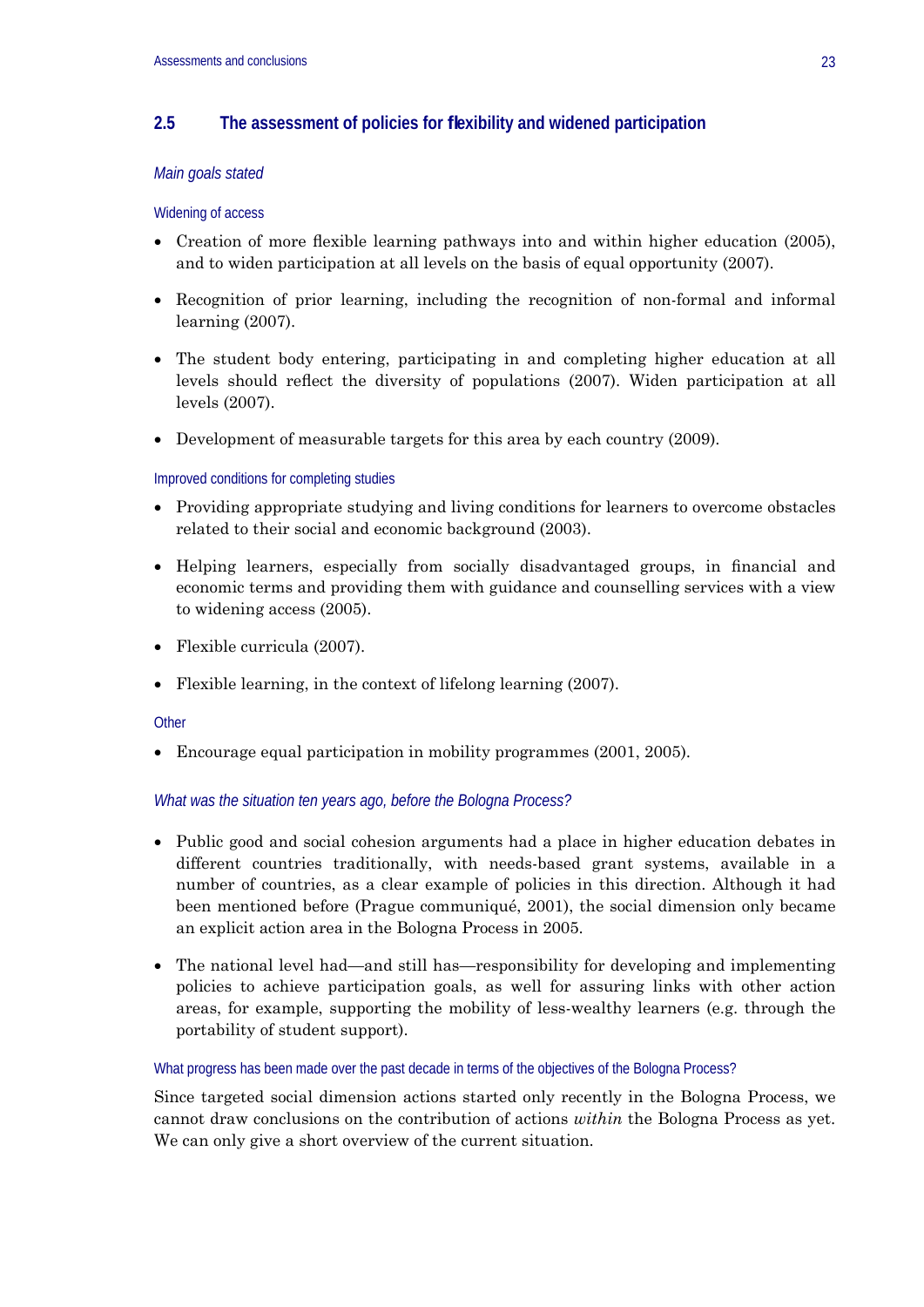- 39 out 48 systems report underrepresentation of certain groups in their student body. Most commonly underrepresented groups include people from lower socio-economic backgrounds (low income and low education parents), and people coming to higher education through non-traditional educational routes.
- While participating fairly proportionally overall, females are underrepresented in science and technology programmes in almost all countries, as well as in the second and third cycles of studies.
- In the majority of Bologna higher education systems, prior learning is recognised either as a basis for access or to offer exemptions in certain fields. Widespread use of RPL is found in two groups of countries:
	- o Countries with nationally established RPL procedures to assess non-formal and informal prior learning as a basis for access, yet with varying degrees of application: Belgium, Denmark, France, Finland, Germany, Ireland, Luxemburg, the Netherlands, Norway, Portugal, Slovenia, Spain, Sweden and the United Kingdom (E/W/NI as well as Scotland). In these higher education systems, the proportion of learners accessing higher education through RPL reached up to circa 15% (United Kingdom–England, Wales and Northern Ireland).
	- o Countries without nationally established procedures but with widespread application of RPL at the institutional level: Austria and Switzerland.
- Around one-third of the countries offer part-time studies, distance education, courses offered at non-traditional times (e.g. weekends, evenings) or other kinds of flexible learning modes. However, it is not possible to conclude that these modes of provision have been introduced with the aim of improved inclusion of underrepresented groups.
- Special guidance and counselling for learners is available in most higher education systems, with varying degrees of quality and availability. Most common is guidance and counselling in educational, psychological and career questions, and special guidance to support people with disabilities, offered either at national and/or institutional levels. In around one-third of the systems, such services are widespread and in another third services are available but at an insufficient level in terms of quality or availability.
- Regarding funding resources for social dimension purposes, a small number of countries in the north-west of the EHEA are characterised by high direct financial aid for learners (corrected for purchasing power parity), low student payments to higher education institutions and high percentages of GDP invested in higher education (Denmark, Finland, Sweden and UK-Scotland) while another set of countries in the south and east show low direct financial aid for learners, high student payments to higher education institutions and low percentages of GDP invested in higher education (Albania, Armenia, Azerbaijan, Bosnia & Herzegovina, Bulgaria, Croatia, Georgia and Serbia). The other 26 systems for which we have information do not differ very much from the combined average.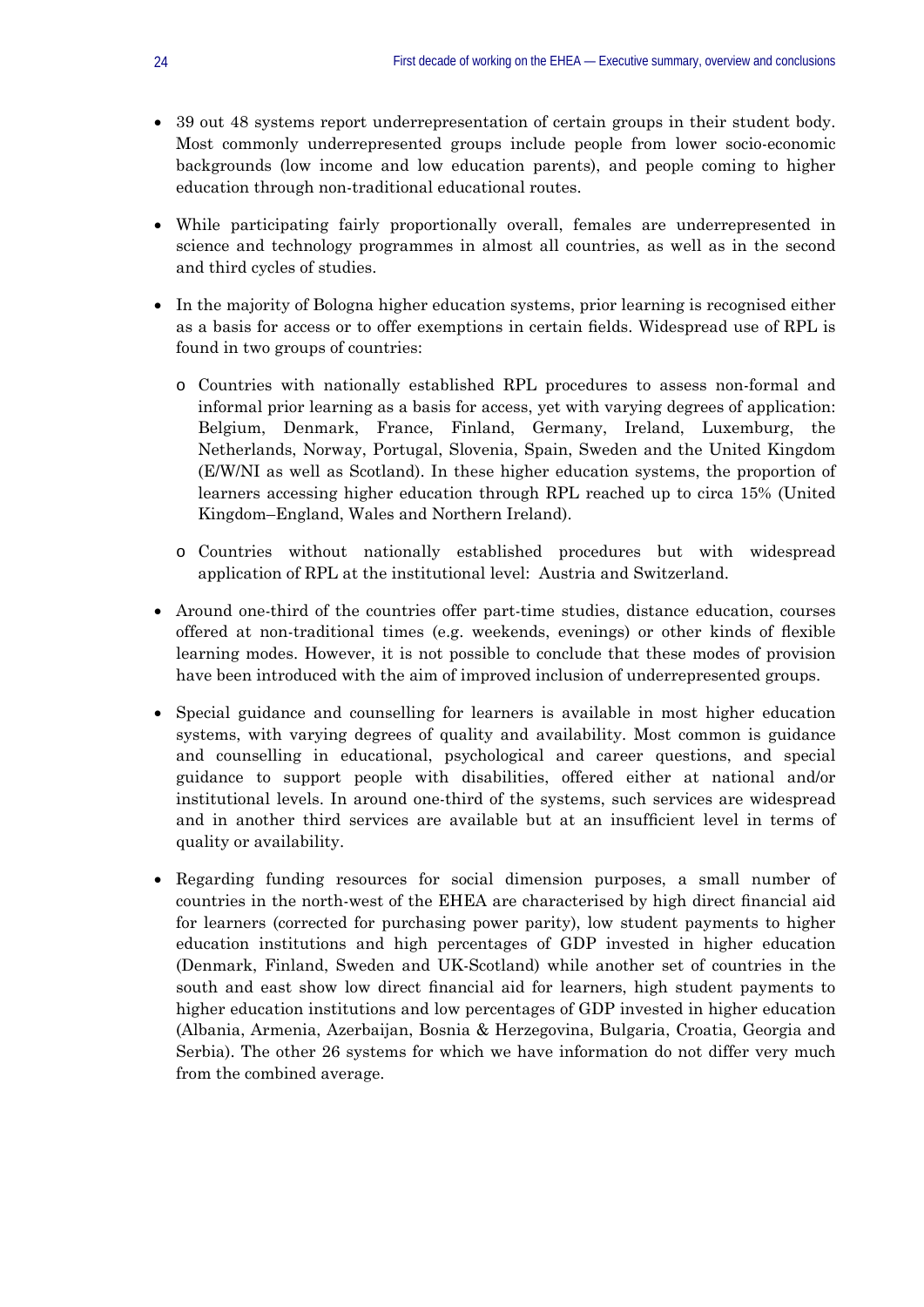#### *Assessment*

#### Widening of access

- 16 systems have nationally established procedures to assess prior learning as a basis for access to higher education, 2 systems show widespread usage of RPL through institutional regulations. Other systems make limited use of RPL for accessing higher education, and in 8 systems there are neither nationally established procedures for RPL nor is it used in higher education institutions. The implementation of RPL is still very much in progress.
- Flexible learning paths involve many instruments, e.g. part-time studies, nontraditional teaching times (e.g. evenings, weekends), distance education, short cycle programmes, modularisation and elective courses.
	- o Modules and electives were discussed in section 2.1 on degree and curriculum reform, as were short cycle programmes.
	- o Part-time studies and studies at non-traditional times are provided in most or all institutions in 20, respectively 23, higher education systems.
- In 19 systems many higher education institutions offer distance education.
- Instruments for wider access need continued attention: provision of flexible study paths in order to widen access to and increase participation in higher education is not a widespread practice.
- In most of the higher education systems that we have data for, there are not yet signs of access actually being widened, or of increasing participation of disadvantaged groups. (Note: this goal was set clearly only in 2007, which makes its assessment difficult at this moment in time.)

Improved conditions for completing studies

- Student guidance and counselling services are widely available and of reasonable quality in 19 higher education systems. This goal deserves more attention.
- In 33 higher education systems, levels of financial aid for learners are very low, which also needs more attention.

#### **Other**

- Equal participation in mobility programmes: no data available.
- There were very few signs of the social dimension being seen as a priority area in most Bologna Process countries. This needs more attention.

#### Which actions, reforms and policies have proved to be successful?

- The case studies on increasing participation exemplify some widespread actions taken at the national level in high-performance countries, such as:
	- o A clear and explicit identification of underrepresented groups and the development of tailor-made measures (i.e. educational programmes) targeted at these groups.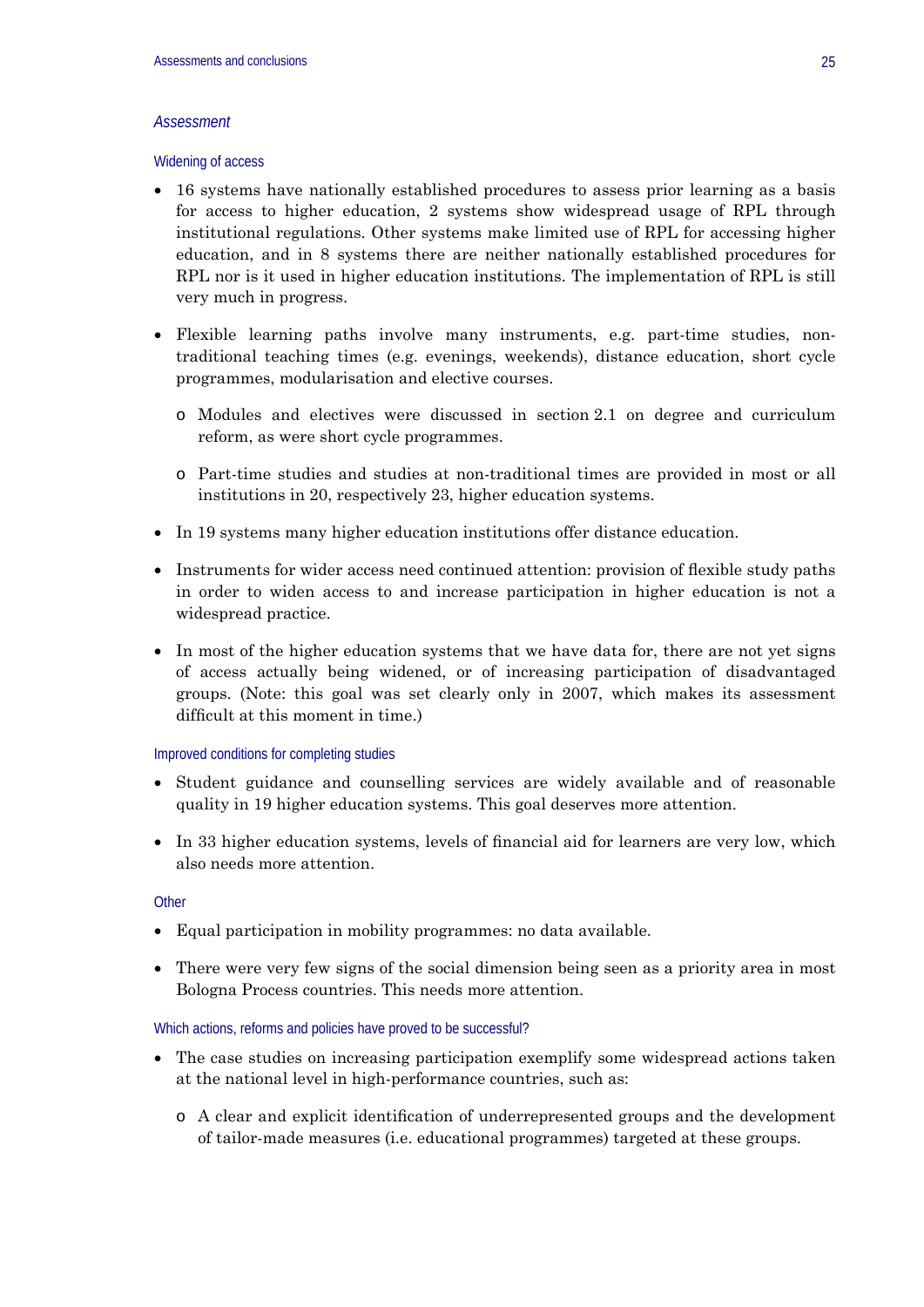- o The provision of guidance and counselling to underrepresented groups at the prehigher education levels of education.
- o The provision of sufficient financial support for learners.
- The case studies also showed that countries which have a relatively good representation of all social groups in higher education, or which have a good record of implementing methods to achieve this, have traditionally had such concerns on their policy agendas; successful social dimension policies appear to need long, sustained effort.
- Inclusion of the social dimension as an action line in the Bologna Process was stated by interviewees (national representatives in the Bologna Process) to be important for:
	- o Raising awareness of participation issues in national policy making agendas.
	- o Providing a platform to work on these issues at the Bologna level.
	- o Providing opportunities for the participating systems to learn from each other.

#### Which actions, reforms and policies have proved to be less successful?

- Direct links between the implementation of the Bologna Process and widening access, increasing participation and ensuring completion of studies are not yet evident. For instance: some means that have implications for the social dimension (e.g. RPL, modularisation) are mainly identified with other action lines (e.g. change of degree structures). Furthermore, these goals became clear only in 2007. This situation also relates to the unsystematic development of the social dimension action line.
- The social dimension does not have a high priority in all national Bologna agendas. For instance, in the national reports for *Stocktaking 2009*, 12 systems left the social dimension section completely or mostly blank. On the other hand, 22 countries included a national action plan, indicating a certain degree of awareness and in many cases the existence of supporting policies.
- The definition of underrepresented groups varies across countries depending on national dynamics and conditions (e.g. some ethnic minorities are important in some countries but hardly present in others). As a result there are a wide variety of mechanisms associated with the social dimension at a national level and this makes the formulation of common policies within the Bologna Process difficult.
- Despite the key role of the national level in achieving social dimension goals, the introduction of common frames at the Bologna level to trigger action at the national levels is seen as important by many interviewees (national and international level representatives)
- Regular collection of extensive, sufficient and comparable data on the socio-economic conditions of learners is needed to develop better guidance strategies, to monitor progress and to raise awareness at the national level. The data currently available at the Bologna level is insufficient to guide such actions.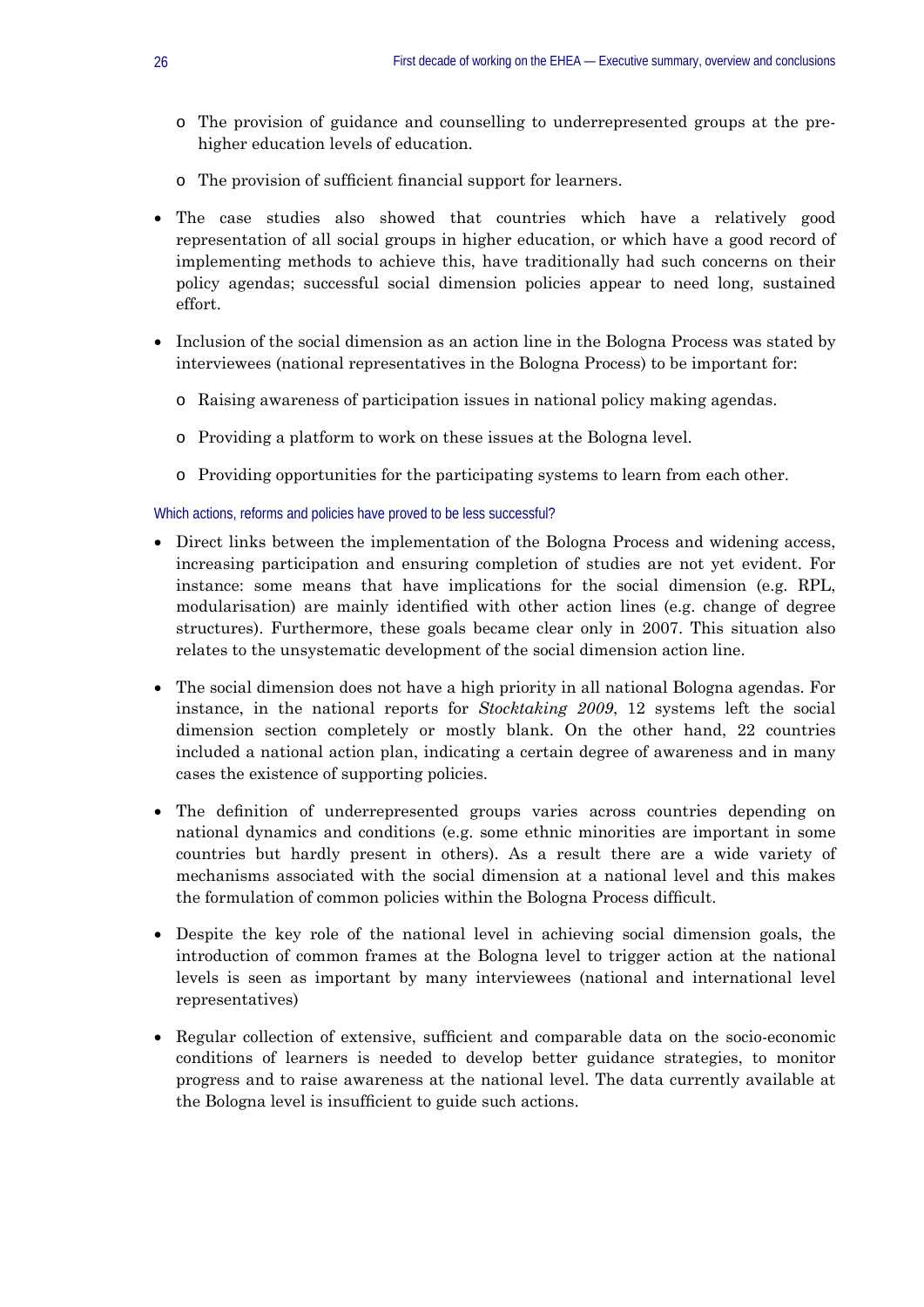#### <span id="page-28-0"></span>**2.6 The assessment of mobility**

#### *Main goals stated*

- Promotion of mobility by overcoming obstacles to the effective exercise of free movement (1999) of learners, teachers, researchers and administrative staff, emphasizing the social dimension of mobility (2001).
- Increasing the international competitiveness of the European systems of higher education. Ensure that the European higher education system acquires a world-wide degree of attraction (1999).
- Portability of national loans and grants (2003).
- Improve the availability of data on mobility (and the social dimension) across all the countries participating in the Bologna Process (2007).

#### *What was the situation ten years ago, before the Bologna Process?*

Mobility questions were seen in a national perspective, although through EU programmes such as Erasmus and Tempus some international stimuli had entered into the policy debate. The motivations for countries' interest in mobility questions varied and consisted of different mixes of educational, cultural and economic rationales. Student mobility figures in general rose in the 1980s and 1990s after the introduction of the main EU mobility programmes.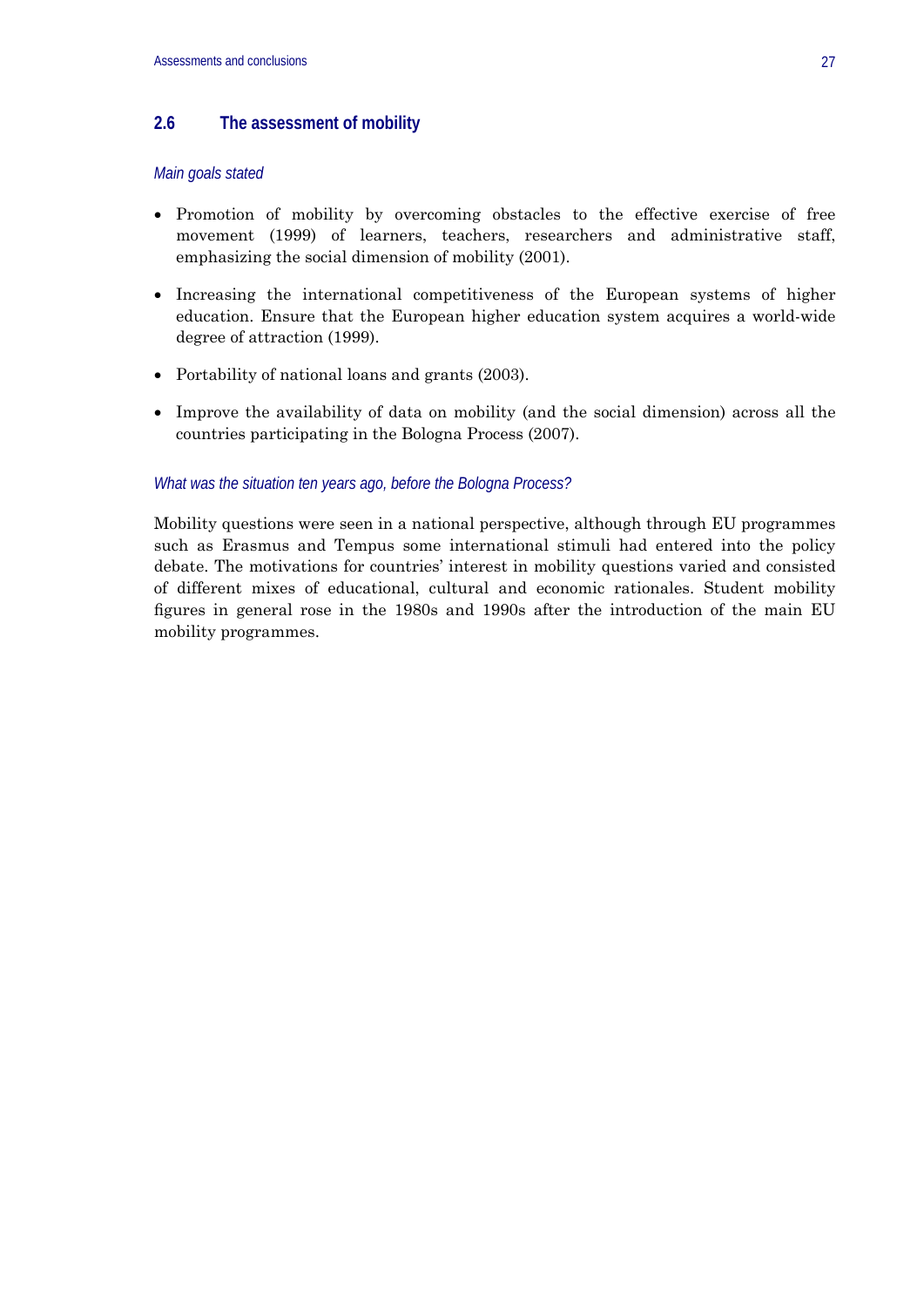#### *What progress has been made over the past decade in terms of the objectives of the Bologna Process?*

- The main change between 1999 and 2007<sup>[3](#page-29-0)</sup> has been the shift in focus from short-term credit mobility (by 'free movers' and learners moving within the framework of European, national or regional programmes) to degree mobility.
- In terms of degree mobility, developments already apparent before the Bologna process intensified, for instance the mobility of learners from outside of Europe to Europe. The east-to-west pattern of mobility was also apparent before 1999.
- All mobility flows before the Bologna Declaration involved much smaller numbers of learners than in 2007.

#### Attractiveness of the EHEA in terms of degree mobility

- Students' degree mobility has continued to increase since the Bologna Declaration. The EHEA has been particularly successful in attracting learners from outside the EHEA. The numbers of learners coming to the EHEA increased by 116% in absolute terms between 1999 and 2007 (compared to a global growth in foreign learners of 60%). In relative terms, the share of non-EHEA foreign learners in EHEA countries has grown by more than 60%, comprising 2.6% of the student population within the EHEA in 2007 (compared to 1.6% in 1999). The increased learner mobility towards the EHEA cannot be fully attributed to the Bologna process. Many countries have intensified their campaigns to recruit learners from outside Europe and developments after 1999 in other major destination countries like the United States (9/11/2001) or Australia may have contributed to the shift towards Europe.
- Many of these new foreign learners opted for the 'old' EU countries as their study destinations. Traditional destinations such as the UK, Germany and France have remained strong players. Countries where the numbers of foreign non-EHEA learners have decreased are mainly in the South-eastern part of the EHEA.

#### Internal degree mobility in the EHEA (full degrees abroad)

- Internal student mobility showed much more modest growth. In absolute numbers the growth is still quite impressive at 38%, but given growing student populations in most countries in relative terms this represents only a 4% growth: in 1999, 1.9% of the total number of EHEA learners were foreign learners from other EHEA countries, while in 2007 this was 2.0%.
- In these mobility movements a clear east-to-west pattern can be detected. The main receivers are in general small senders and vice versa. Most uneven in this respect is the UK, with almost 20% incoming foreign learners but with only 0.5% of its learners studying elsewhere in the EHEA. Fairly balanced mobility involving substantial learner numbers is only found in two countries—Ireland and Malta.

 $\overline{a}$ 

<span id="page-29-0"></span><sup>&</sup>lt;sup>3</sup> The latest relatively comparable data on student mobility are from 2007; this limits our possibilities to address changes that may have taken place in the last few years.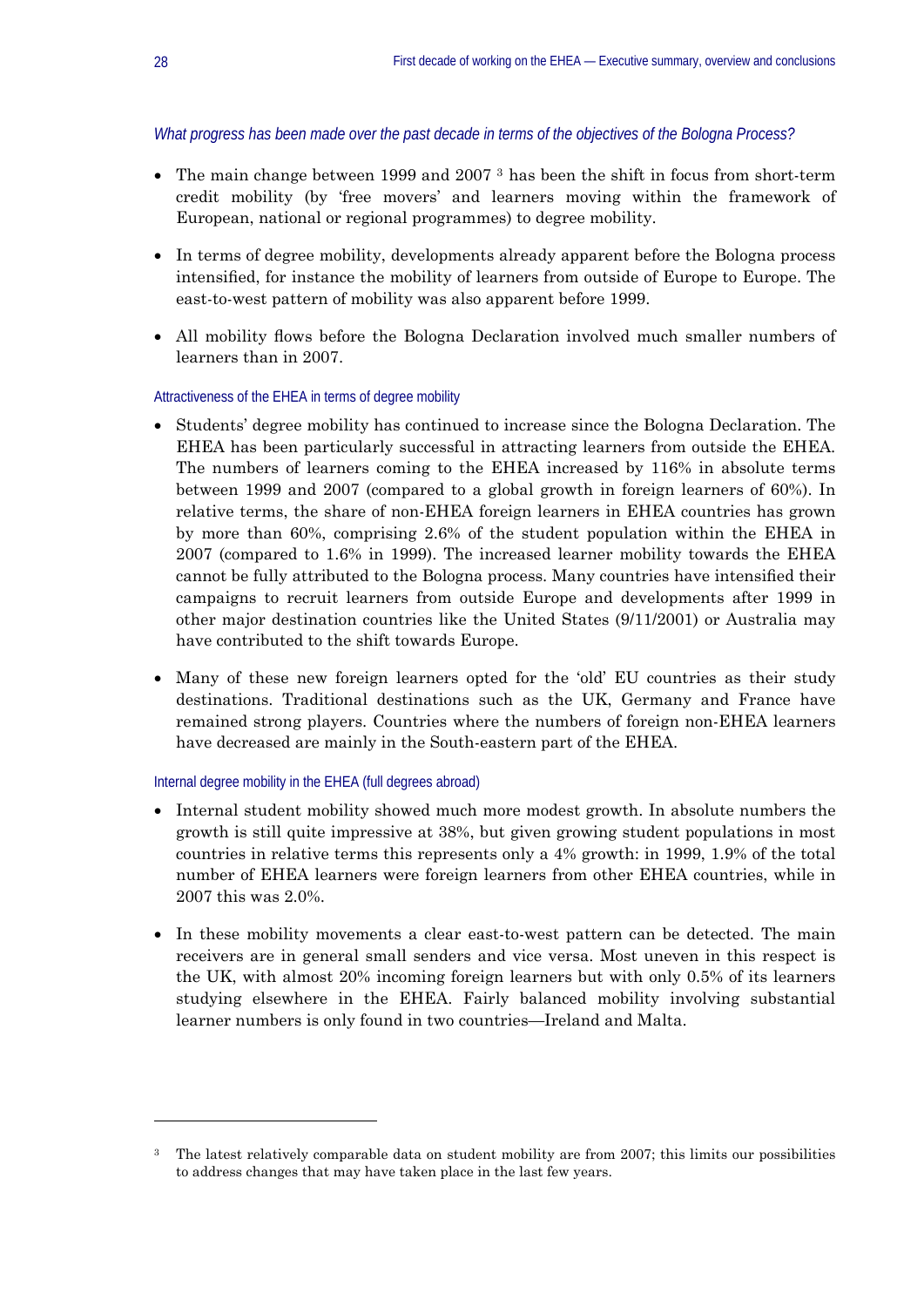#### Internal credit mobility in the EHEA (a recognised part of a programme abroad)

- In terms of credit mobility there is a need for better data. Current national data sources are either not sufficient or methodologies and definitions are not compatible with other countries' sources. The two sources that are available, Erasmus statistics and Eurostudent surveys, are limited (Erasmus does not include free mobility figures; Eurostudent includes less than half the countries participating in the EHEA), but both indicate a slight growth in the number of credit-mobile learners in the EHEA.
- Erasmus statistics show an increase, although predominantly in outward mobility from Erasmus countries in Central and Eastern Europe. Participation in Erasmus is however smaller than 'free-moving' mobility.
- The data from the Eurostudent Survey (where 'free-movers' are included) shows promises for data improvement in the future, but from the current data points (2000, 2005, 2008) we cannot conclude that there is an upwards or downwards trend. There seems to be a mixed pattern, but these results are probably influenced by changes in methodologies and definitions over the reporting period.

#### *Assessment*

Promotion of student mobility within the EHEA

- EHEA-wide credit mobility: data of sufficient quality are not available.
- EHEA-wide diploma mobility: absolute rise of 39%, equalling a relative increase of 4%,[4](#page-30-0) to the point where 2.0% of EHEA learners were pursuing a degree in another EHEA country.
- Distribution across countries of credit mobility: no comparable data available.
- Distribution across countries of diploma mobility: 29 countries witnessed a growth in foreign learners from other EHEA countries; 11 countries showed decreasing numbers. 6 countries did not have data of sufficient quality.
- There is an east-to-west imbalance in student mobility. This imbalance needs attention for student mobility to remain sustainable.

#### World-wide attractiveness

 $\overline{a}$ 

- The EHEA had less than 25% of the world's foreign learners in 1999 and its share increased to over 30% by 2007. The EHEA's attractiveness is increasing. The goal is apparently being achieved but needs continued attention to ensure satisfactory progress and better balance across the EHEA countries (see also next point).
- Twenty-five countries witnessed a growth in foreign learners from outside the EHEA countries; 15 countries showed decreasing numbers. 6 countries did not have data of sufficient quality.
- Portability of grants and/or loans is possible in 38 out of 46 countries and, although it is spreading, needs further attention.

<span id="page-30-0"></span><sup>&</sup>lt;sup>4</sup> Relative increase takes the growth of the student population into account.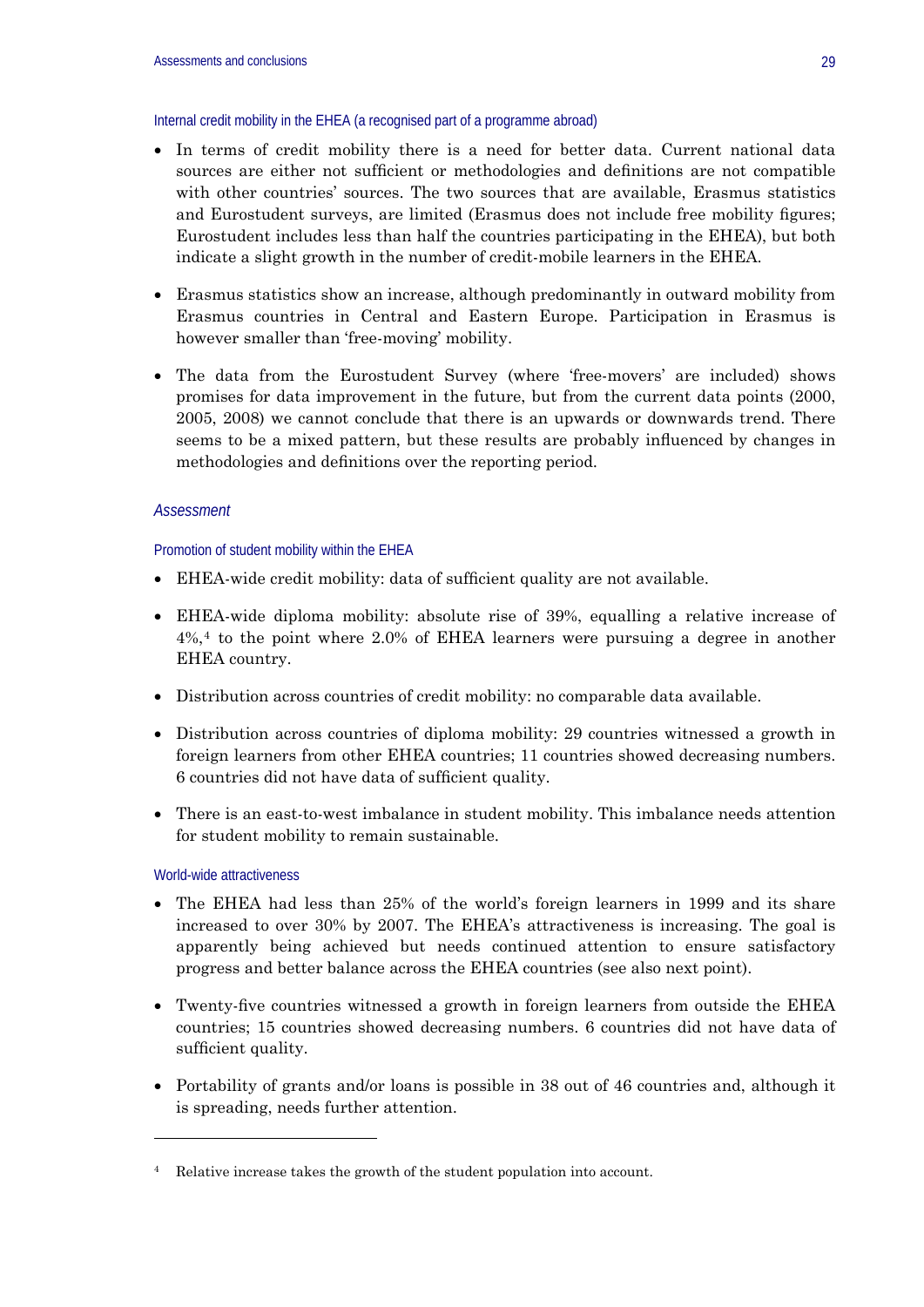Availability of data on mobility: Data on diploma mobility has shown considerable improvement. Data on credit mobility has shown some improvement but not for all countries of the EHEA. Data on staff mobility (teachers, researchers, administrative staff) remains very poor. This needs further attention.

#### <span id="page-31-0"></span>**2.7 Conclusions and assessment of the global dimension**

As an action line, the global dimension started to emerge in 2005 and took off in 2007, in a spirit of 'both competitiveness and cooperation'. After the ministerial meeting of 2009, the first global Bologna Policy Forum took place, focusing future attention amongst other things on worldwide recognition of degrees and on fair and fruitful 'brain circulation'. Mobility figures apart, it is too early to give an assessment like in the other action areas of this report, so we remain more descriptive here.

The global dimension has two main facets in the Bologna Process. One is the attractiveness of European higher education for the rest of the world as indicated in worldwide student mobility. We showed earlier that incoming mobility from outside the EHEA is growing faster than international mobility worldwide; Europe's higher education is indeed becoming more attractive. This result is mainly associated with the cumulative effect of national policies as until 2007, our final year of mobility data, there were hardly any specific actions in the Bologna Process directed at the global dimension. This is now changing and decisive actions to improve supportive policies to facilitate student and staff mobility (visas, social security coverage, work permits, pensions) are among the EHEA countries' commitments for 2010 and beyond.

Another facet of the global dimension may be an unexpected side effect: the Bologna Process has become an inspiration for the development of higher education cooperation policies all around the world. This side effect triggered the development of global policy forums.

An international expert panel identified elements that have been adapted or adopted across the world regions that they hailed from (Africa, Arabia, Australia, East Asia, Latin America and North America):

- In the USA, interest in the Bologna Process concerns mostly student mobility from Europe to US postgraduate studies (three-year bachelors are now more often recognised than before) and the Tuning project, which has inspired 'Tuning USA'. From the focus on Tuning one can conclude that there seems to be some hesitation in the USA to use 'abstract' instruments such as QF-EHEA, while approaches such as Tuning give a central role to academics and the professions.
- In China, student mobility to Europe and research cooperation form the core of interest, but the government is also looking at the Bologna Process including degree structures in its development of a strategic plan for higher education until 2020.
- In Latin America, Tuning also was the main element of interest, in the form of an international project among specialists from eight Latin American and seven European universities; the project was however not followed up.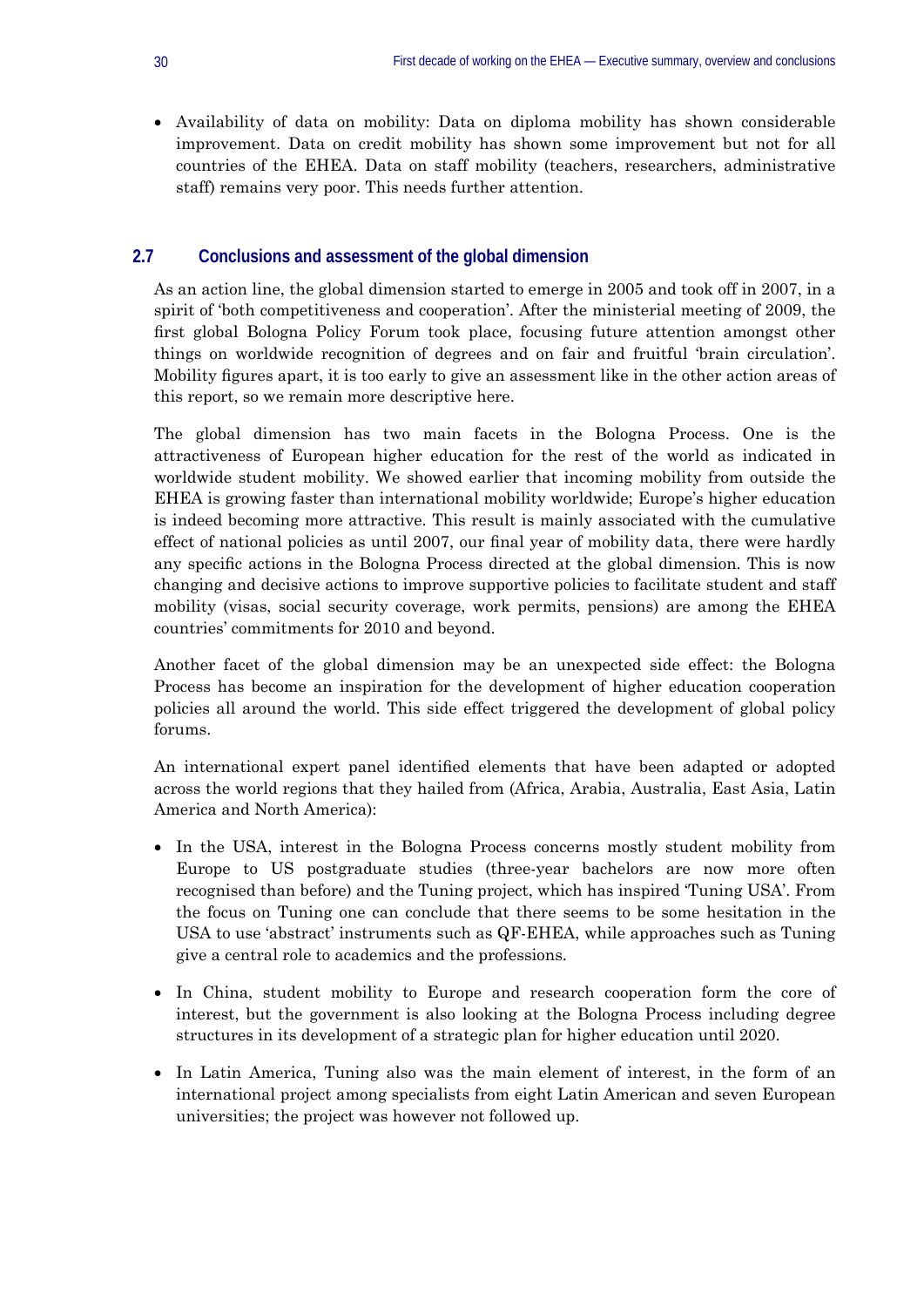- The Asian-Pacific Brisbane communiqué (2006), like the Bologna Process, was a sustained process at least until 2008, covering 52 countries, with a cooperation structure to support follow-up actions.
- Other recent initiatives for regional integration of higher education are evident in several world regions, e.g. Southern Africa, the Gulf Cooperation Council, Eastern Asia (Japan – Korea – China) and South Asia.
- The effects of the Bologna Process include increased cooperation between higher education institutions from EHEA countries with counterparts abroad; this is mentioned in the USA, Latin America and Asia.

More critical points about the Bologna Process from other countries' perspectives included:

- Learners do not seem to take a country's membership of the EHEA into consideration when choosing a destination for international mobility; they look at individual countries and institutions. Equally the EHEA is not seen as an area providing a uniform level of higher education degrees.
- The USA remains the most prestigious destination, attracting the top tier of learners (e.g. from China).
- Further information provision remains necessary to give a complete picture of the coherence of the reforms in the Bologna Process to stakeholders in other parts of the world.

#### <span id="page-32-0"></span>**2.8 The assessment of 'across-the-board high performance' cases**

A detailed assessment of these high performance cases is seriously limited by the characteristics of the Bologna Process as a dynamic, international process and by the complexity and ambiguity of the relationships between means, goals and ends in the different countries. Furthermore there are limitations to the information available on core indicators. The choice of cases was made in coordination with the European Commission and our study's Advisory Board; the main target was to select cases that could provide good practices for others to use as benchmarks either as 'high achievers' (Ireland, the Netherlands) or as countries that showed high levels of activity compared with others in similar circumstances (among the original signatories: Norway). A secondary argument was the spread of cases across the EHEA; we included countries that showed high levels of activity compared with other 'late-joiners' (Georgia, Serbia, Turkey).

#### *What was the situation ten years ago, before the Bologna Process?*

- The general contexts for reform in the six countries were defined individually and were quite diverse. Among the cases were post-socialist countries coping with challenges of political-economic change as well as politically and economically relatively stable Western European countries.
- More specifically, focusing on higher education policy a wide variety of steering approaches, policy agendas, policy styles and policy instruments was found.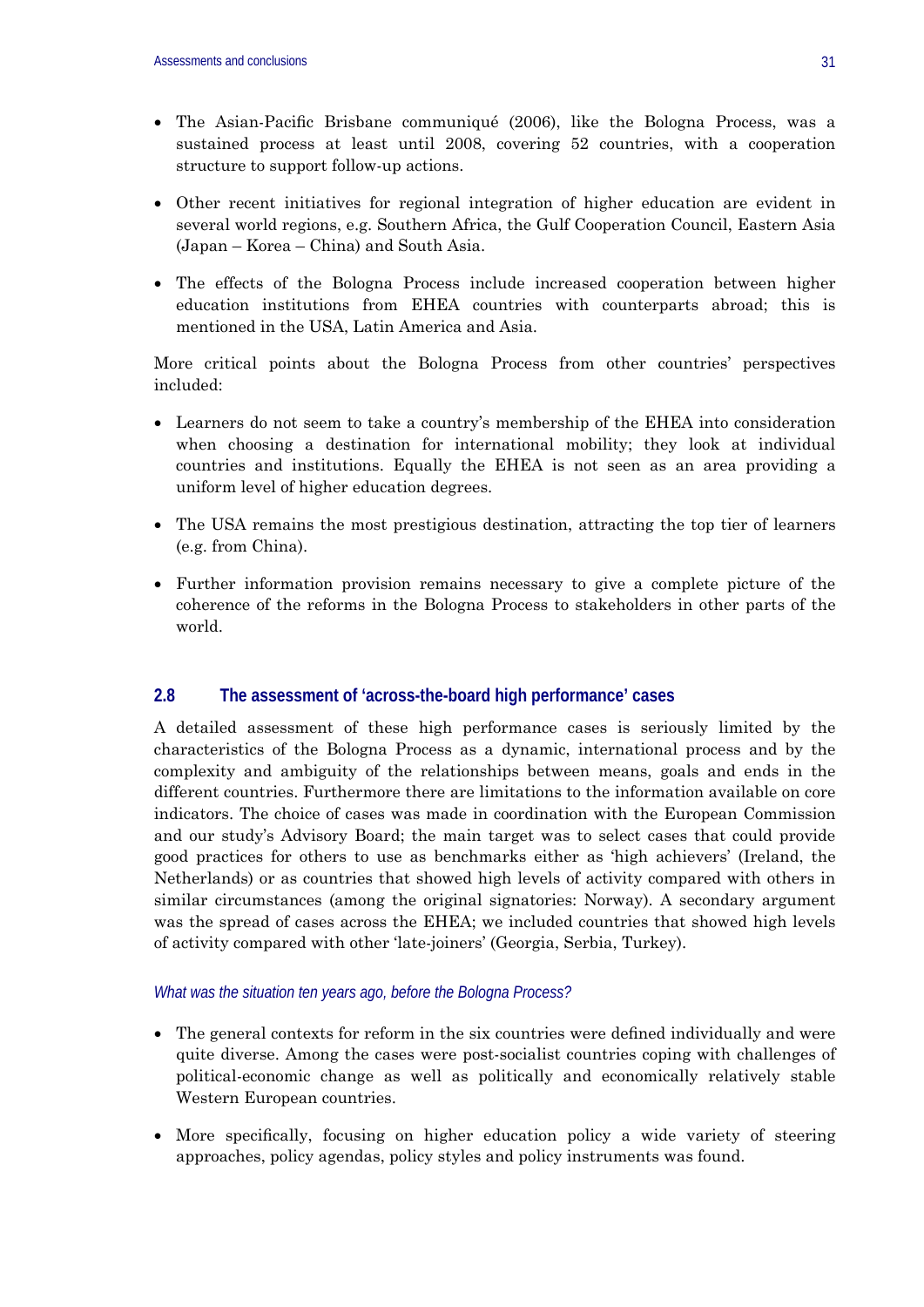- Most importantly, the systems had to deal with quite different challenges in their higher education systems, ranging from inefficiencies of all sorts, e.g. high drop-out rates (Serbia), corruption (Georgia), low participation rates across a variety of dimensions, the need for a robust quality assurance system (Ireland), to limited flexibility in the system (the Netherlands), and maintaining and upgrading quality in a rapidly expanding higher education system (Turkey). Consequently, systems had to deal with very different key challenges.
- Despite this variety, the common denominator was that most national policies in higher education targeted domestic issues. In most cases, specific issues were dealt with in a relatively short timeframe (apart from legislative changes), and not as a decade-long reform.

#### *What progress has been made over the past decade in terms of the objectives of the Bologna Process?*

- The Bologna Process has created a common focus in domestic higher education policies. In all six higher education systems we see a general sense of urgency for reform, with the initial concrete ideas for reform being in line or at least compatible with the Bologna action lines.
- The need to tackle domestic issues and the pressure to live up to Bologna objectives proved to be an important stimulus for reform.
- The urgency with which reforms were pursued does not imply that all stakeholders happily agreed with the policies and solutions suggested (note also the current protests against higher education policies—Bologna-related or not—in a number of EHEA countries). Noteworthy are concerns from learners and academic staff.
- The Bologna Process was seen as a lever, key driver or as 'just' one of the factors pushing for reform. The implementation of national reforms in practice therefore often implied deviations from Bologna intentions. The Bologna Process has also changed its objectives over time, as have domestic higher education policies.
- This trend of divergence has been strengthened by the fact that elements of the Bologna reform agenda were interpreted differently by different countries and by key domestic higher education stakeholders.
- Related to this, all cases, despite being examples of overall high performance, struggled with the implementation of at least one of the Bologna elements: there is no case of high performance across all indicators/elements. In this respect, we can speak of uneven implementation of the objectives.
- In most countries, the structural elements are in place (three-cycle systems, DS, ECTS), but softer elements (European dimension, social dimension) are less developed.
- Moreover, even regarding the structural elements we see considerable diversity (the way systems deal with ECTS and the Diploma Supplement, etc.). Diversity is not at odds with the international and open character of the Bologna Process, yet can make compatibility across the EHEA difficult (for example, in practice the length of cycles is still measured in terms of years of study rather than by assessing achieved learning outcomes).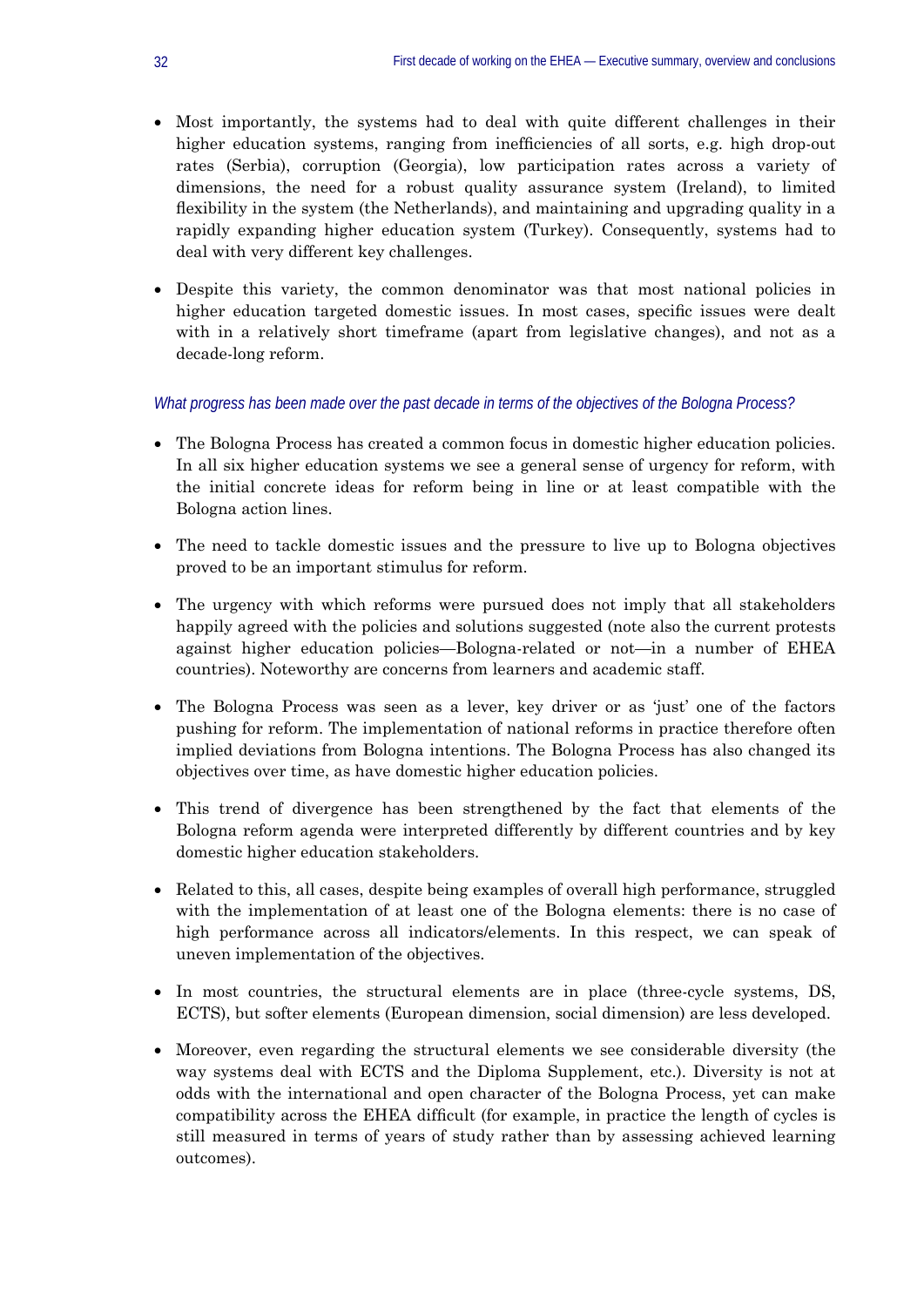Taking these elements together, we conclude that much reform has taken place, but at different speeds, with different policy emphases, and with different and changing policies and policy instruments across the six cases.

#### *Which actions, reforms and policies have proved to be successful?*

- The involvement of stakeholders in various stages of the policy process has had a positive impact on goal achievement. This is particularly evident in the countries where stakeholders were involved in exploring problems and solutions and in setting directions for strategies and policies.
- Strong links between national policy entrepreneurs and bodies and the diverse European-level actors have had a positive impact on implementation (this is particularly noteworthy in the case of quality assurance).
- Cases where higher education systems were already in line with a number of elements of the Bologna 'model' struggled less than the others to reach Bologna objectives. They were able to focus more swiftly on in-depth implementation issues.
- Supporting policy mechanisms (funding, regulation, policies in other areas, communication and information exchange)—and a balanced mixture of these mechanisms—are crucial to the successful implementation of Bologna reforms.
- Policy monitoring is an effective instrument to foster goal achievement, allowing for a reflection on policy aims and—if needed— the adjustment of policies.

#### *Which actions, reforms and policies have proved to be less successful?*

- The operation of the intergovernmental process (*Stocktaking* and its underlying national reports) has emphasised policy initiatives and plans. The crucial question of the outcomes of the process in terms of its key objectives (employability, compatibility, comparability) has not been addressed by this process (and perhaps could not have been).
- Even in high-performing countries, not all of the objectives have been addressed. In particular, the social dimension has been neglected in terms of concrete policies and actions. This hints at the ambitious nature of the Bologna Process in wishing to achieve many reforms in a relatively limited amount of time; spreading attention thinly across a wide portfolio of complex and interrelated policy issues did not characterise the policy process in high-performing countries.
- In addition, in all cases we noted particular political/cultural issues at stake that complicated the realisation of some of the elements of the Bologna Process (e.g. lack of experience with a quality culture).
- Not all countries, but certainly countries relatively new to the Bologna Process, mentioned a lack of resources and expertise to guide and influence the domestic policy process and subsequent implementation as significant constraining factors.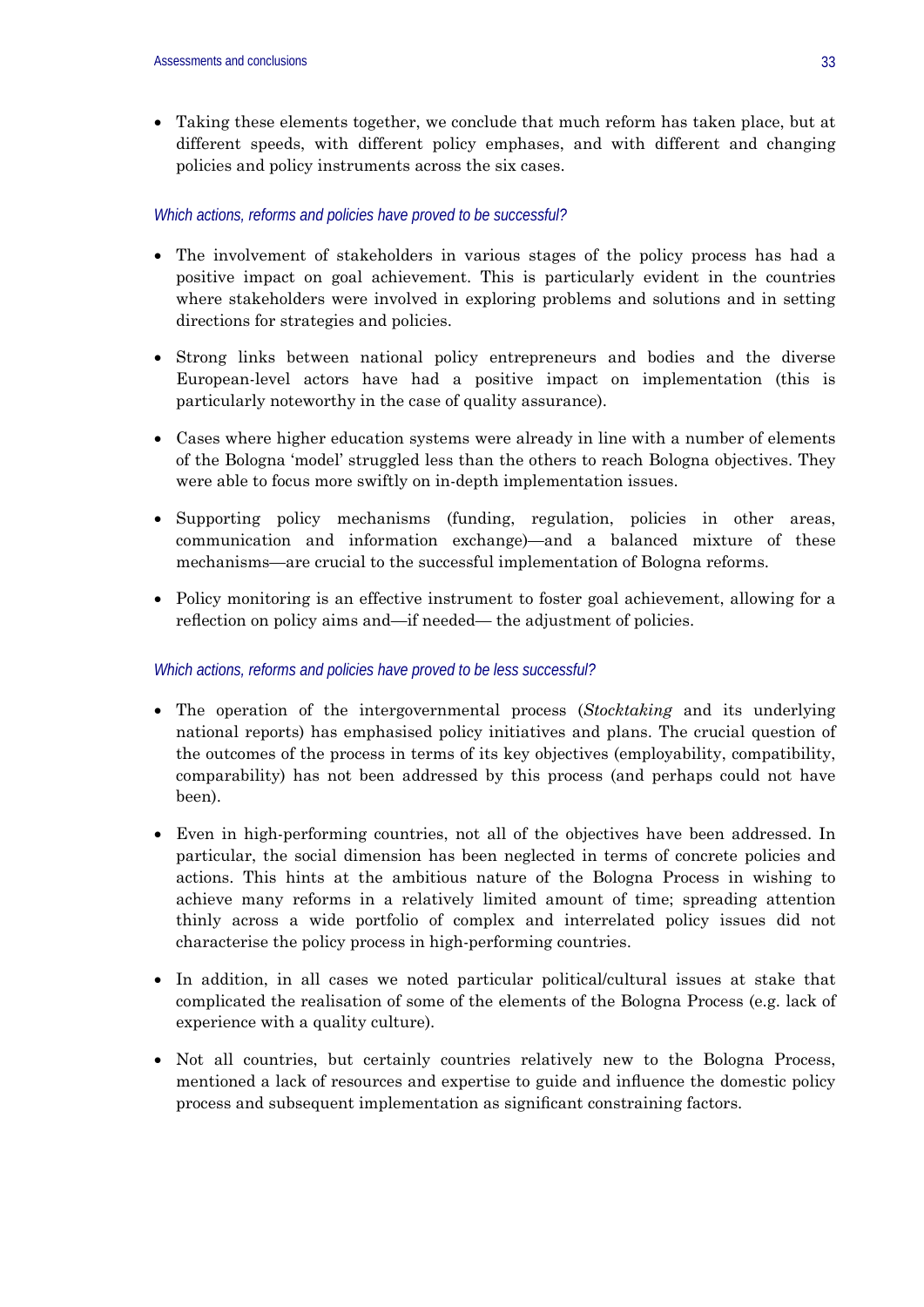#### <span id="page-35-0"></span>**2.9 Assessment of the management of the Bologna Process**

#### *Main goals stated*

The follow-up structure should:

- Organize 'constant support, supervision and adaptation to the continuously evolving needs' (1999).
- Pursue the ways of 'intergovernmental cooperation' in collaboration with stakeholder organizations, especially higher education institutions and learners, as partners (1999).

To make this more explicit, we interpreted adequate management of the process as:

- The division of tasks between Bologna Follow-Up Group (BFUG), BFUG Board and the Bologna Secretariat should be clearly defined, avoiding duplication of tasks.
- Work should be transparent and open to individual country initiatives.
- The process should be well coordinated ensuring a good internal and external flow of information about developments.
- The process should be supported administratively by a politically independent Bologna Secretariat.

#### *What was different ten years ago, before Bologna?*

- Higher education in Europe was a policy field considered to belong almost exclusively to national policy making. Interviews confirm that it was rare that individual ministry representatives communicated and learned from each other, and if it happened, this was in e.g. the Council of Europe setting or as a part of European Union ministerial meetings.
- Barriers for more convergence and communication between higher education authorities in Europe were structurally very different higher education systems and regulation practices, and we noted the non-existence of a 'common higher education language'.
- Some initiatives to stimulate mobility of students had already been initiated e.g. creation of the Erasmus mobility programme and instruments like ECTS and the Lisbon Recognition Convention.
- Broader cooperation between higher education authorities in different European countries was mainly limited to regional cooperation e.g. Nordic or Baltic countries.
- Representation of universities, labour unions and student unions at the European level existed in less formalized structures and with more limited mandates. European universities were represented through two organizations, the Association of European Universities (CRE) and the Confederation of European Union Rectors' Conferences. Student unions were represented by the ESIB, but that organization was much smaller than ESU now is, and cooperated with other stakeholders and authorities only in much more informal ways.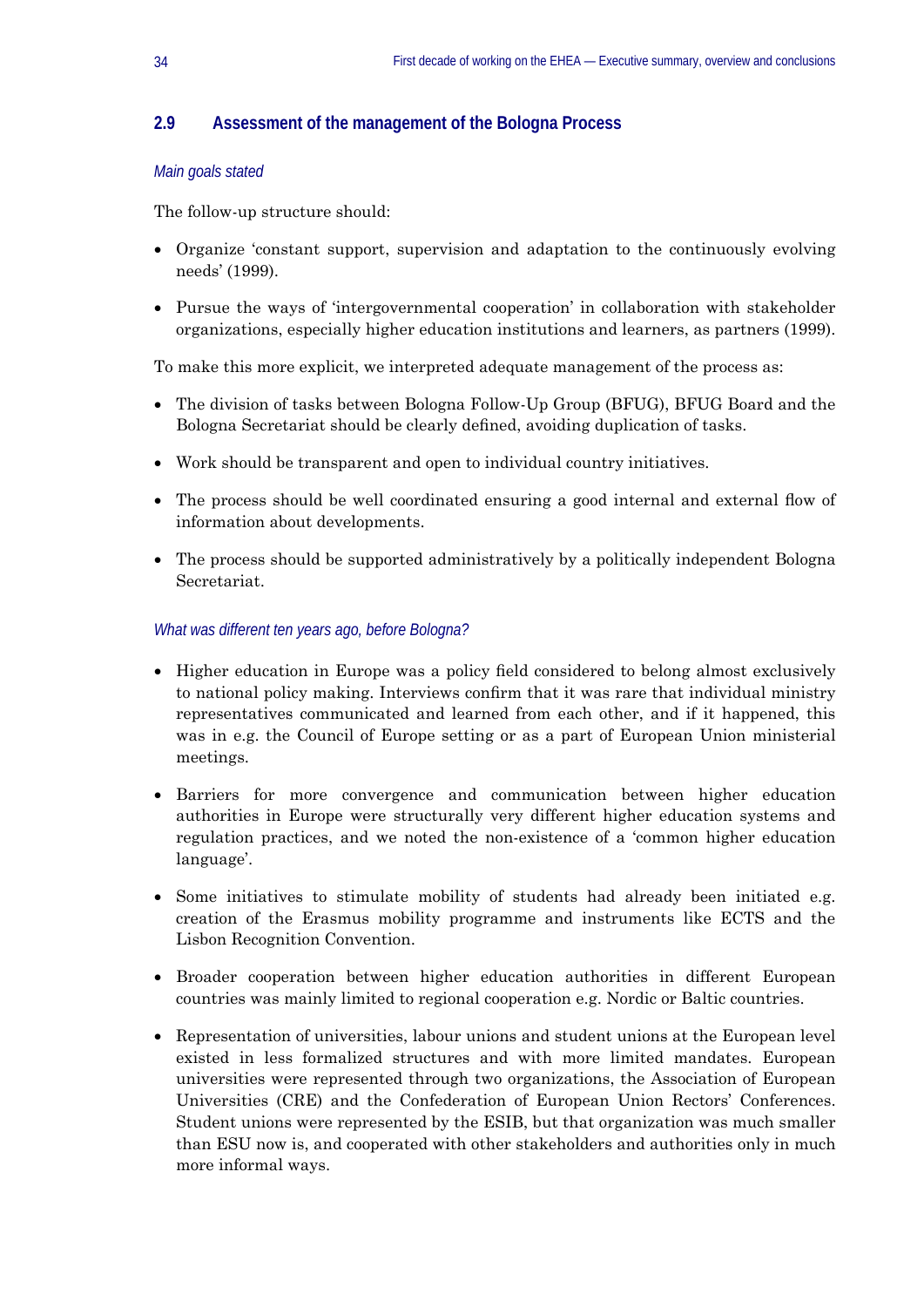The following statements all are paraphrases from our interviews. Some of these mirror conclusions reached in other chapters through other methods.

#### *What progress has been made over the past decade in terms of the objectives of the Bologna Process?*

- A common higher education language and functional structures have been created, which promote communication between countries about higher education.
- The Bologna Process structure is unique because it is pan-European, intergovernmental, and includes stakeholder organizations as consultative partners. This structure is characterized in interviews as very different and more effective when compared with structures in the European Union.
- Work within the BFUG is characterized by informality in the plenary BFUG and its subgroups. Openness of the process towards individual country initiatives is usually praised as a major strength of the process.
- Bilateral communication between individual ministries responsible for higher education increased. The current Bologna structures are described as a good platform for information exchange and networking.
- Stakeholder organizations (representatives of higher education institutions, learners, employers and employees) are consulted much more in decision-making on higher education at the European level and within many national contexts.

#### *Assessment*

- The existing Bologna Follow Up structure is intergovernmental and involves stakeholder representatives adequately.
- It is characterised as open to individual country initiatives and in general has proved capable of supporting and supervising the process adequately.
- The extent of adaptation to continuously evolving needs is not as satisfactory and the current structure, although effective for the purposes of consensus seeking and political negotiation over changing process goals, is not able to answer properly to the challenges of the implementation phases of the process. The goals and desired outcomes are not defined precisely, and in some cases are not well communicated nationally, which leads to different implementation across Europe.
- The BFUG and its Board are not equally used by all Bologna Process members. The discussions are said to be often dominated by representatives of a small number of countries and by some consultative members. There is no clear division of work between the BFUG and its Board. The Board functions to some extent as a small BFUG rather than preparing BFUG meetings, as it discusses documents that have to be discussed again at BFUG meetings, which is the only group with decision-making power.
- In a number of countries the communication of discussions and political actions between BFUG and national higher education actors in charge of policy and implementation is intermittent or non-existing. The lack of continuity among persons representing countries on the BFUG is the most frequently mentioned reason for this.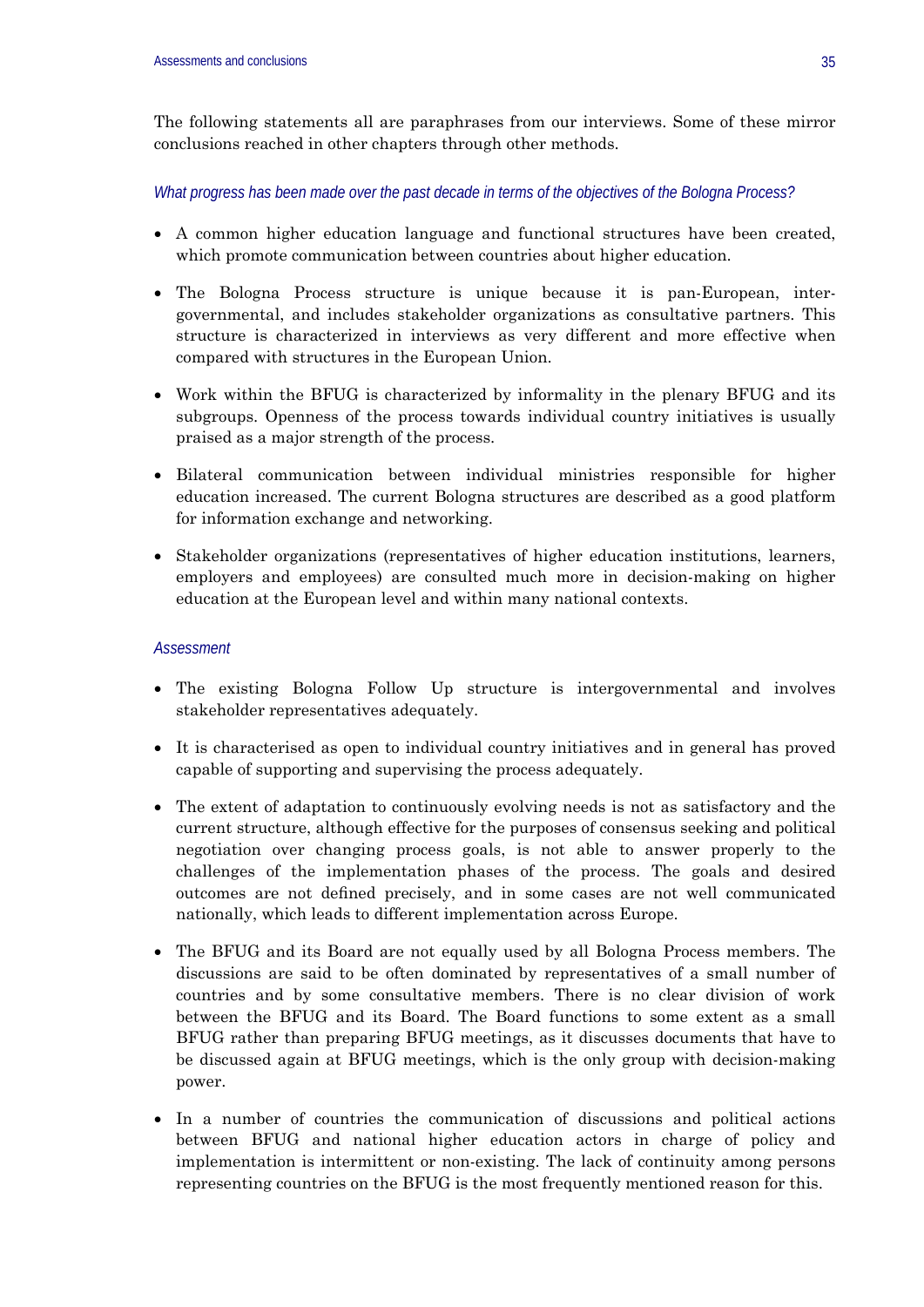The Bologna Follow-Up Group's Secretariat has sometimes been criticized for being under the political influence of the hosting countries especially in the process of drafting the communiqué of the ministerial meeting.

#### *Which actions, reforms and policies have proved to be successful?*

- The Bologna Follow Up Group has established itself as a good platform for preparing strategic decisions about higher education in the European Higher Education Area.
- The level of political commitment towards the Bologna process goals has remained stable and high over the past 10 years.
- The involvement of stakeholders at the European level has proved crucial for the dissemination of information about the Bologna Process at the national level as well.
- As a result of the financial support of the European Commission, much of the work of Bologna follow-up structures has been made possible. Even more important is the financial support for the concrete implementation of many Bologna process means e.g. student mobility, ECTS implementation, qualification frameworks, and the Tuning project. The support for ECTS coordinators and counsellors and later for Bologna promoters (later called Bologna experts) contributed to the dissemination of good practices.
- The establishment of the Bologna Secretariat located in the host country of the next ministerial meeting helped the administration of the process at the European level and contributed to the continuity of the discussions.

#### *Which actions, reforms and policies have proved to be less successful?*

- The existing Bologna Process structures (BFUG and its Board) are not equally used by all Bologna Process members. The discussions are said to be often dominated by representatives of a small number of countries and by some consultative members.
- There is no clear division of work between BFUG and BFUG Board. The Board functions partly as basically a smaller BFUG, discussing documents that have to be discussed again at BFUG meetings, which is the only group with decision-making power.
- The work of the BFUG tends to be increasingly bureaucratized and overburdened by reporting and administrative preparation of the next ministerial summit. This takes away time and energy needed for policy discussions on e.g. more precise definition of the goals of the Bologna Process needed in the implementation process.
- In many countries the transfer back and forth of discussions and political actions between BFUG and national higher education actors in charge of policy and implementation is intermittent or non-existing. Lack of continuity of country representation in the BFUG is the reason most frequently mentioned in interviews. Some interviewees wondered if frequent changes of persons reflected lower levels of countries' political interest and commitment.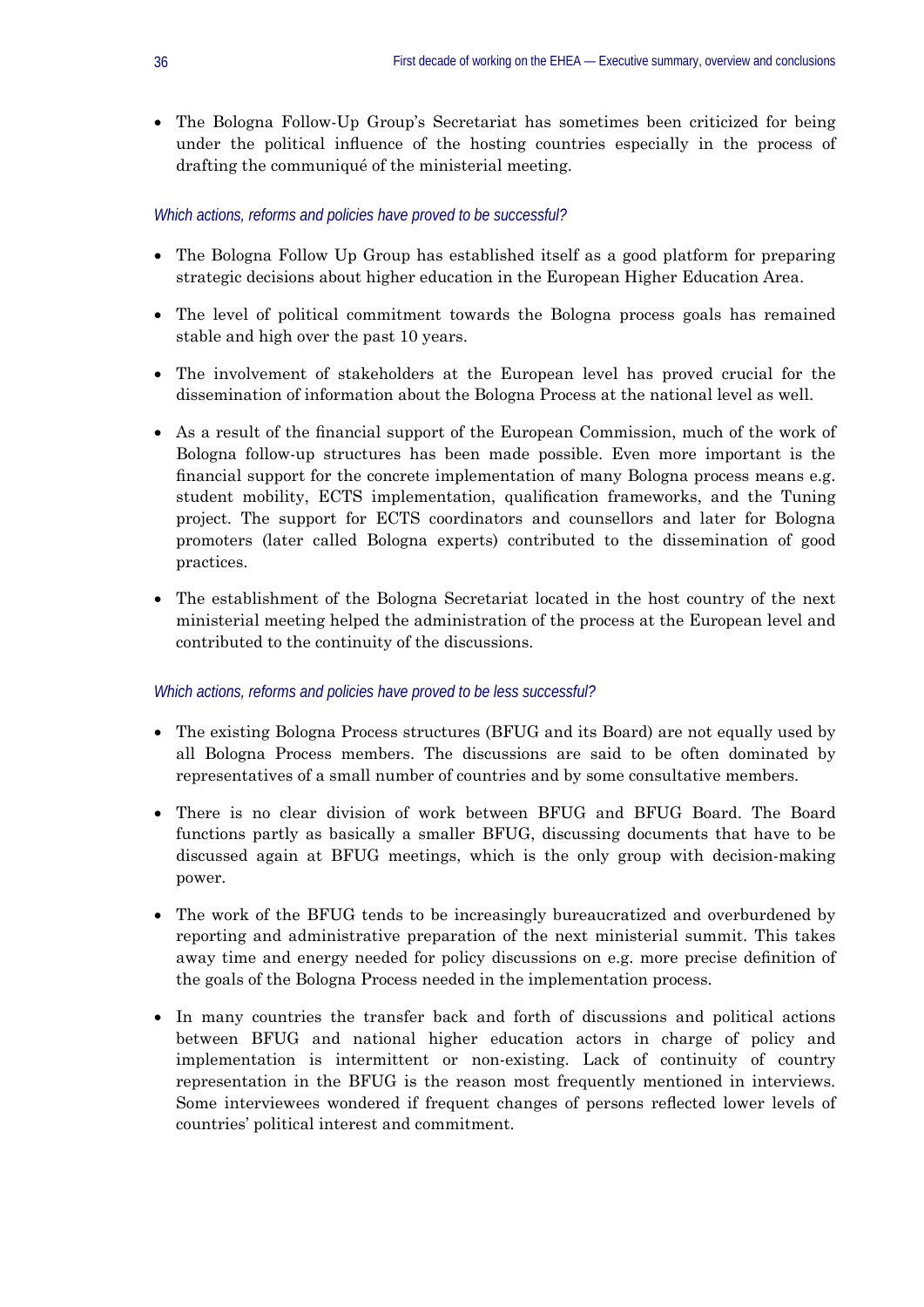- Accepting new countries into the Bologna Process was not followed by effective support mechanisms to help the implementation of Bologna action lines in these 'new' countries.
- Sanctions (e.g. losing membership of the Bologna Process) for non-participation and non-implementation are unthinkable, yet participants would want to be able to ensure active participation and implementation in all countries.
- The management of the process lacks precisely defined goals, which is an obstacle for coherent implementation in different countries. This needs balancing with focusing on ultimate aims rather than on mechanistic implementation of means. However, very broadly defined goals do not allow for the proper monitoring of the process.
- The Bologna Follow-Up Group Secretariat is sometimes criticized for being under the political influence of the hosting countries, especially in the process of drafting the communiqué of the ministerial meeting.
- The imperative of belonging to the European Higher Education Area was used in many countries to advocate other reforms, which are part of the national reform agendas but are not mentioned in the Bologna Process documents. The result is that in a number of countries almost all higher education reforms including reforms of governance and funding are communicated nationally as belonging to the Bologna Process. The criticisms towards Bologna Process visible through student protests and the critical voices of some academics often target reforms not mentioned in official Bologna Process documents.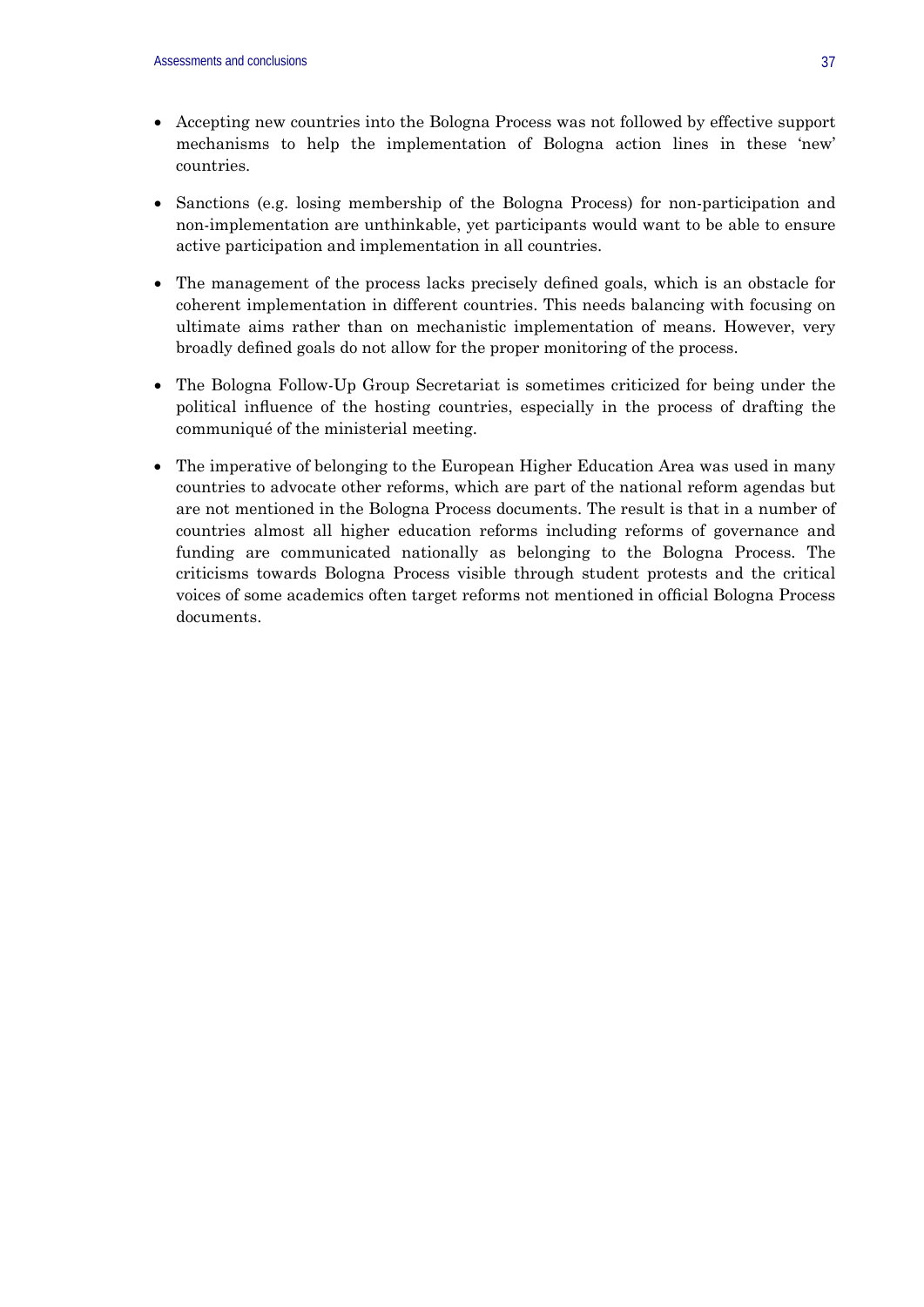## <span id="page-39-0"></span>**3 Overall conclusions**

#### **3.1 General observations**

<span id="page-39-1"></span>Beyond and across the different action areas, some general observations can be made concerning the achievement of the goals of the Bologna Process in its first decade.

- Higher education across the EHEA countries looks substantially different from ten years ago—perhaps with the exception of the social dimension. Degree structures and curricula have been reformed, other policies and instruments have been much more widely applied (LRC, ECTS, DS, quality assurance, qualifications frameworks, etc.) and all of this has contributed to making European higher education more attractive in the world.
- The discourse about higher education within the EHEA has changed from an almost exclusively national affair with some international influences to one where national policy is systematically considered within a Europe-wide framework, with the exception of very few countries.
- Higher education has gained a much more significant position on the overall national and European political agendas as a result of the Bologna Process.
- Most Bologna Process member countries have adopted new higher education legislation to introduce and regulate elements of the Bologna process. Many countries have allocated additional funds for the implementation of new Bologna policies.
- There is a large difference in the speed of implementation between individual countries. While some countries have shown considerable progress in implementing almost all action areas, other countries have still to start on some. This creates a European Higher Education Area of different speeds of implementation and varying levels of commitment.
- The extent to which the key objectives of compatibility, comparability and attractiveness (desired outcomes of the Bologna Process) will be achieved is still partly an open question. First, it is too early to answer the question across all participating countries because achieving some of the desired outcomes will require many years of post-implementation experience (especially labour market effects and those involving all three cycles). Second, even among countries that were on the whole high achievement cases, compatibility and comparability have not yet been fully achieved.
- From a learner perspective a similar conclusion applies to inter-cycle mobility. In all EHEA countries learners now have the option to continue second or third cycle studies in other EHEA countries, given the principle of the recognition of first cycle degrees. Yet establishing a fully transparent higher education area requires further efforts in the areas of recognition and student support. Student mobility within the EHEA has not increased substantially.
- Mobility towards the EHEA has increased substantially.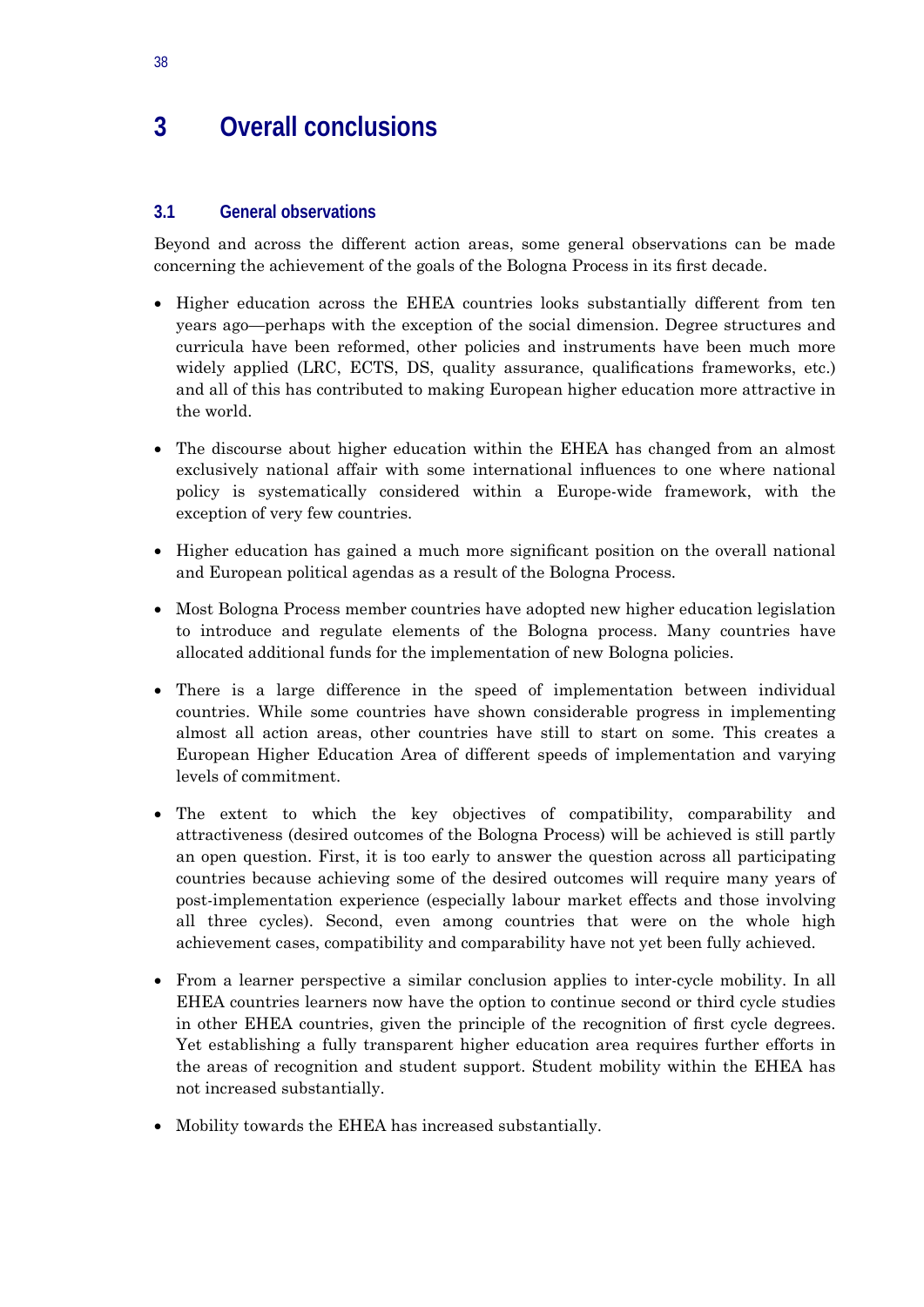- Increasing staff mobility both within and outside the EHEA also needs further implementation of supporting policies, especially those regarding social security, pension funds and work permits.
- The operation of the intergovernmental process (stocktaking, national reports) has emphasised policy initiatives and plans. The crucial question about the outcomes of the process in terms of its key objectives (compatibility, comparability, competitiveness) has not been addressed to the same extent.
- Monitoring achievements nationally as well as for the EHEA as a whole needs better data. The focus should be on sound and comparable indicators that give insight into goal achievement.

#### <span id="page-40-0"></span>**3.2 Summary assessment**

#### *Strategic goal: Establishing the European Higher Education Area*

- Most 'architectural' elements of the EHEA, i.e. those involving legislation and national regulation, have been implemented. Goals in need of further attention have been identified above.
	- o Countries that joined the Bologna Process later, as a general rule have not yet fully caught up with the extent of implementation achieved in many, though not all, countries that joined from the beginning.
	- o No country is perfect: even 'high-achieving' countries that joined from the beginning need to give further attention to some action areas.
- The impact of established architecture on substantive goal achievement at the level of higher education institutions and study programmes is far from having been achieved; however, this is not easily shown in a formal assessment of goal achievement at the level of the EHEA and countries.
	- o Greater involvement of staff within higher education institutions and other nonstate actors may be a key factor for successful implementation of many Bologna action areas in the practice of education.
	- o The perceived gap in the provided quality of education between countries needs to be reduced to achieve a coherent higher education system in the EHEA.
	- o Attention in the second decade of the Bologna Process needs to turn to the achievement of the substantive, strategic goals more than to further refinement of the architecture.
- Data on key outcomes such as widened participation and mobility need serious improvement to enable better assessment.

#### *Strategic goal: Promote the European system of higher education world-wide*

 The growing 'market share' of the EHEA in worldwide student mobility proves that European higher education has become more attractive since the Bologna Declaration.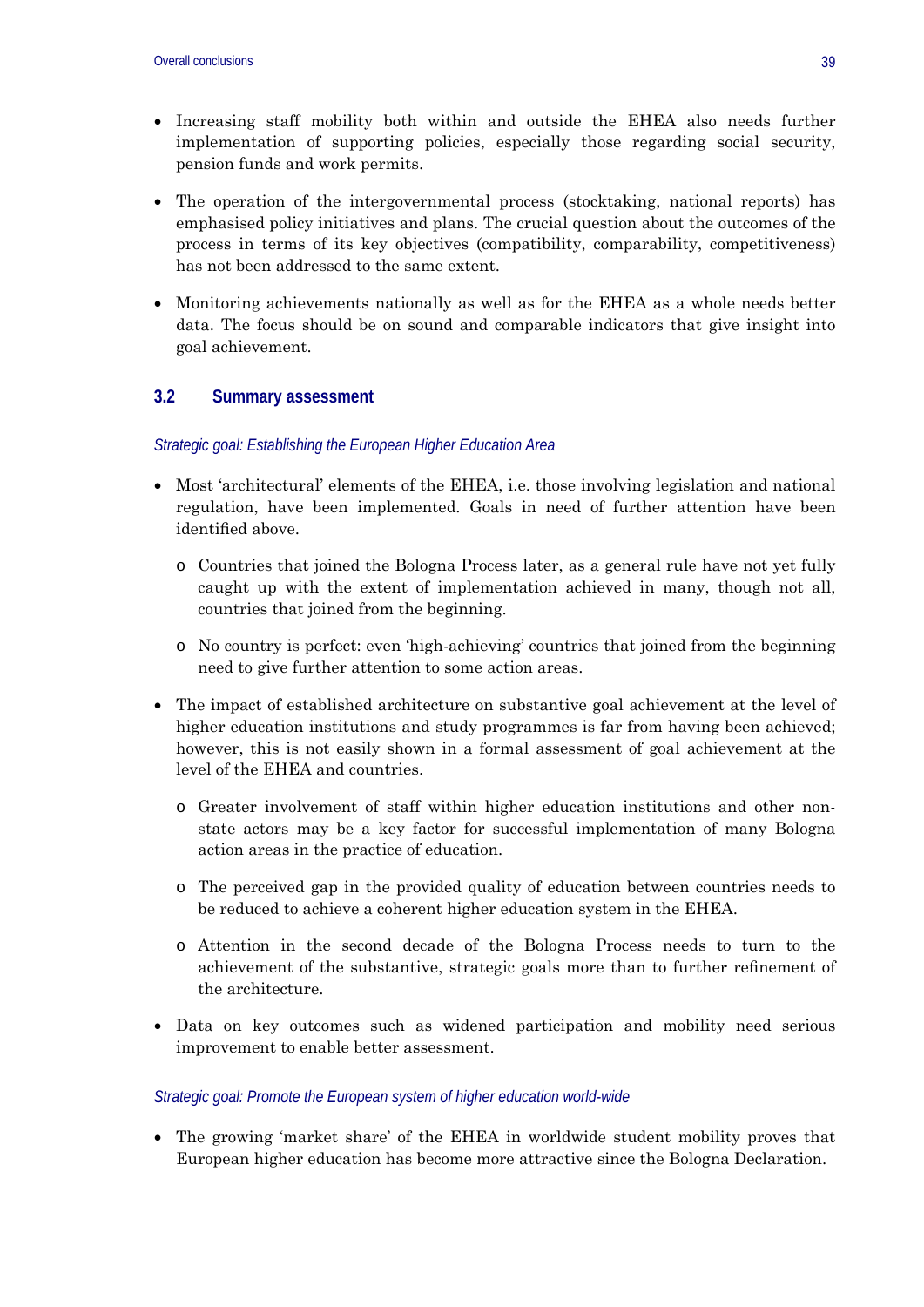- o The growth of mobility is concentrated in some Western European countries. Overall, then, the goal has been reached, but the geographical imbalance may require further attention.
- o International observers and students do not perceive the EHEA as an area providing a uniform level of higher education degrees.
- Cooperation between higher education institutions from EHEA countries and counterparts abroad has increased.
- The Bologna Process has become a major focus of attention for regional and sometimes also national higher education policy-making around the world (e.g. in China and in the USA).
- Further information provision remains necessary to give a complete picture of the coherence of the reforms in the Bologna Process to stakeholders in other parts of the world.

#### <span id="page-41-0"></span>3.3 **Key challenges for the next years**

#### *Maintain political momentum in the Bologna Process*

A challenge for the Bologna Process is to keep up the political momentum and the interest of political leadership in the reform processes. This is needed to minimise the risk of the process becoming a bureaucratic process with little impact on the reality of higher education.

We have noticed a tendency to place highly relevant but broad and complex issues on the Bologna Process agenda, in particular the social dimension. Addressing such broad questions requires a patient and realistic approach to implementation, including concrete action lines which can be successfully monitored from the point of view of goal achievement.

#### *Different degrees and speeds of implementation*

There are different speeds in the implementation of the Bologna Process action areas across the 46 countries. This has to do with varying national agendas, with when different countries joined the Bologna Process, with differences in the distribution of authority nationally as well as with different experiences and traditions regarding higher education policy making. Yet an additional contributing factor to the differing implementation patterns across different countries is a lack of financial resources in many newcomer countries to the Bologna Process, given that most of the international financial support for the introduction of Bologna-related reforms comes from European Commission programmes, to which some newcomers have limited access (mostly only through the Tempus programme). This difference is most visible in student mobility. There is a need for more systemic assistance and support for these countries. Until now, support has been provided by the Council of Europe and some individual countries, but more organised action by the BFUG and more bilateral action and cooperation between different ministries should be encouraged.